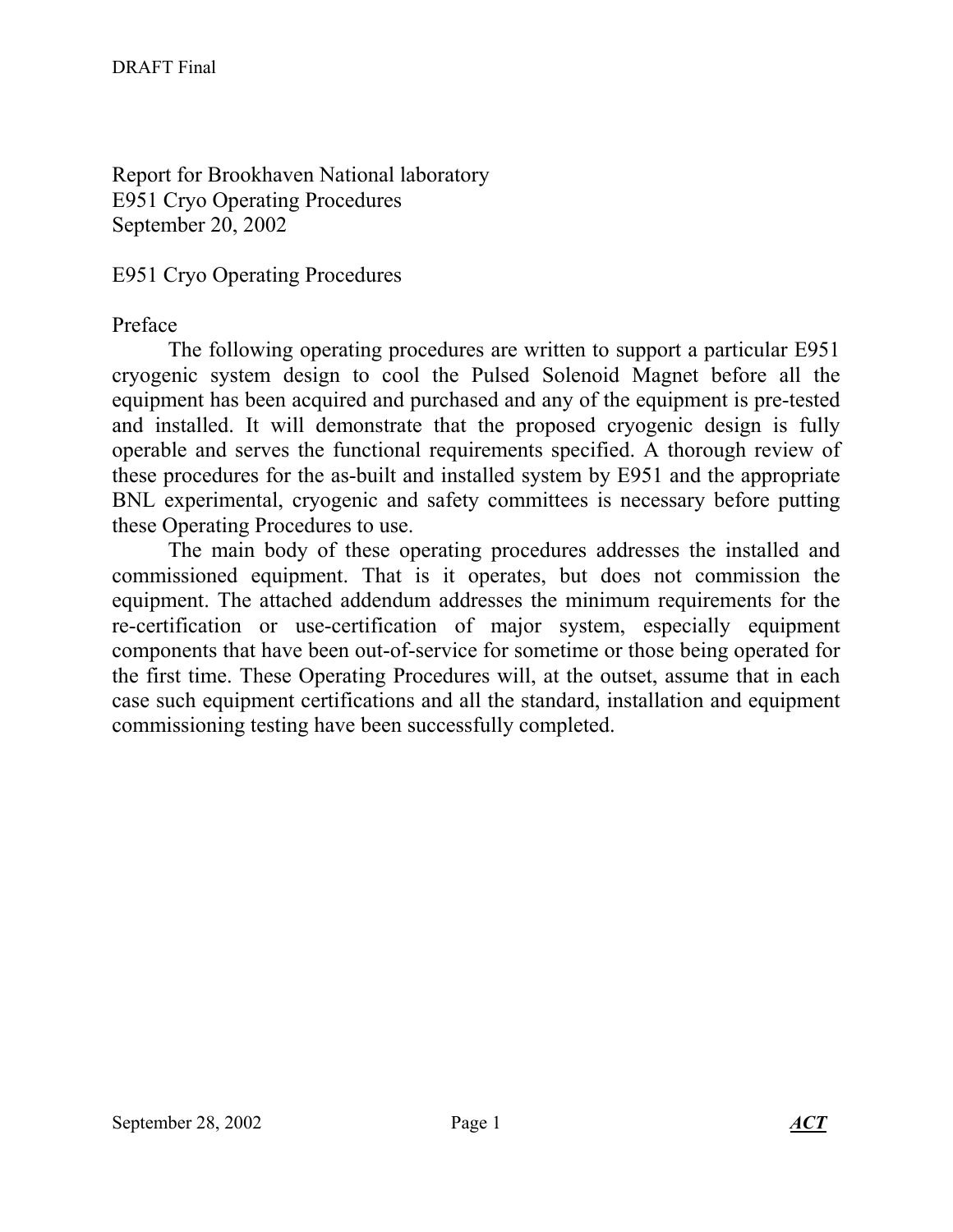General Description

 The E951 cryogenic system is designed to cryogenically cool an experimental, conventional copper, Pulsed Solenoid Magnet (PSM). Five modes of cooling are supported by the cryogenic system design:

| Mode | Temp | Field | Coolant         | Press.    | GHe HE            |
|------|------|-------|-----------------|-----------|-------------------|
|      | 81 K | 5 T   | LN <sub>2</sub> | 1 atm     |                   |
|      | 70 K | 10T   | LN <sub>2</sub> | $0.2$ atm |                   |
| 3    | 81 K | 5T    | LN <sub>2</sub> | 1 atm     | $100 \text{ g/s}$ |
|      | 81 K | 10T   | LN <sub>2</sub> | $0.2$ atm | $100$ g/s         |
|      | 26 K | 15T   | LH <sub>2</sub> | atm       | $100 \text{ g/s}$ |

Modes  $1, 2$ : LN<sub>2</sub>, Pumped LN<sub>2</sub> Direct

 In the operating modes 1 (5 T) and 2 (10T), and after a slow, deliberate, cooldown to near  $LN<sub>2</sub>$  temperature, liquid nitrogen is admitted to the PSM cryostat to contact and directly cool the, i.e., directly in contact with the liquid. In the first case the liquid boils at ca. 1 atmosphere, 77.4 K. In the second case the admitted liquid is vacuum pumped to less than the 66 K vapor pressure, i.e., 0.203 atm.

 Direct cooling has the advantage of a high heat transfer coefficient, but the liquid must be removed from the cryostat volume before for each beam pulse for  $LN<sub>2</sub>$  beam irradiation reasons. The design approach provides for that cyclic liquid removal/restoration operation.

Modes 3, 4: GHe Cooled by  $LN_2$ , Pumped  $LN_2$ 

 In the operating mode 3 (5 T), and after a slow, deliberate, cooldown to near LN<sub>2</sub> temperature, the Circulator/HE bath filled with 1 atmosphere (LN<sub>2</sub>, 77.4 at 1) atm.) cools a pump circulated, nominal 12 atmosphere, GHe stream to cool the PSM. The 12 atmosphere GHe Cryostat environment can be safely exposed to the beam.

In the operating mode 4 (10 T), and after a slow, deliberate, cooldown to near  $LN_2$  temperature, the Circulator/HE bath filled with 1 atmosphere  $(LN_2)$  and vacuum pumped to 0.2 atm. (66 K at 0.203 atm.) cools a pump circulated, nominal 12 atmosphere, GHe stream to cool the PSM.

The Mode 3 and 4 operations provide continuous PSM cooling, i.e.; not discontinuous, no equipment state changes are required with each magnet pulse as in the Modes 1 and 2.

Modes 5: GHe Cooled by  $LH<sub>2</sub>$ 

September 28, 2002 Page 2 *ACT*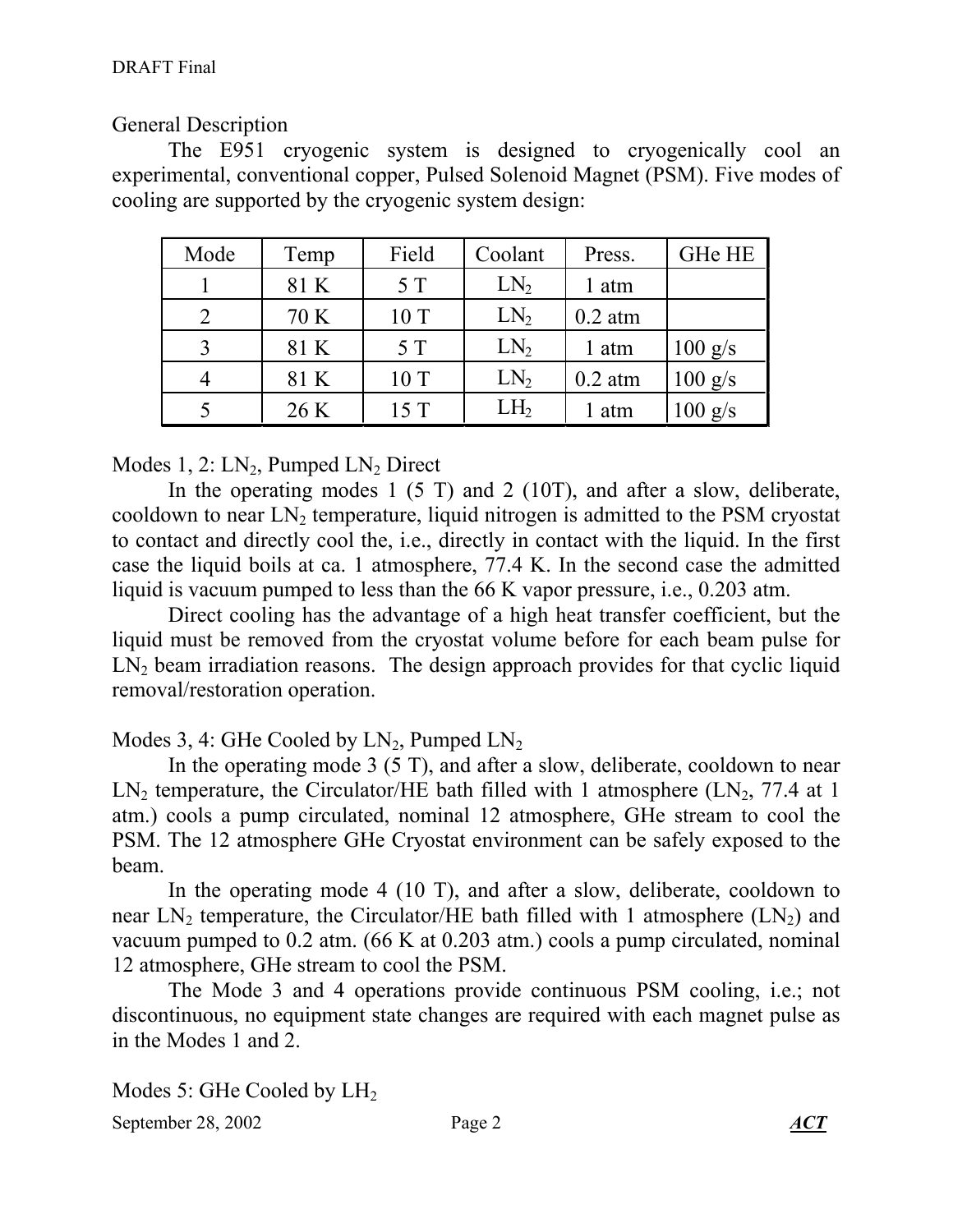In the operating modes 5 (15 T), and after a slow, deliberate, cooldown to near  $LN_2$  temperature, the Circulator/HE bath filled with 1 atmosphere liquid Hydrogen (LH<sub>2</sub>, 20.39 K at 1 atmosphere) cools a pump circulated, nominal 12 atmosphere pressure, GHe stream to cool the PSM. The 12 atmosphere GHe Cryostat environment can be exposed to the beam. The Mode 5 operation makes the PSM cooling essentially continuous, i.e.; no equipment state changes are required as in the Modes 1 and 2.

#### Schematic Representations

A general arrangement (GA) schematic representation, see figure , shows the necessary  $LN_2$  and  $LH_2$  dewars, the Circulator/HE, the Process and Purge (P&P) vacuum pumps, the PSM and the connecting, relief, vent and ambient heater piping. While this small GA schematic isn't complete - to allow for clarity of illustration - it does provide an important overview of the system and the component interdependence.

 The GA schematic is immediately followed by five major-component banner drawings that capture the details of the system. You are referred to the GA drawing for orientation and the individual:  $LN_2$ ,  $LH_2$ ,  $Circ/HE$ ,  $Vacuum$ , and PSM drawings for details, as required.

 An Instrument and Valve summary listing supports the system's schematic drawings. This major element grouped listing describes the system item size and range parameters and particular requirements or attributes.

 Although usually more useful to the system acquisition and installation, an Interconnection schematic and Line summary are included for completeness.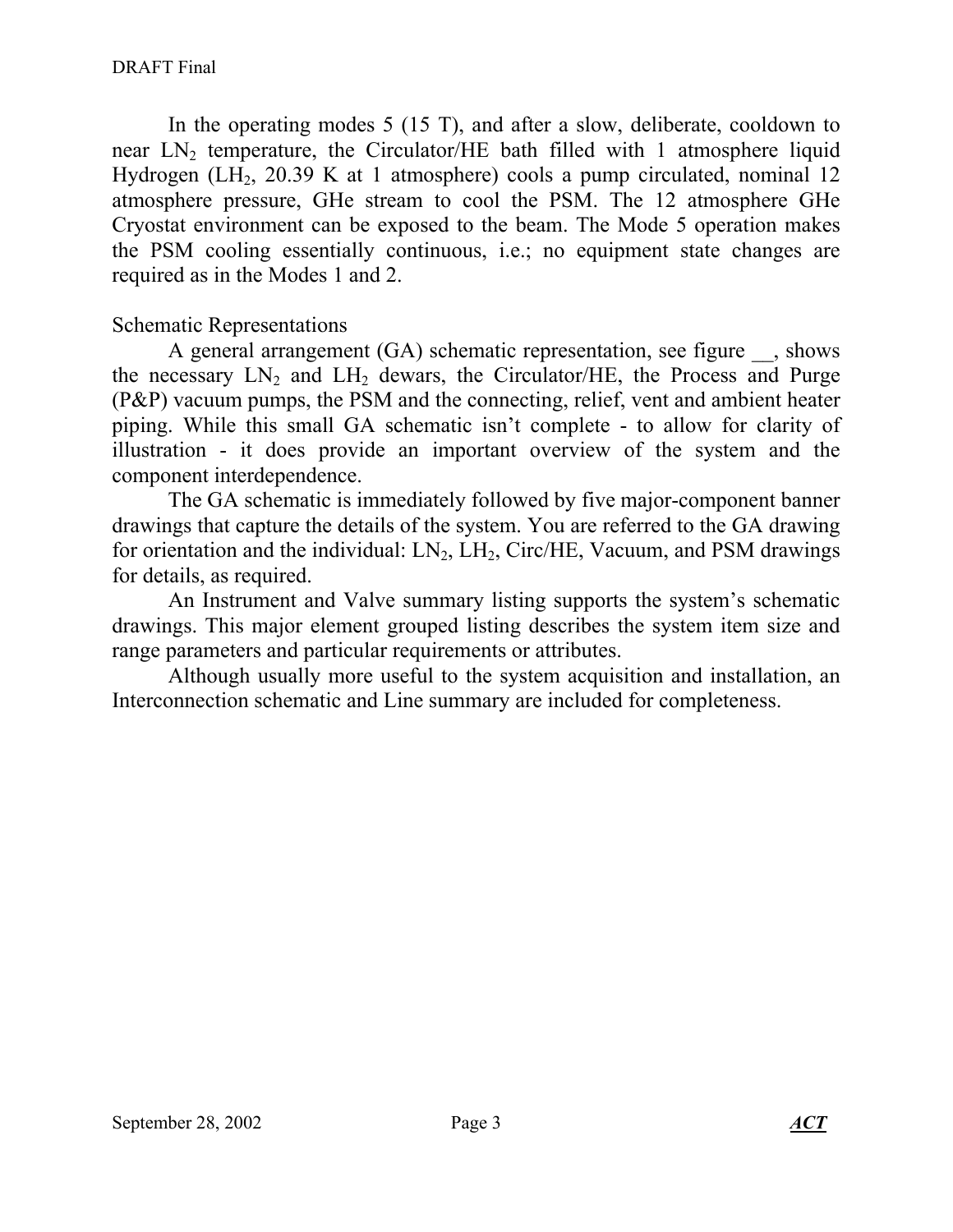

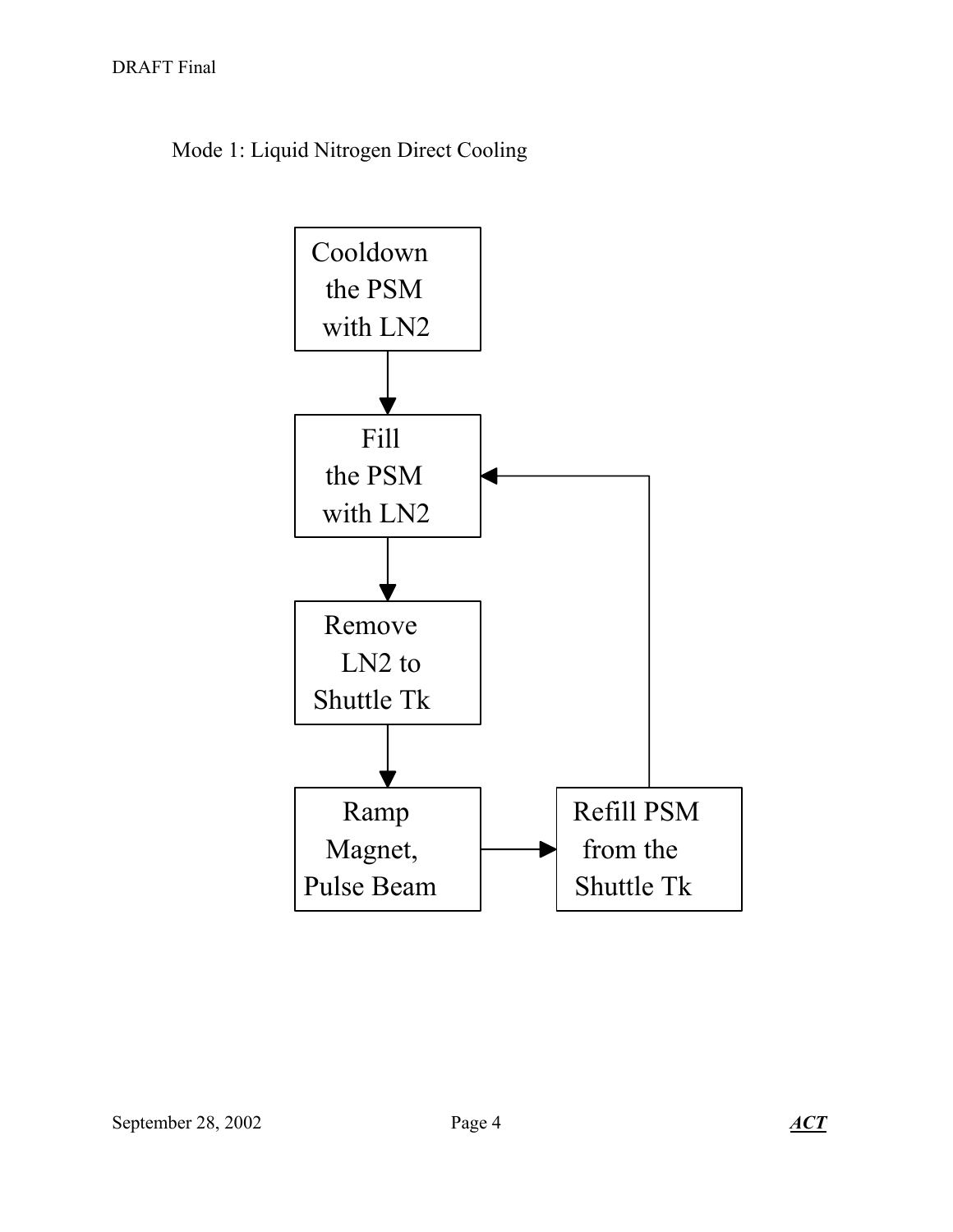

Mode 2: Pumped Liquid Nitrogen Direct Cooled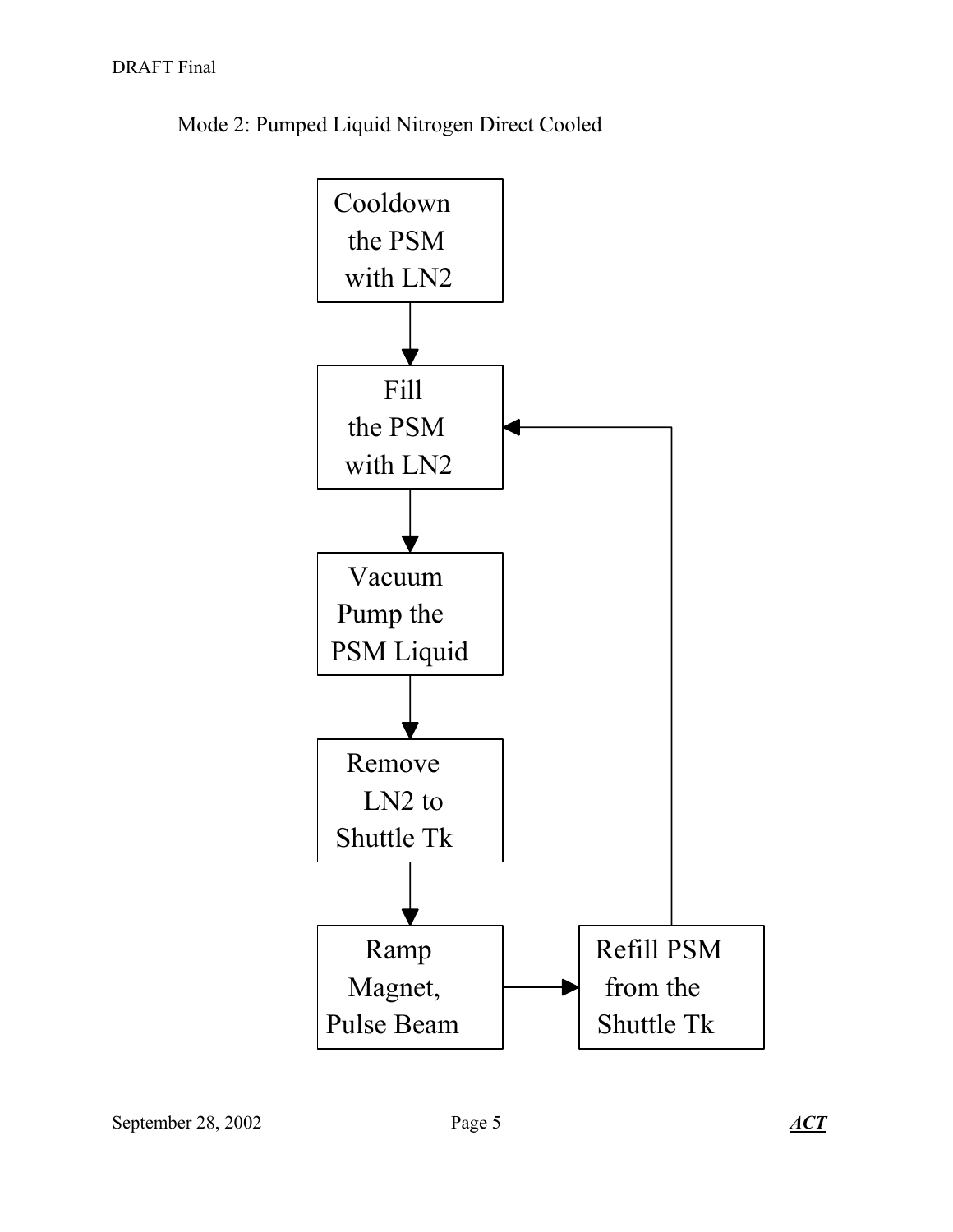

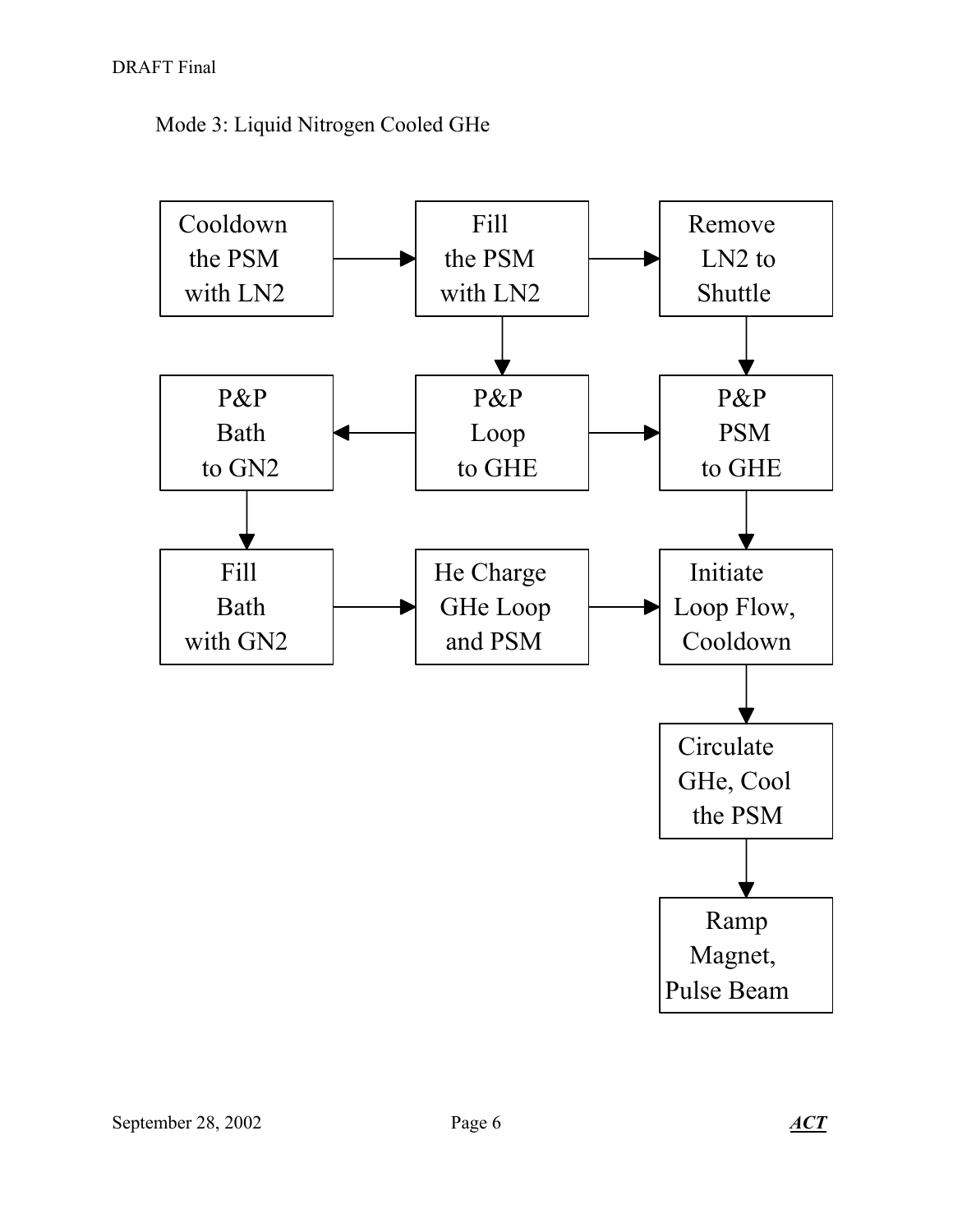

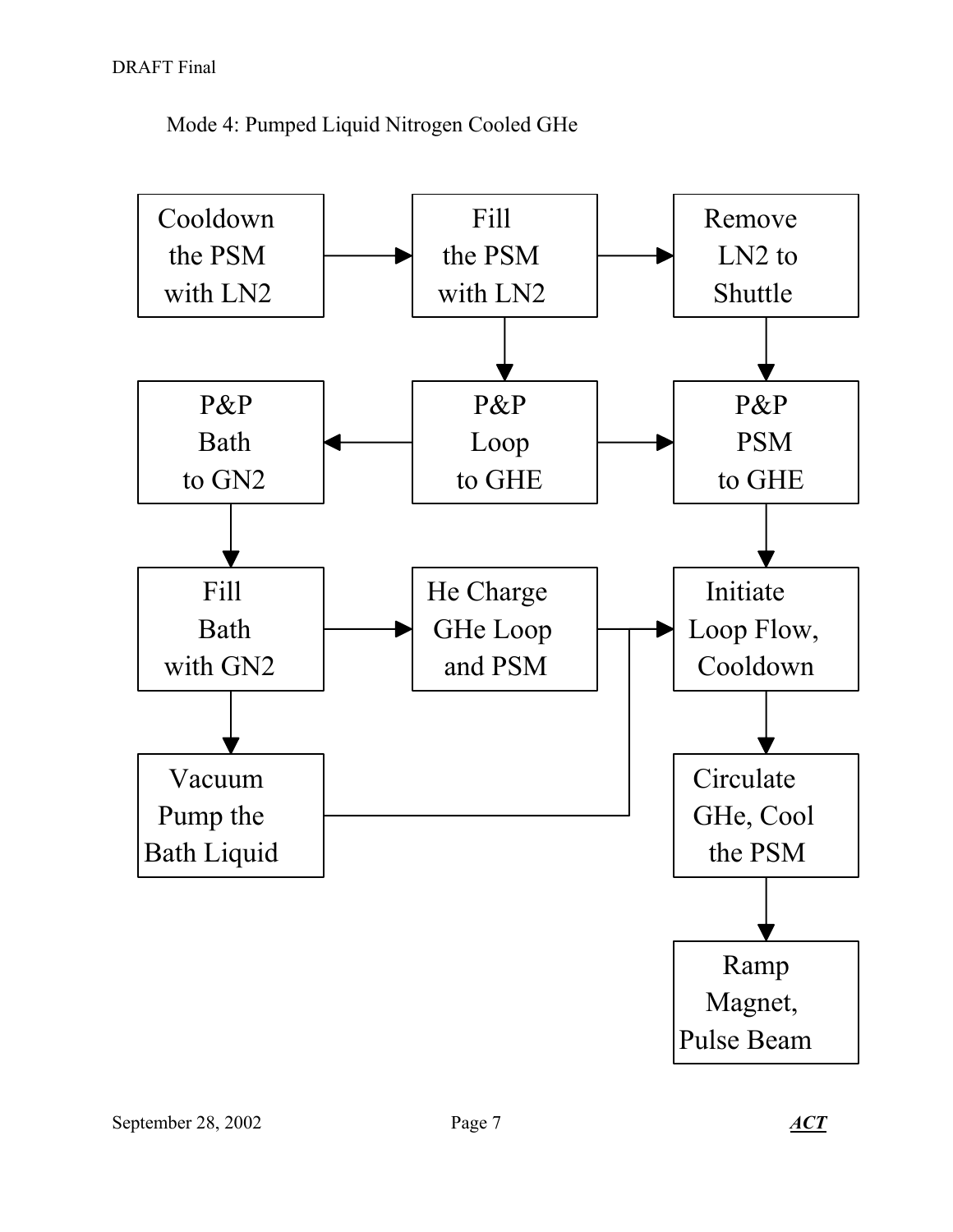Mode 5: Liquid Hydrogen Cooled GHe

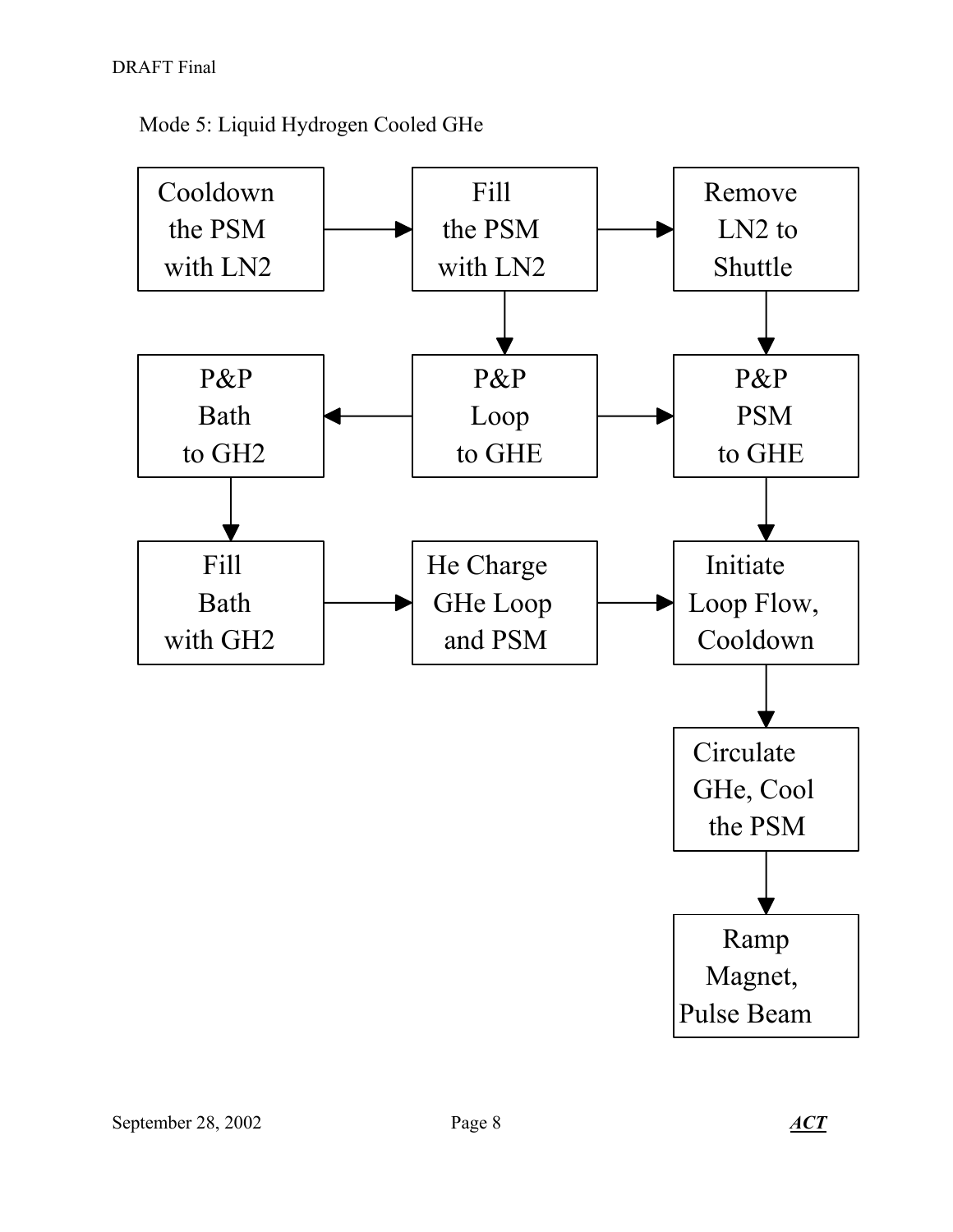Cooldown: Pulsed Solenoid Magnet (PSM) Cooldown

- 1) The PSM is cooled from room temperature to ca. 100 K with a carefully temperature controlled flow of gaseous nitrogen  $(GN<sub>2</sub>)$ . It is important that the magnet not be temperature shocked in the cooldown process and steps to ensure a magnet cooldown that proceeds no faster than K/hr will dictate the process.
- 2) In general, all valves not specifically required to be open should be closed. Close and verify closed all of the system's process valves.
- 3) The instrumentation shutoff valves should, in every case, be open. The Instrument and Valve (I&V) summary is a convenient list to use for use in the valve set-up effort.
- 4) It is a good idea to put an annotated valve Open/Closed list in the logbook especially when operating for the first time.
- 5) There are two VJ jumpers in the system used for positive isolation. They are the "A" jumper, JPA514, and Jumper "B" JPB706. Jumper 'A" selects the liquid nitrogen or the liquid hydrogen dewar, one or the other but not both, as the source dewar for the Circulator/HE bath. Its purpose is to define the mode of operation in that regard at the outset.
- 6) Jumper "B" is used only to connect the Circulator/HE bath to the Process Vacuum pump. Its absence (withdrawal) assures that the Circulator/HE, when filled with liquid hydrogen can communicate only between the Liquid Hydrogen Dewar and the Vent Stack and no other part of the system.
- 7) The disposition of these jumpers is an important part of these Operating Procedures. Initially both the "A" and "B" jumpers are removed and the associated five bayonet ports properly capped with relieved, vented and gauged bayonet caps<sup>1</sup>.
- 8) The previously commissioned 5,880-gallon liquid nitrogen  $(LN<sub>2</sub>)$  dewar is assumed operationally full<sup>2</sup> and regulator controlled at a dewar pressure of 30

<sup>1</sup> The vent valve allows a test of line pressure before removing, the gauge reads the pressure, and the thermal relief guards against trapped volumes. 2

September 28, 2002 Page 9 *ACT* Definition: Sufficiently full to proceed and arrangements to refill-as-required are in place.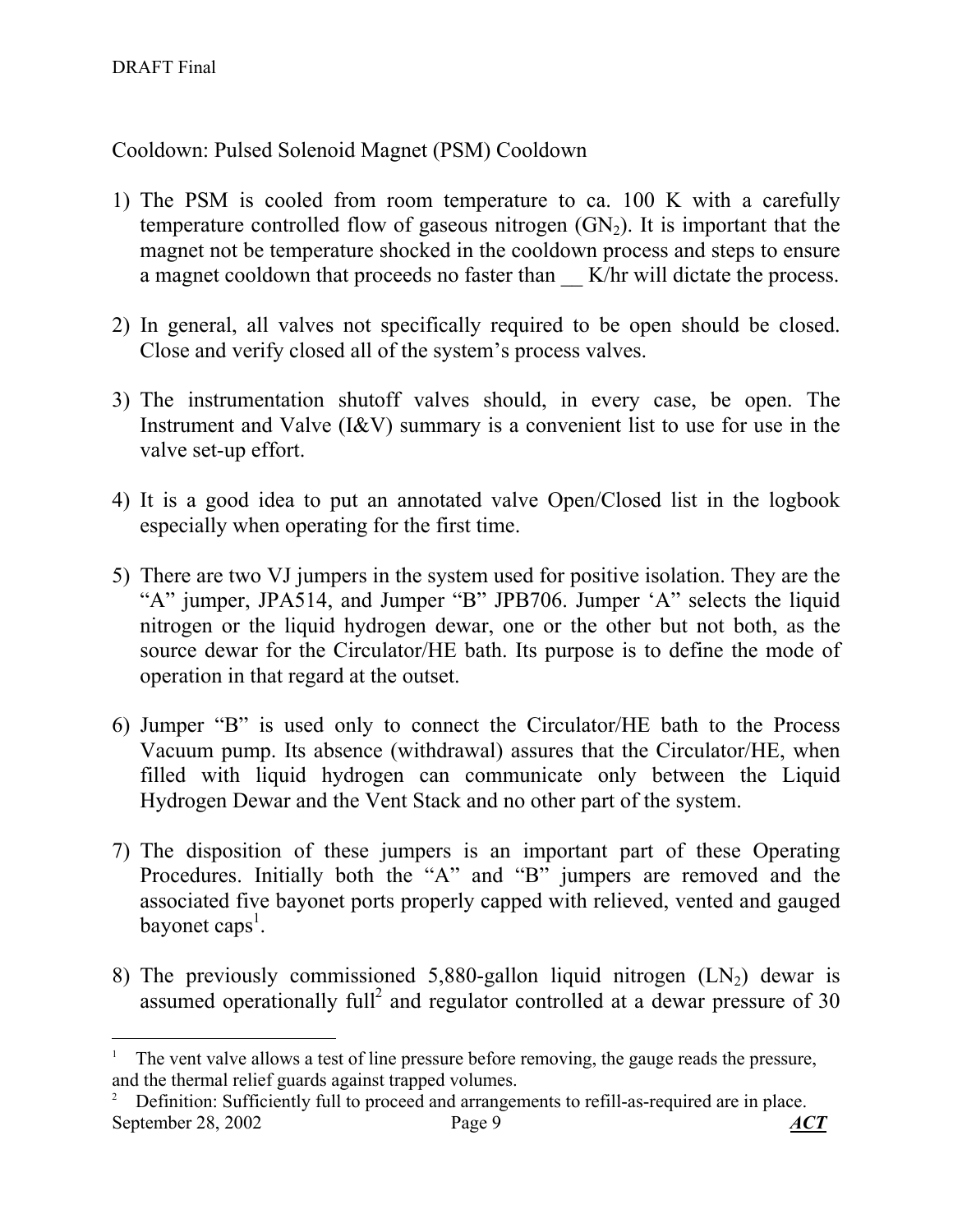psig, read PI607. The operating relief pressure should be set to 65 psig. All of the dewar equipment functions are assumed tested and available. Detailed  $LN<sub>2</sub>$ dewar operating instruction can be found in the manufacturer's literature.

- 9) The dewar should be inspected for any odd or unexpected sweating or ice and these problems should be properly addressed before proceeding.
- 10) The following valves should be tightly closed. Check the following CLOSED,
	- a) MV602,  $LN_2$  Dewar Withdrawal valve
	- b) RV604,  $LN_2$  Cooldown Diverter valve
	- c) RV621,  $LN_2$  Cooldown Liquid valve
	- d) RV622,  $LN_2$  Cooldown Gas valve
	- e) RV100, PSM LN<sub>2</sub> Inlet valve
	- f) MV617,  $LN_2$  Keep Full isolation valve
- 11) Open the PSM Process Vac./Vent valve and complete a path through the process vacuum HE, HTR704, and MV703 to vent the PSM to atmosphere. OPEN the following,
	- a) RV101, PSM Process Vac./Vent
	- b) MV703, Process Vacuum Bypass
- 12) Start a PSM cryostat purge flow<sup>3</sup>.

- a) MV602, OPEN  $(LN_2)$  Dewar Withdrawal valve) And CRACK
- b) RV622  $(LN_2$  Cooldown Gas valve)
- 13) Continue to slowly open the Cooldown Gas valve, RV622, and look for signs that a purge flow has been established. After some minutes the Cooldown Module ambient HE, HTR621, should begin to get cold. As soon as a purge flow is established the exhaust of the process vacuum pump will be flowing. Note that the detection of small flows may take careful observation at the vacuum pump exhaust.
- 14) If the ambient HE, HTR621is overwhelmed by flow, or ices up, the temperature at the Cooldown Module outlet, TI623, will significantly decrease.

September 28, 2002 Page 10 *ACT* 3 Alternatively, the PSM Cryostat can be pumped and purged to  $GN<sub>2</sub>$ . See those instructions later in these procedures in the GHe cooling mode initialization.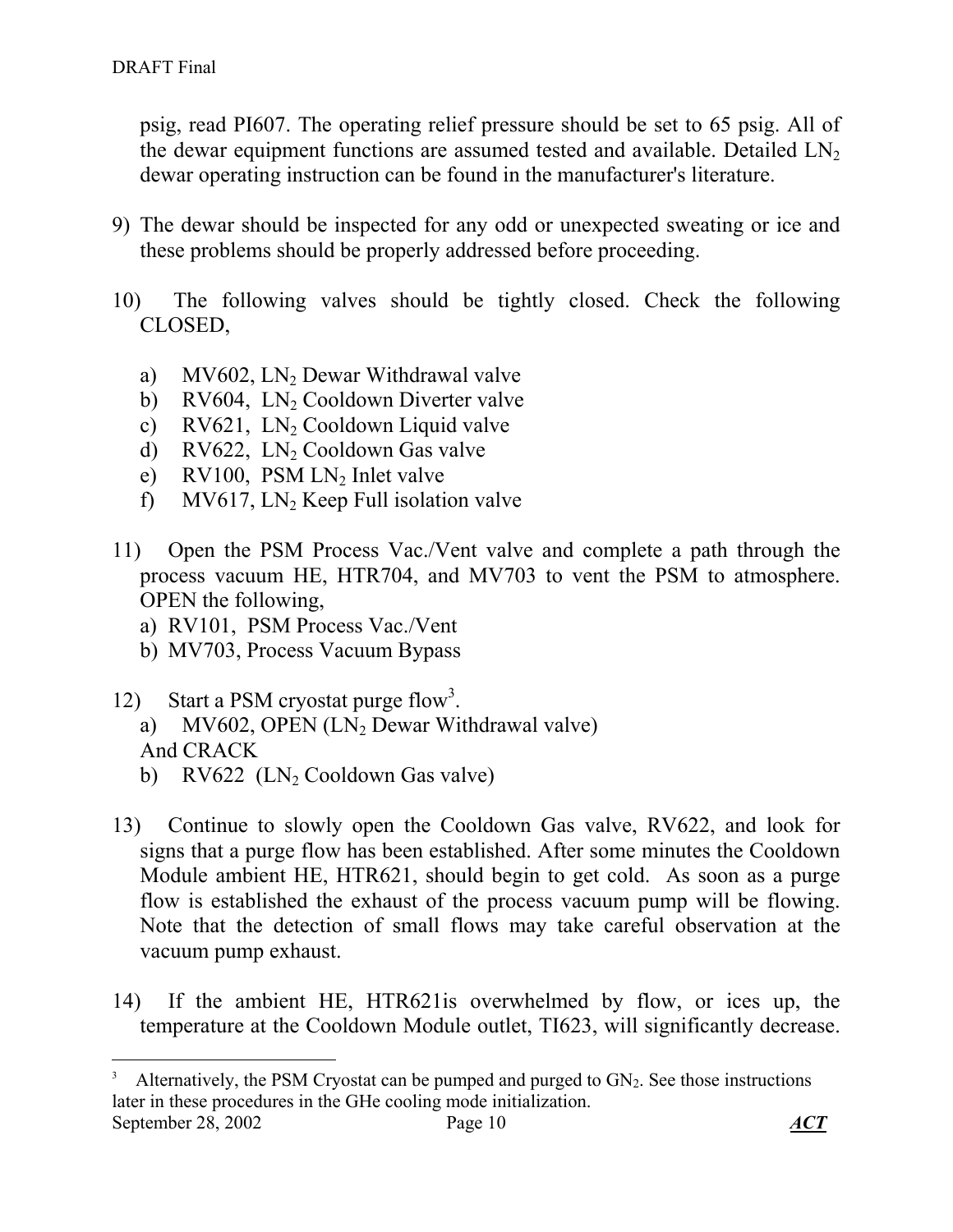(Note that the 4 ton  $(4000 \text{ kg})$  PSM requires the removal of ca.  $75j/g*4,000,000$ = 300E6 joules. At an effective constant 10 kW cooling rate, it takes 300E6/1E4  $= 300E2$  seconds (8.33 hours,  $220/8.33 = 26.4$  K/h) to cool the PSM to nitrogen temperature.)

- 15) When the PSM is thoroughly purged, the cooldown can begin along the same flow path by CRACKING RV621, the  $LN_2$  Cooldown Liquid valve, effectively bypassing the HE with some liquid. Set the Cooldown Module valves, RV621 and RV622 to provide a cooldown gas temperature of 250 k and use the inlet valve, RV100, to control the mass flow. NOTE that this is a continuously planned manned operation and SHOULD NOT be left unattended.
- 16) The power leads represent a large heat leak and will seriously impede the cooldown unless separately cooled. Crack RV619 to cool the leads. Since the power leads and the PSM flow in parallel from a single source and that source must be temperature controlled for PSM cooldown rate reasons, a total mass flow and the balance between the parallel paths will have determined by trial and error. (In the worst case conflict of requirements, it may be necessary to supply the power leads from a full 100 liter auxiliary dewar until liquid can be supplied directly to the PSM cryostat.)
- 17) This is a time consuming operation, be patient. Monitor the rate of magnet cooldown by reading the PSM temperature indicators and increase or decrease the cooldown gas temperature lead,  $(T_{AVG} - T_{IN})$ , and mass flow to control the cooldown rate. DO NOT exceed the maximum PSM cooldown rate:  $K/hr<sup>4</sup>$ . (In protracted continuous duty the ambient HE may ice up and make it difficult to maintain the desired cooldown temperature, i.e. get too cold. Should that occur, defrost the HE by cycling the HE sections and/or spray with water if the weather allows.)
- 18) The RO, Restricting Orifice sets an upper limit on the liquid flow as a safeguard against an accidental excessive cooling rate. Note that the series valve, RV621, can be used to further throttle the  $LN_2$  flow from zero to the orifice flow limit.
- 19) When the PSM has been cooled to ca. 100 K, RV622, the Cooldown Gas valve, can be closed completely. RV604, the Cooldown Diverter valve can be fully opened against a throttled PSM inlet valve, RV100. When RV100 flow

September 28, 2002 Page 11 *ACT* 4 TBD.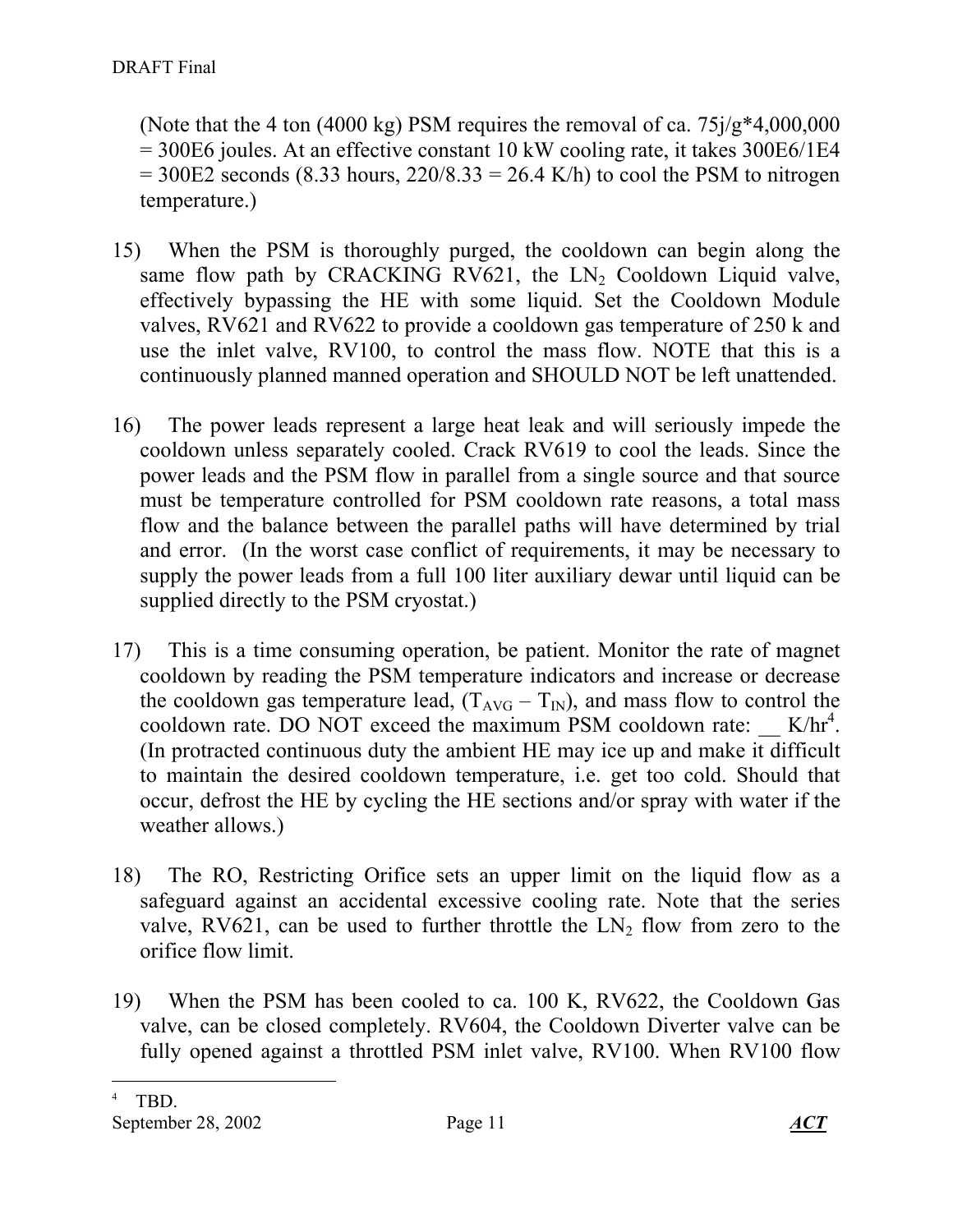control is established, RV621 and RV622 can be tightly closed to remove the Cooldown Module from the circuit.

- 20) Cool and then fill the PSM with  $LN_2$  from the dewar. Secure the auxiliary cooling that may have been provided to the power leads and provide the cooling from the  $LN_2$  source dewar. Open the  $LN_2$  Keep Full isolation valve, MF617, to put the keep full valve online. (The Keep Full will automatically keep the end of the long  $LN_2$  line wet, or Full even if the flow demand periodically goes to zero.)
- 21) After the cooldown has been initiated and to intercept the heat conducted down the power leads, initiate the LN2 lead intercept flow, OPEN, and adjust Rotameter flow as required
	- a) RV619, OPEN
	- b) RM627, SET to standard liters/min<sup>5</sup>.
- 22) Fill the PSM to  $\equiv$  in.  $H_20^6$  and allow the magnet to come to thermal equilibrium as evidenced by its electrical resistance. When the PSM is properly full and cold, the rapid liquid nitrogen removal and reinstatement trials, shuttling can begin.
- 23) Set the liquid nitrogen fill valve, RV100, in AUTOMATIC to maintain the PSM liquid level.
	- a) RV100, AUTOMATIC
- 24) The PSM can stay indefinitely in this condition so long as the liquid nitrogen dewar deliveries are maintained and the automatic controls continue to function.

6 To be determined

<sup>&</sup>lt;sup>5</sup> The necessary value is to be experimentally determined.

September 28, 2002 Page 12 *ACT*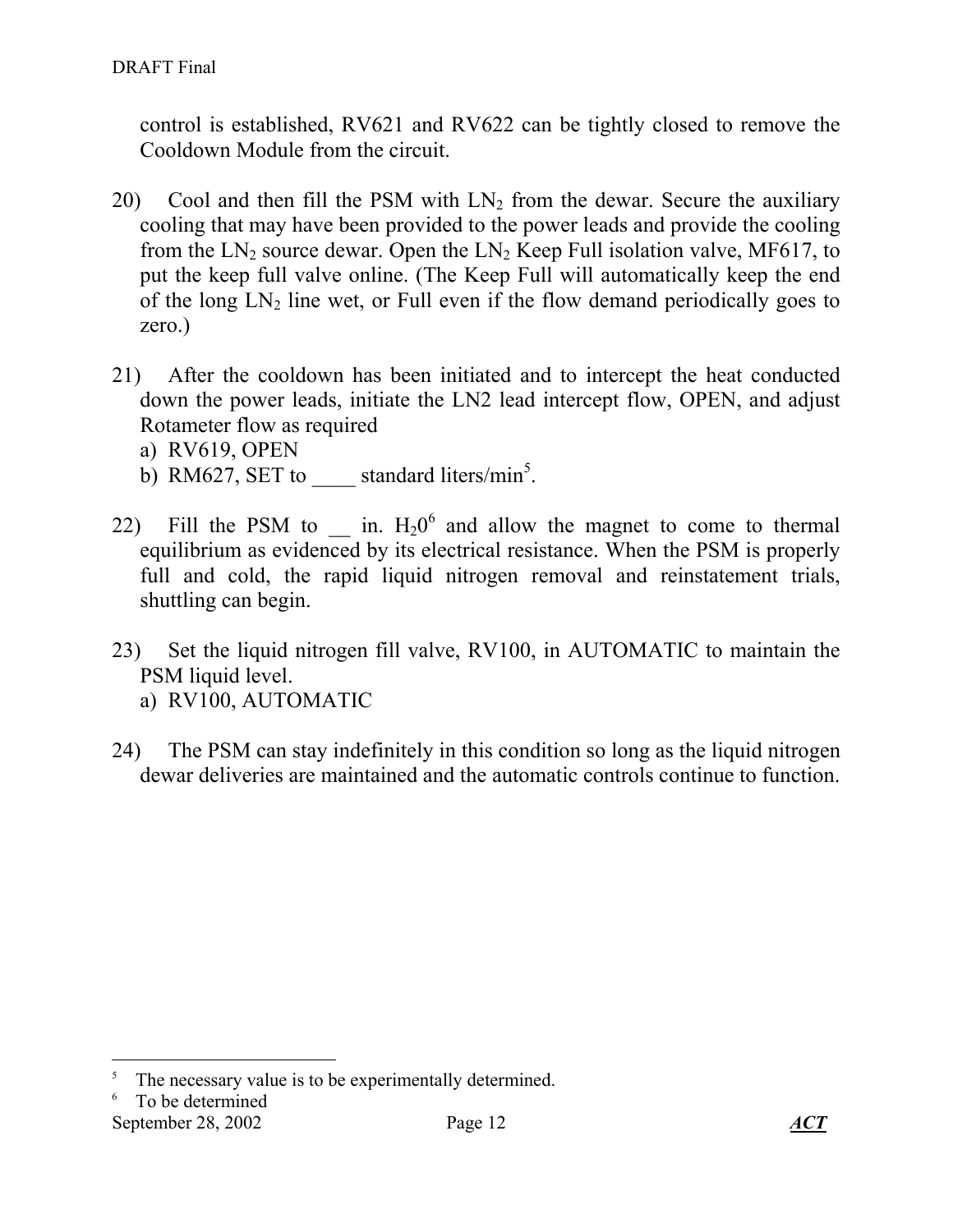Shuttling Liquid Nitrogen: PSM  $LN_2$  Removal and Refilling

- 25) To avoid beam irradiation, the liquid nitrogen is removed after it has cooled the PSM, but before the magnet pulsing and beam exposure. The PSM can be immediately refilled thereafter.
	- a) Removal is accomplished by isolating the PSM, pressuring the gas above the liquid in the PSM, opening a connecting valve at the bottom of the PSM to a vented, vacuum insulated, tank called a shuttle tank and pushing the liquid from the PSM cryostat to the Shuttle Tank.
	- b) The liquid is returned to the vented PSM by isolating the Shuttle Tank, pressurizing the gas above the liquid in the shuttle tank and pushing the liquid through a pipe entry at the bottom of the shuttle tank back thru the connecting valve to the PSM.
- 26) The rapid cycle for this operation requires that special fast acting valves be operated electronically<sup>7</sup>. Beginning with the PSM full (ca. 300 liters) of liquid the empty and refill sequence for the LIQUID NITROGEN cooled, 5 T, mode is as follows,
	- a) Open the Process Vent valve, MV703 at the Process Vacuum Pump i) MV703, OPEN
	- b) Check RV102 CLOSED and then OPEN the Cold GN2 Pressure Source isolation valve
		- i) MV103, OPEN
	- c) CLOSE or CHECK CLOSED all the PSM Cryostat Valves
		- i) RV100, CLOSED
		- ii) RV101, CLOSED
		- iii) RV102, CLOSED
		- iv) RV104, CLOSED
		- v) RV105 , CLOSED
		- vi) RV106, CLOSED
	- d) Check RV300 , the Shuttle Tank Vent, OPEN
		- i) RV300, OPEN

September 28, 2002 Page 13 *ACT*  $\overline{a}$ 7 With, e.g., a PLC.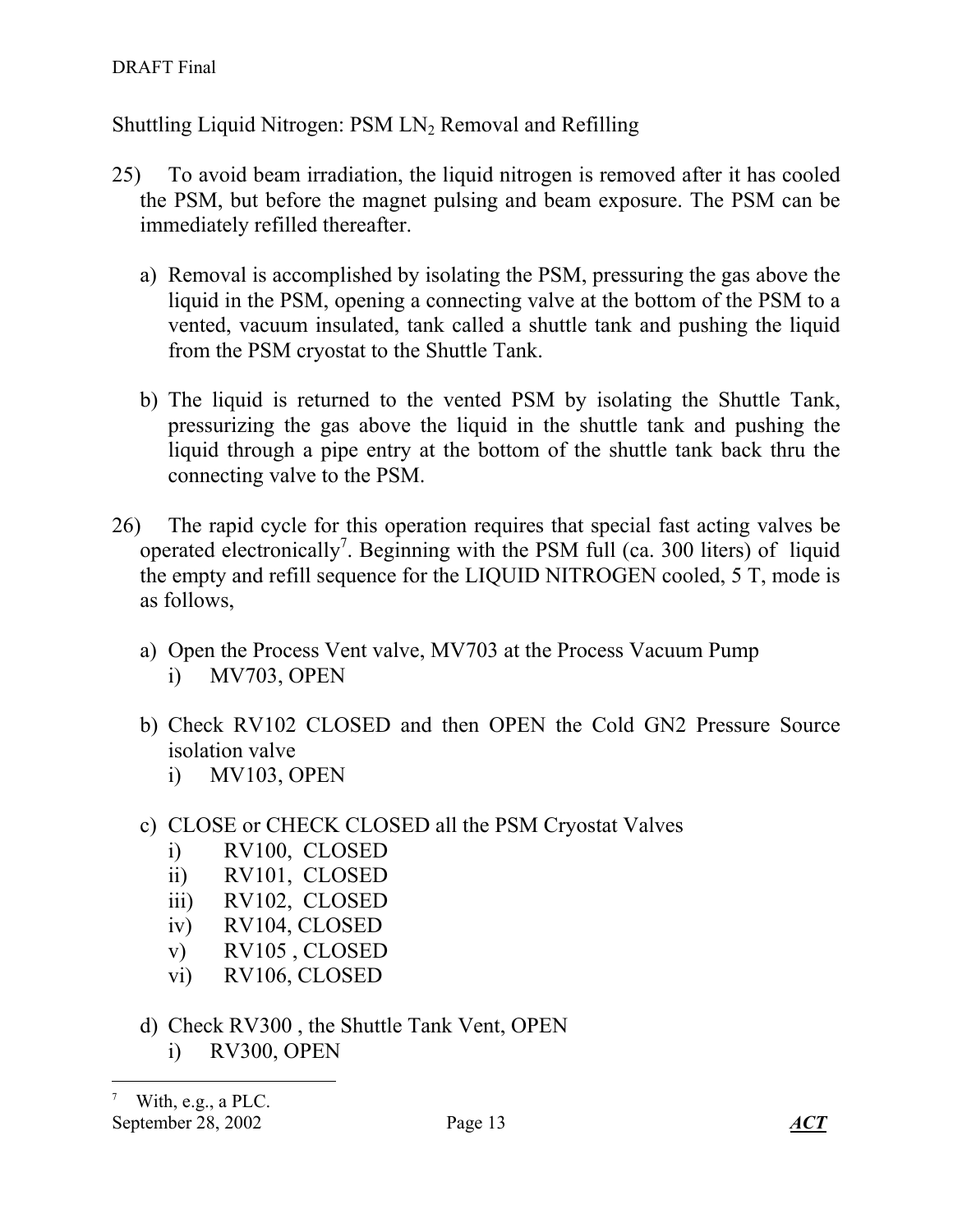- e) CLOSE or CHECK CLOSED Shuttle Tank Valve i) RV301, CLOSED
- f) Read the PSM liquid level on LT109 and the PSM pressure on PTH111.
	- i) LT109, READ
	- ii) PTH111, READ
- g) OPEN the Shuttle valve and OPEN RV102 to pressurize the PSM to ca. 2 atm. to REMOVE the liquid from the PSM.
	- i) RV106, OPEN
	- ii) RV102, OPEN
- h) Close the pressurization valve, RV102, when the PSM liquid level falls to empty<sup>8</sup> AND its pressure falls to <1.2 atm. i) RV102, CLOSED
- i) Read the Shuttle Tank level on LT302 and pressure on PT303.
	- i) LT302, READ
	- ii) PT303, READ
- j) CLOSE Shuttle Valve, RV106, and Shuttle Tank vent, RV300. OPEN the Shuttle Tank pressurization loop, RV301, and pressurize to ca. 2 atm.
	- i) RV106, CLOSED
	- ii) RV300, CLOSED
	- iii) RV301, OPEN
- k) Provide a CRYOGENIC ENABLE signal to system command, signaling that the magnet is ready to pulse.
- l) When signaled that the magnet and beam pulse cycles are complete, REFILL ENABLE, initiate the PSM nitrogen REFILL sequence.

m) OPEN the PSM Vent Valve, RV101 and Check MV703 OPEN.

- i) RV101, OPEN
- ii) MV703, OPEN
- n) OPEN RV106 to REFILL the PSM.

September 28, 2002 Page 14 *ACT*  $\overline{a}$ 8 Empty is to be defined.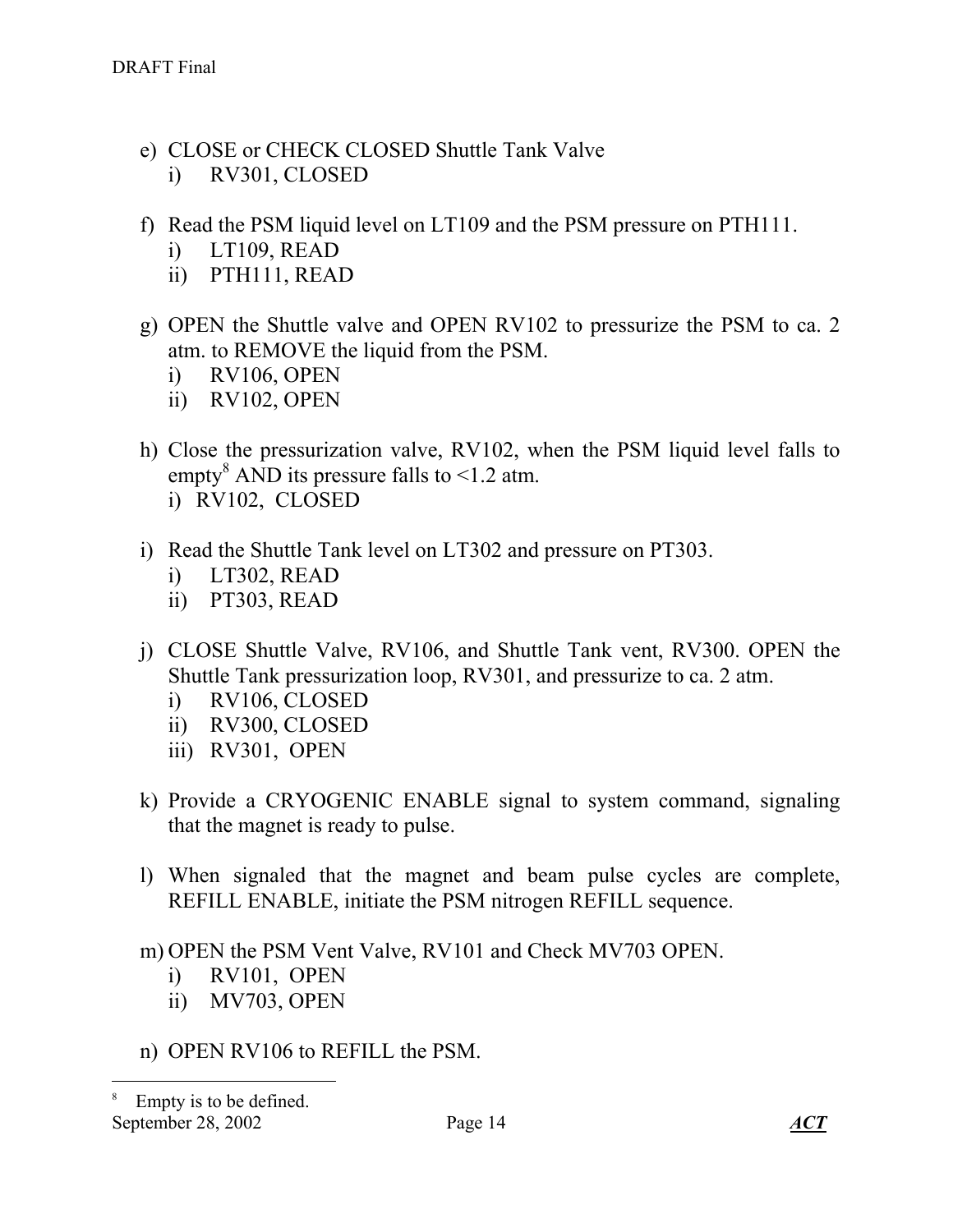- i) RV106, OPEN
- o) Close the Shuttle Tank Valve, RV106, and the Shuttle Tank pressurization valve, RV301, when the Shuttle Tank liquid nitrogen level falls to the minimum level<sup>9</sup>.
	- i) RV102, CLOSED
	- ii) RV106, CLOSED
- p) OPEN RV100 to top-off the PSM to the required level<sup>10</sup> as indicated on LT109, and then close RV100.
	- i) RV100, OPEN
	- ii) RV100, AUTOMATIC
- q) The PSM is REFILLED and ready and awaits the command to REMOVE the liquid nitrogen for the next cycle.
- 27) Note that all the valves that require REMOVE/REFILL cycling are RV (Remote Valve, i.e., actuated remotely) and that all the necessary instrumentation is provided in transmitter form (notation is LT, PT). The operation of this cycle is intended as a fully automated and automatically executed once initiated by command.

<sup>9</sup> The connecting pipe should always be under the shuttle tank liquid. A minimum Shuttle Tank level will be defined.

September 28, 2002 Page 15 *ACT* Define the required level.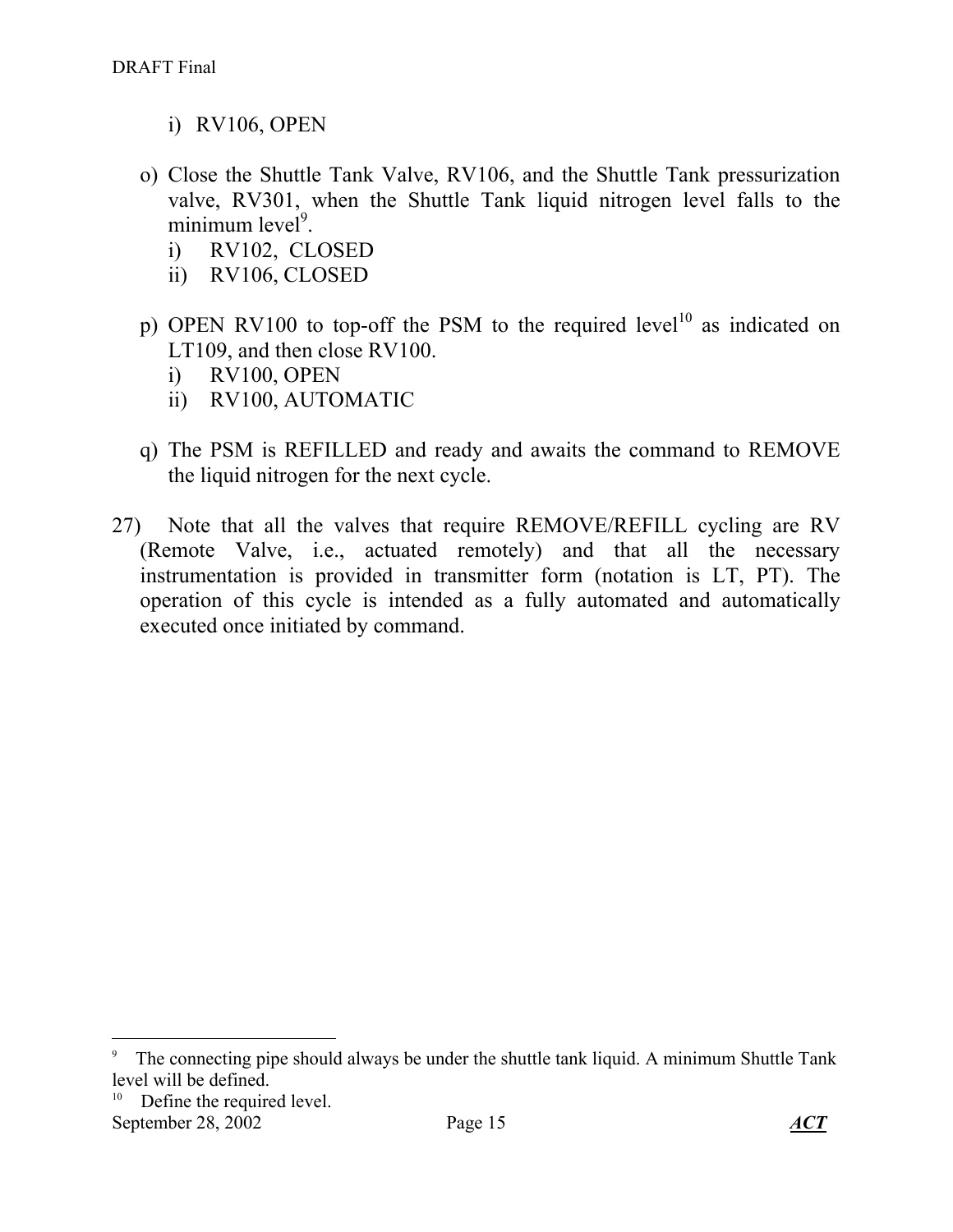Magnet Pulsing with Liquid Nitrogen

28) Liquid Nitrogen cooled magnet pulsing to 5 T occurs, as described above, between the CRYOGENIC ENABLE and the REFILL ENABLE signals.

Magnet Pulsing with Pumped Liquid Nitrogen

- 29) Magnet pulsing to 10 T is similar to the magnet pulsing to 5 T with the exception that the liquid filling of the PSM is vacuum pumped and the PSM temperature reduced before removing the liquid for the magnet/beam pulse. The entire sequence will be presented to avoid the difficulties of providing an outof-context alternative to the earlier procedure.
- 30) The rapid cycle for this operation requires that special fast acting valves be operated electronically. Beginning with the PSM full (ca. 300 liters) of liquid the empty and refill sequence for the PUMPED LIQUID NITROGEN cooled, 10 T, mode is as follows,
	- a) Open the Process Vent valve, MV703 at the Process Vacuum Pump i) MV703, OPEN
	- b) Check RV102 CLOSED and then OPEN the Cold GN2 Pressure Source isolation valve
		- i) MV103, OPEN
	- c) CLOSE or CHECK CLOSED all the PSM Cryostat Valves
		- i) RV100, CLOSED
		- ii) RV102, CLOSED
		- iii) RV104, CLOSED
		- iv) RV105 , CLOSED
		- v) RV106, CLOSED
	- d) START VP700, the process vacuum pump.
		- i) VP700, START
	- e) Check RV101 OPEN and the PSM pressure is <1.2 atm. OPEN RV701 and start the PSM vacuum pump down.
	- f) Check RV300 , the Shuttle Tank Vent, OPEN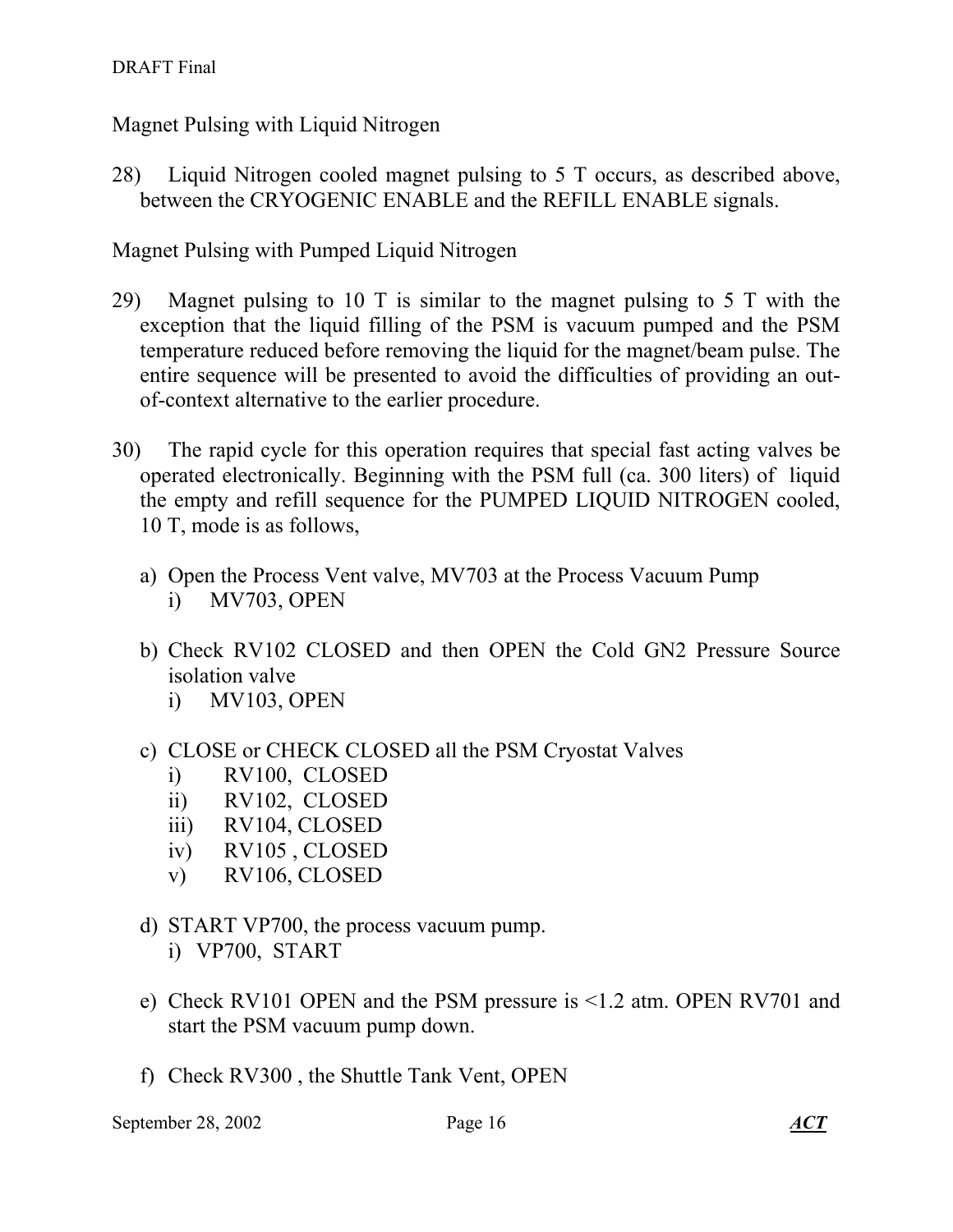- i) RV300, OPEN
- g) CLOSE or CHECK CLOSED Shuttle Tank Valve i) RV301, CLOSED
- h) Vacuum pump the PSM to 0.2 atm as read on PTL110. i) PTL110 to 0.2 atm.
- i) Read the PSM liquid level on LT109 and the PSM pressure on PTL110, verify the pressure is  $\leq 0.2$ .
	- i) LT109, READ
	- ii) PTL111, READ, Verify less than 0.2 atm
- j) Close RV101 to isolate the vacuum pump from the PSM. i) RV101, CLOSED
- k) OPEN RV102 to pressurize the PSM to ca. 2 atm. and then OPEN the Shuttle valve, RV106, and REMOVE the liquid from the PSM.
	- i) RV102, OPEN, then
	- ii) RV106, OPEN
- l) Close the pressurization valve, RV102, when the PSM liquid level falls to empty<sup>11</sup> AND its pressure falls to  $\leq$  1.2 atm.
	- i) RV102, CLOSED
- m) Read the Shuttle Tank level on LT302 and pressure on PT303.
	- i) LT302, READ
	- ii) PT303, READ
- n) CLOSE Shuttle Valve, RV106, and Shuttle Tank vent, RV300. OPEN the Shuttle Tank pressurization loop, RV301, and pressurize to ca. 2 atm.
	- i) RV106, CLOSED
	- ii) RV300, CLOSED
	- iii) RV301, OPEN
- o) Provide a CRYOGENIC ENABLE signal to system command, signaling that the magnet is ready to pulse.

September 28, 2002 Page 17 *ACT*  $11$  Define empty.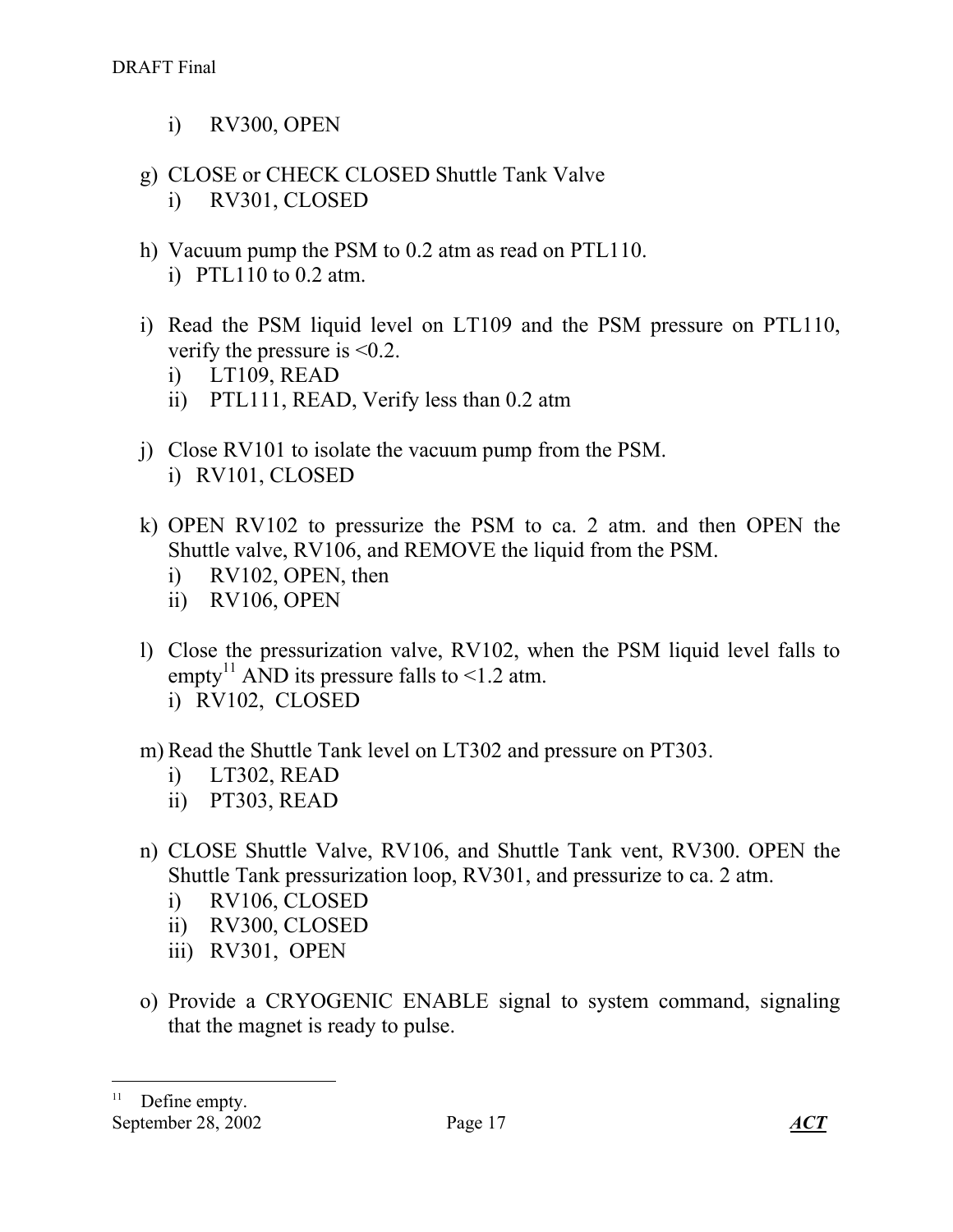- p) When signaled that the magnet and beam pulse cycles are complete, REFILL ENABLE, initiate the PSM nitrogen REFILL sequence.
- q) OPEN the PSM Vent Valve, RV101 and Check MV703 OPEN.
	- i) RV101, OPEN
	- ii) MV703, OPEN
- r) OPEN RV106 to REFILL the PSM. i) RV106, OPEN
- s) Close the Shuttle Tank Valve, RV106, and the Shuttle Tank pressurization valve, RV301, when the Shuttle Tank liquid nitrogen level falls to the minimum level $12$ .
	- i) RV106, CLOSED
	- ii) RV102, CLOSED
- t) OPEN the Shuttle Tank Vent, RV300, to blown it down.
	- i) RV300, OPEN
- u) OPEN RV100 to top-off the PSM to the required level<sup>13</sup> as indicated on LT109, and then close RV100.
	- i) RV100, OPEN
	- ii) RV100, AUTOMATIC
- v) The PSM is REFILLED and ready and awaits the command to PUMP the liquid nitrogen for the next cycle.
- 31) Note that all the valves that require REMOVE/REFILL cycling are RV (Remote Valve, i.e., actuated remotely and rapid cycling) and that all the necessary instrumentation is provided in transmitter form (notation is LT, PT). The operation of this cycle is intended as fully automated and automatically executed in each direction: remove and refill, once initiated by command.

 $12$  The connecting pipe should always be under the shuttle tank liquid. A minimum Shuttle Tank level will be defined.

September 28, 2002 Page 18 *ACT* Define the required level.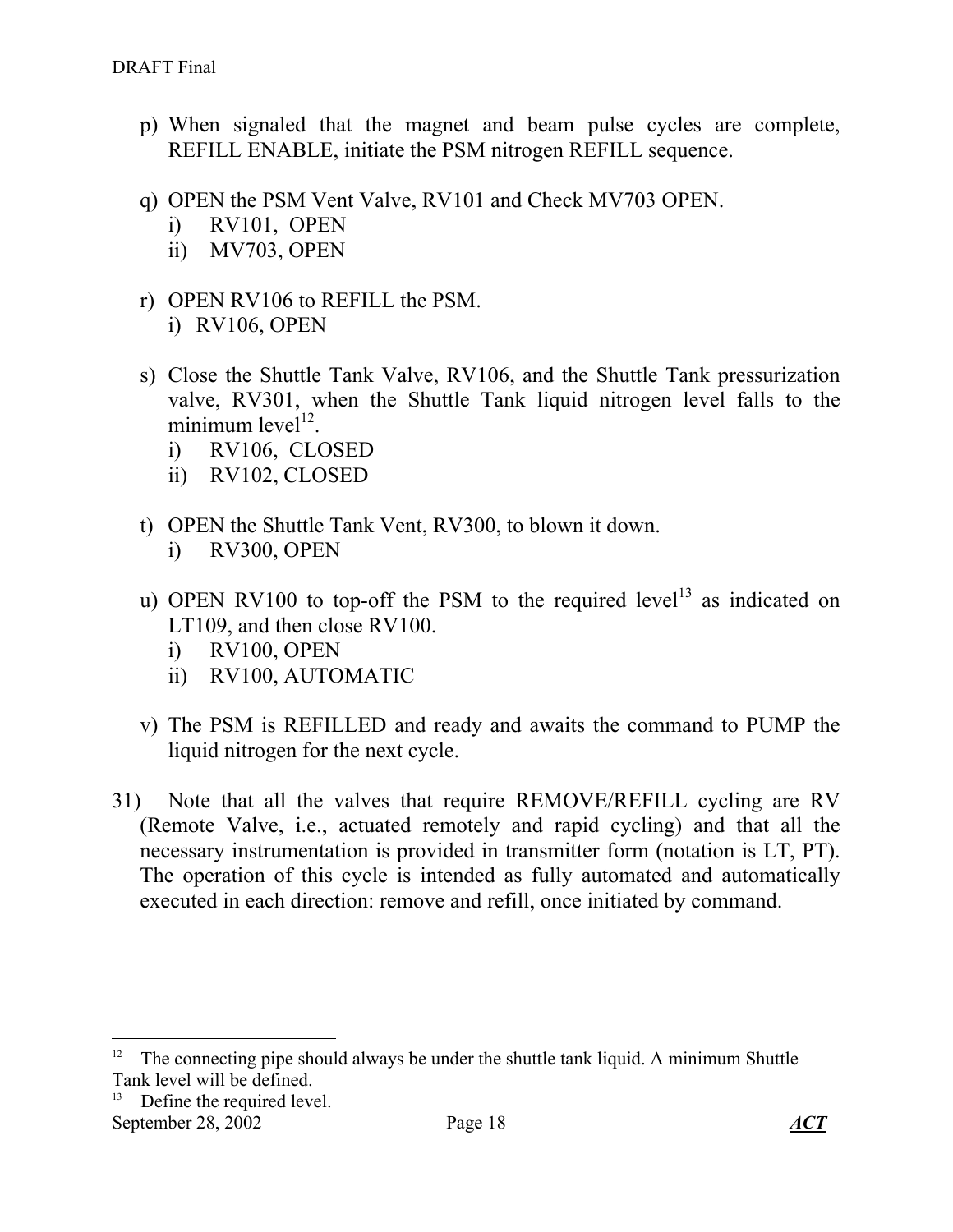Magnet Pulsing with Liquid Nitrogen Cooled GHe

- 32) Earlier in these procedures liquid nitrogen and pumped liquid nitrogen were used to directly cool the PSM. The primary coolant came in direct contact with the PSM. In this section, and for the rest of these procedures, the primary coolant will cool a gaseous helium (GHe) stream and the GHe stream will cool the PSM. The GHe loop is closed and continuously circulated by a centrifugal pump through cooling cools submerged in a bath of the primary coolant: liquid nitrogen or liquid hydrogen, to the PSM and back again.
- 33) All of the three (liquid nitrogen, pumped liquid nitrogen and liquid hydrogen) Cooled GHe Modes begin after the magnet has been cooled by liquid nitrogen as described in the section Cooldown: Pulsed Solenoid Magnet (PSM) Cooldown. This procedure will begin by assuming that the PSM is full of liquid nitrogen and operate from there. When ready to replace the liquid nitrogen direct cooling with GHe cooling, the liquid nitrogen will be removed and the cold PSM P&P to GHe.
- 34) To set up mode 3, the "A" jumper will be installed in the procedure below to connect the liquid nitrogen dewar to the Circulator/HE and must be secured properly in place. The "B" jumper will be set aside – DO NOT INSTALL the "B" jumper.
	- a) To install the "A" jumper check closed or CLOSE [FAILURE TO CHECK MV421 CLOSED and/or improperly removing the bayonet cap(s) can result in spilled  $LN_2$  and cryogenic burns.]
		- i) MV421, CLOSED
		- ii) RV418, CLOSED
		- iii) TEST for pressure and then remove the "A" jumper bayonet caps numbers 2 and 3.
		- iv) JPA514, INSTALL and secure between the Nitrogen Dewar and the Circulator/HE inlet.
	- b) OPEN P&P isolation, and Pump and Purge the liquid nitrogen dewar-tocirculator bath inlet connecting line. This qualifies the connecting line tight.
		- i) MV810, OPEN to access the P&P lines.
		- ii) MV809, OPEN, evacuate to 100 microns, CLOSE
		- iii) MV808, OPEN, purge to GN2, CLOSE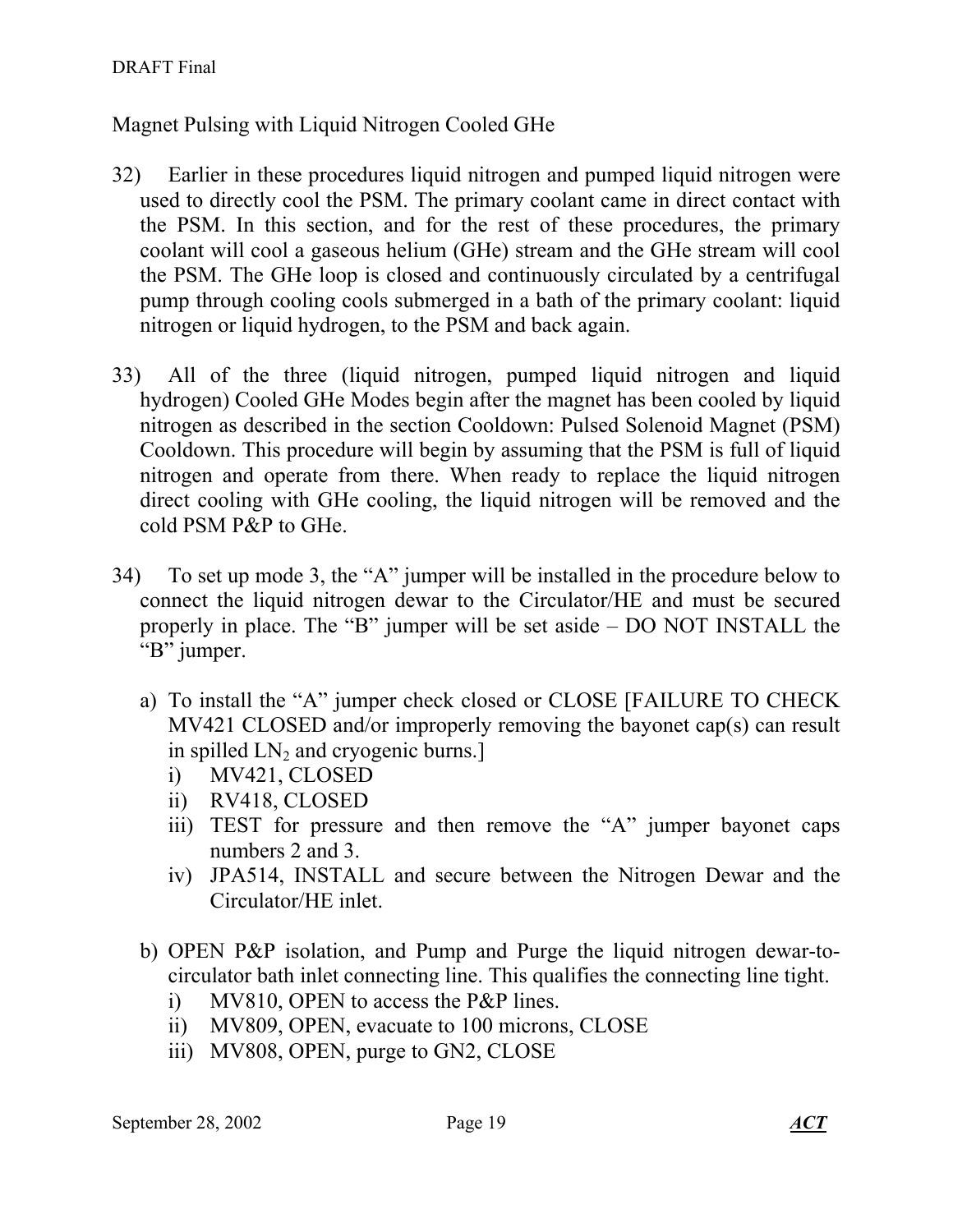- c) P&P the Circulator bath, then isolate P&P connection.
	- i) RV418, OPEN
	- ii) MV809, OPEN, evacuate to 100 microns, CLOSE
	- iii) MV808, OPEN, purge to a few psig GN2, CLOSE
	- iv) MV810, CLOSE
- d) Use this opportunity to SET/CHECK the Circulator/HE bath pressure regulator setting. Pressurize from the P&P purge line as required.
	- i) MV810, MV808, RV418, OPEN, Pressurize Cir./HE bath to 12 psig, CLOSE MV808
	- ii) RG401, SET/CHECK to relieve at 10 psig.
	- iii) MV401. OPEN to vent the Cir./HE to 2 psig, CLOSE
	- iv) RV418, CLOSED
	- v) MV810, CLOSE, to isolate the P&P
- e) P&P the GHe cooling loops and connecting lines to GHe up to the closed RV104, RV105, as follows,
	- i) MV807, OPEN to access the P&P lines.
	- ii) MV805, OPEN pump to 100 microns, CLOSE
	- iii) RG422, SET to few psig
	- iv) MV423, OPEN to purge to GHe first time, CLOSE
	- v) MV805, OPEN pump to 100 microns, CLOSE
	- vi) MV423, OPEN to purge to GHe second time, CLOSE
	- vii) MV807, CLOSE, to isolate the P&P
- 35) Remove the liquid nitrogen from the PSM as follows,
	- a) CLOSE or CHECK CLOSED all the PSM Cryostat Valves
		- i) RV100, CLOSED
		- ii) RV101, CLOSED
		- iii) RV102, CLOSED
		- iv) RV104, CLOSED
		- v) RV105 , CLOSED
		- vi) RV106, CLOSED
	- b) Check RV300 , the Shuttle Tank Vent, OPEN
		- i) RV300, OPEN
	- c) CLOSE or CHECK CLOSED Shuttle Tank Pressurization Valve

September 28, 2002 Page 20 *ACT*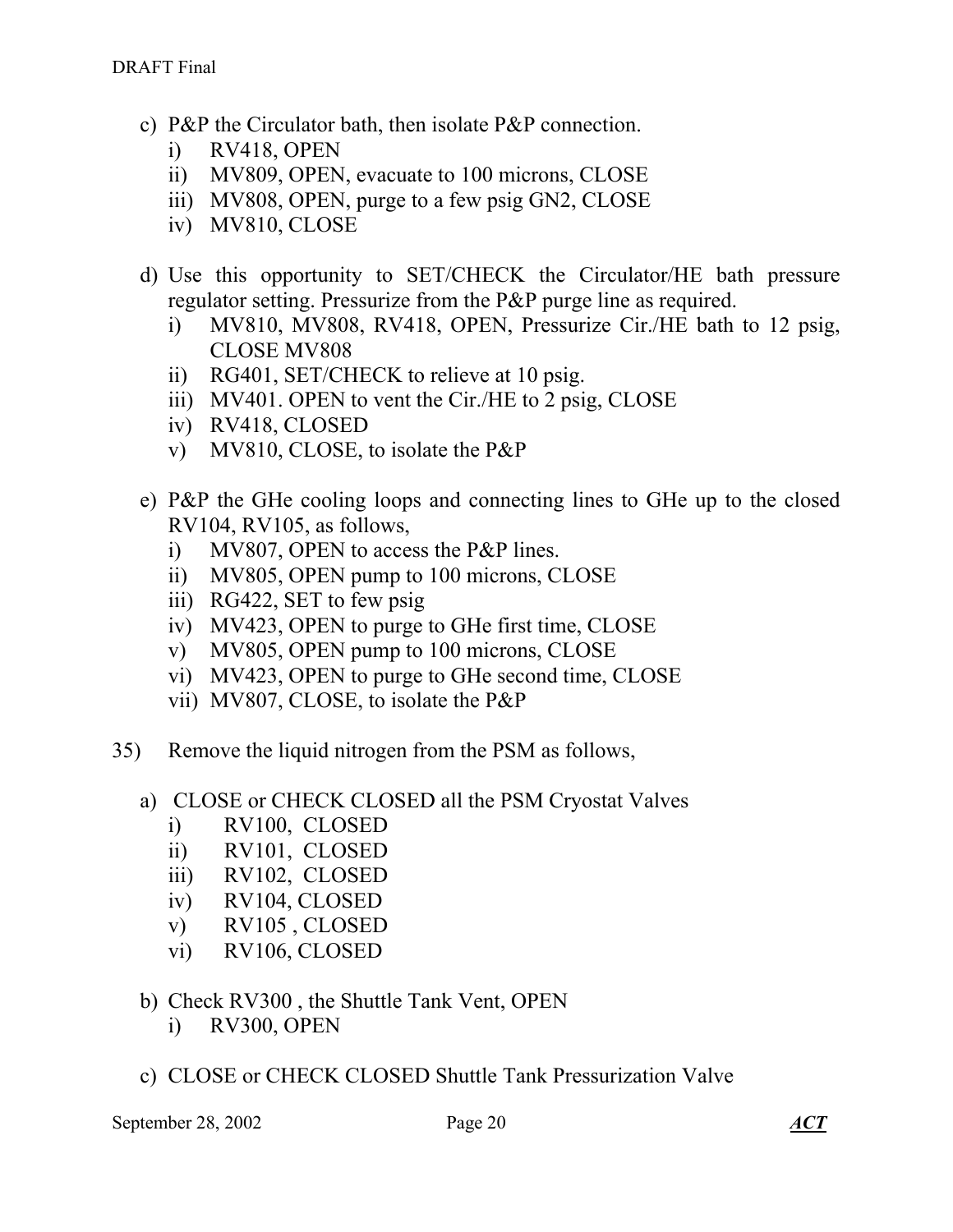- i) RV301, CLOSED
- d) Read the PSM liquid level on LT109 and the PSM pressure on PTH111.
	- i) LT109, READ
	- ii) PTH111, READ
- e) OPEN the Shuttle valve and OPEN RV102 to pressurize the PSM to ca. 2 atm. to REMOVE the liquid from the PSM.
	- i) RV106, OPEN
	- ii) RV102, OPEN
- f) Close the pressurization valve, RV102, when the PSM liquid level falls to empty<sup>14</sup> AND its pressure falls to <1.2 atm. i) RV102, CLOSED
- g) Read the Shuttle Tank level on LT302 and pressure on PT303.
	- i) LT302, READ
	- ii) PT303, READ
- h) CLOSE the Shuttle Valve, RV106.
	- i) RV106, CLOSED
- i) The liquid nitrogen is now boiling quietly away in the Shuttle Tank.
- 36) The PSM needs to be pumped and purged to GHe in preparation for operating the GHe loop circuit. Note that the Power Lead  $LN_2$  cooling, once initiated by this procedure, must be continuously maintained to reduce the heat leak to the magnet.
	- a) To P&P the PSM CLOSE, check CLOSED,
		- i) RV100, CLOSED
		- ii) RV101, CLOSED
		- iii) RV102, CLOSED
		- iv) RV103, CLOSED
		- v) RV104, CLOSED
		- vi) RV105, CLOSED

September 28, 2002 Page 21 *ACT*  $14$  Define empty.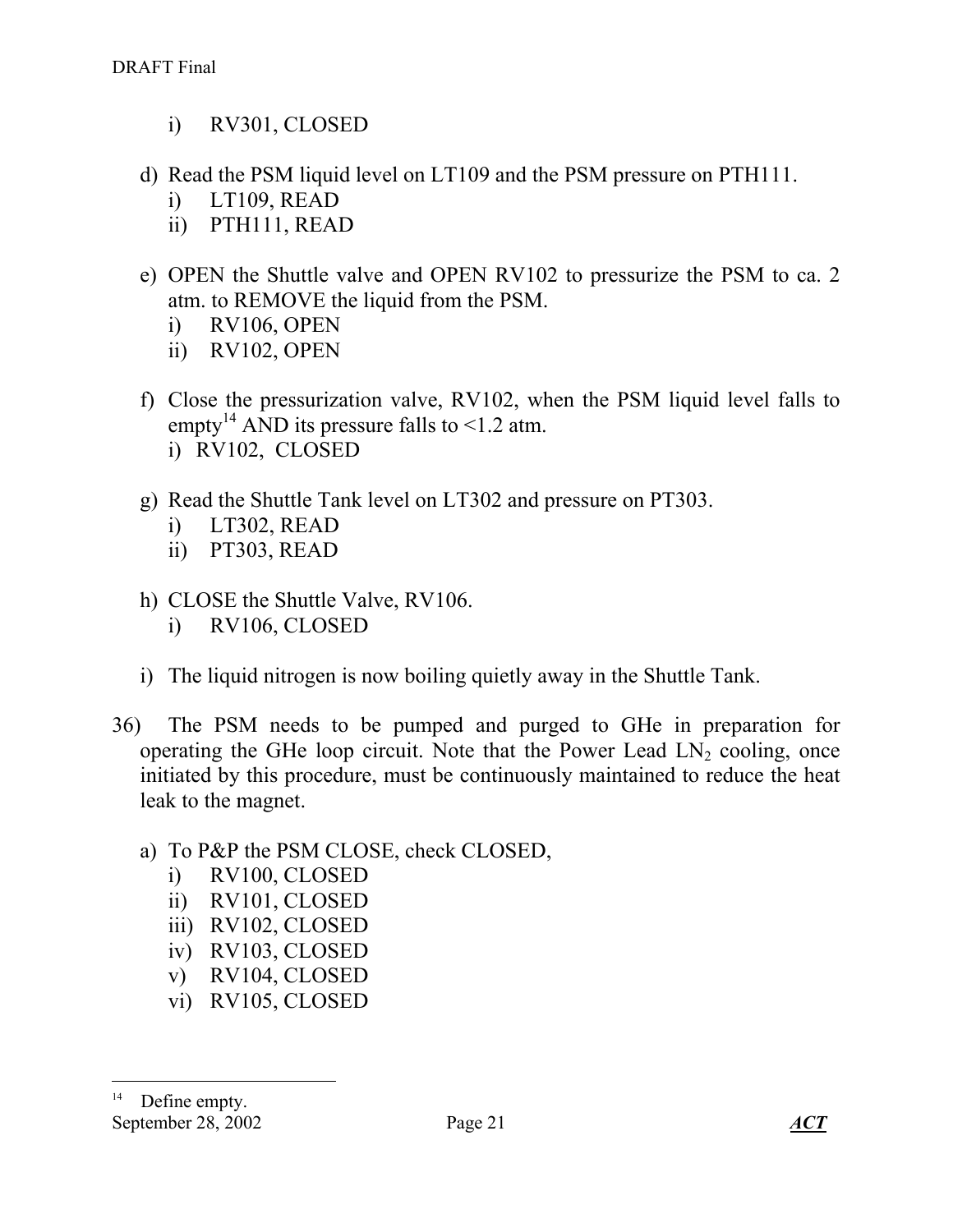- b) Pump the PSM with the Process Pump and purge it with the P&P purge line, as follows,
	- i) RV101, Open to process pump, pump to 100 microns.
- c) When the PSM has been pumped to 100 microns, P&P as follows,
	- i) RV101, CLOSE to isolate the PSM
	- ii) RV104, OPEN
	- iii) MV423, OPEN to purge PSM to GHe first time, CLOSE
	- iv) RV101, OPEN pump to 100 microns, CLOSE
	- v) MV423, OPEN to purge PSM to GHe second time, CLOSE
	- vi) RV101, OPEN pump to 100 microns, CLOSE
	- vii) MV423, OPEN to purge PSM to GHe third time, CLOSE
- d) Now that all the communicating GHe volumes: loops, lines and PSM, are purged to GHe, the Circulator bath can be filled with liquid nitrogen. Set up to liquid nitrogen fill the Circulator Bath,
	- i) RV418, CLOSED, inlet valve
	- ii) RV401, OPEN to vent the bath
	- iii) HTR424,  $ACTIVATE<sup>15</sup>$  flow interlocked water-cooling if required.
	- iv) JPA514, INSTALLED, previously installed.
	- v)  $MV421$ , OPEN, connects to  $LN_2$  source.
- e) Crack the fill valve to cooldown the Cir./HE bath, then fill the bath.
	- i) RV418, CRACK, cooldown Circulator bath, check vent T.
	- ii) RV418, MODULATE to fill slowly, see LI/LT402 rate.
	- iii) RV418, AUTOMATIC fill control.
- f) When the Circulator HE is full and controlling in automatic at the set point, the Circulator loop and can be charged.
	- i) RG422, SET POINT to 10 psig, read PI413.
	- ii) RV104, OPEN
	- iii) RV105, OPEN

- iv) MV423, OPEN, pressurize to 10 psig.
- v) RG422, INCREASE SET POINT to 12 atm, read PI413.
- vi) RG422, LOCK SET POINT
- g) Check Tube Bank Pressure, to assure sufficient supply.

September 28, 2002 **Page 22 Page 22** *ACT* <sup>15</sup> HTR24 is sized for the ca. 10 kW average load of Mode 5. It might be useful to exercise that function before the full effect is required.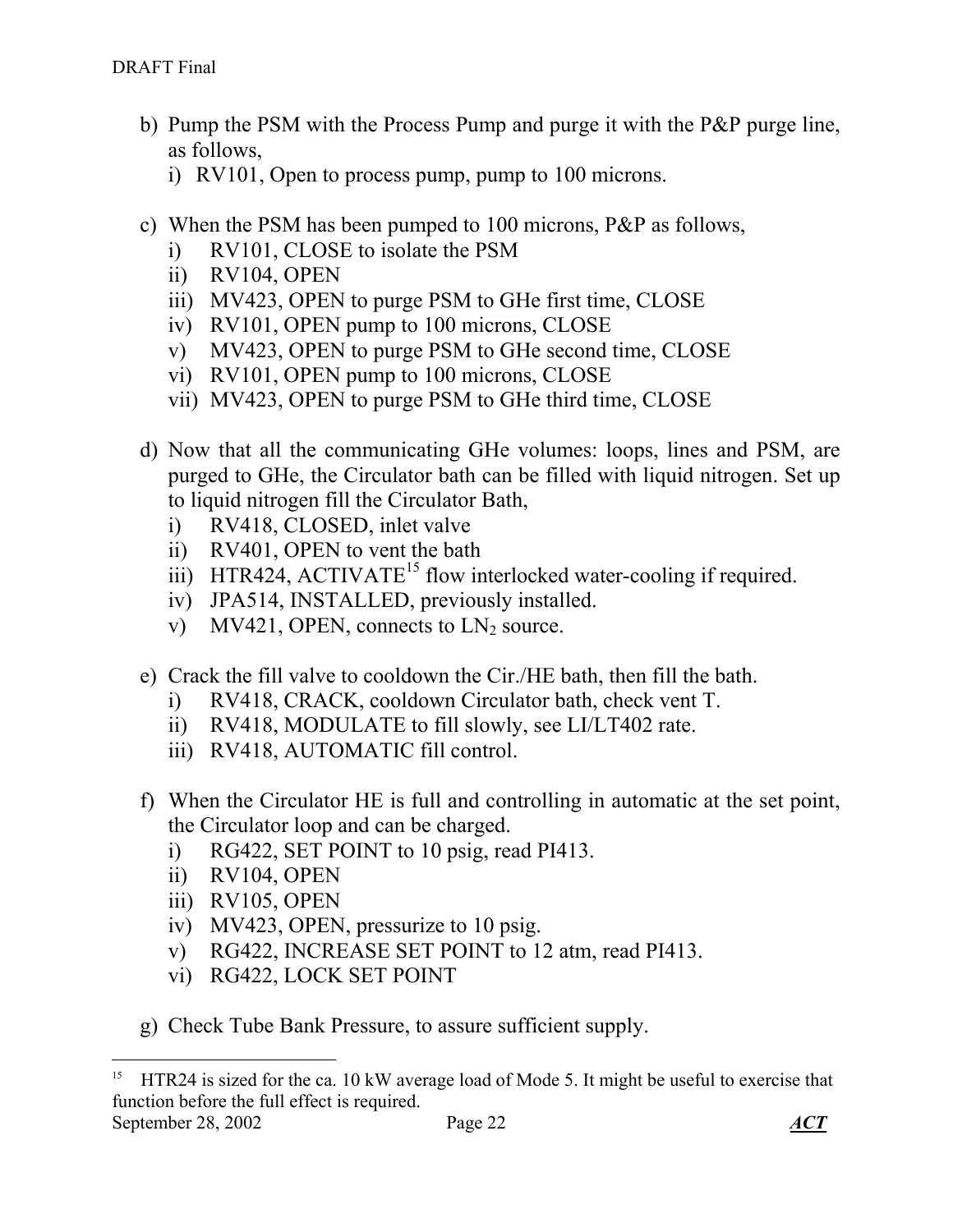- i) PI414, READ, calculate margin.
- ii) ORDER HP GHe tubes as may be required
- 37) Initiate the Circulator Pump flow
	- a) Check the connections and power source available to the centrifugal pump Variable Frequency Drive (VFD).
		- i) Operate VFD in strict accordance with mfg. Instructions.
		- ii) VFD410, CP409, START, slowly at first
		- iii) VFD410, CP409. INCREASE SPEED
		- iv) FT116, MONITOR GHe flow.
		- v) VFD, CP409, SET SPEED corresponding to  $100g/s^{16}$ .
	- b) When the temperature sensors indicate the PSM is at the ENABLE temperature the CRYOGENIC ENABLE can be issued.
		- i) CRYOGENIC ENABLE
- 38) The magnet pulsing and the beam exposure will perturb the loop pressure and temperature momentarily, but should operate without manual intervention. Monitor especially, the GHe storage pressure.
	- a) A constantly falling pressure means gas is being lost from the system. Find the cause and repair the problem.
		- i) PI414, READ, monitor for GHe loses

September 28, 2002 Page 23 *ACT* <sup>16</sup> Assumes CP409 is compatible with liquid temperature operation.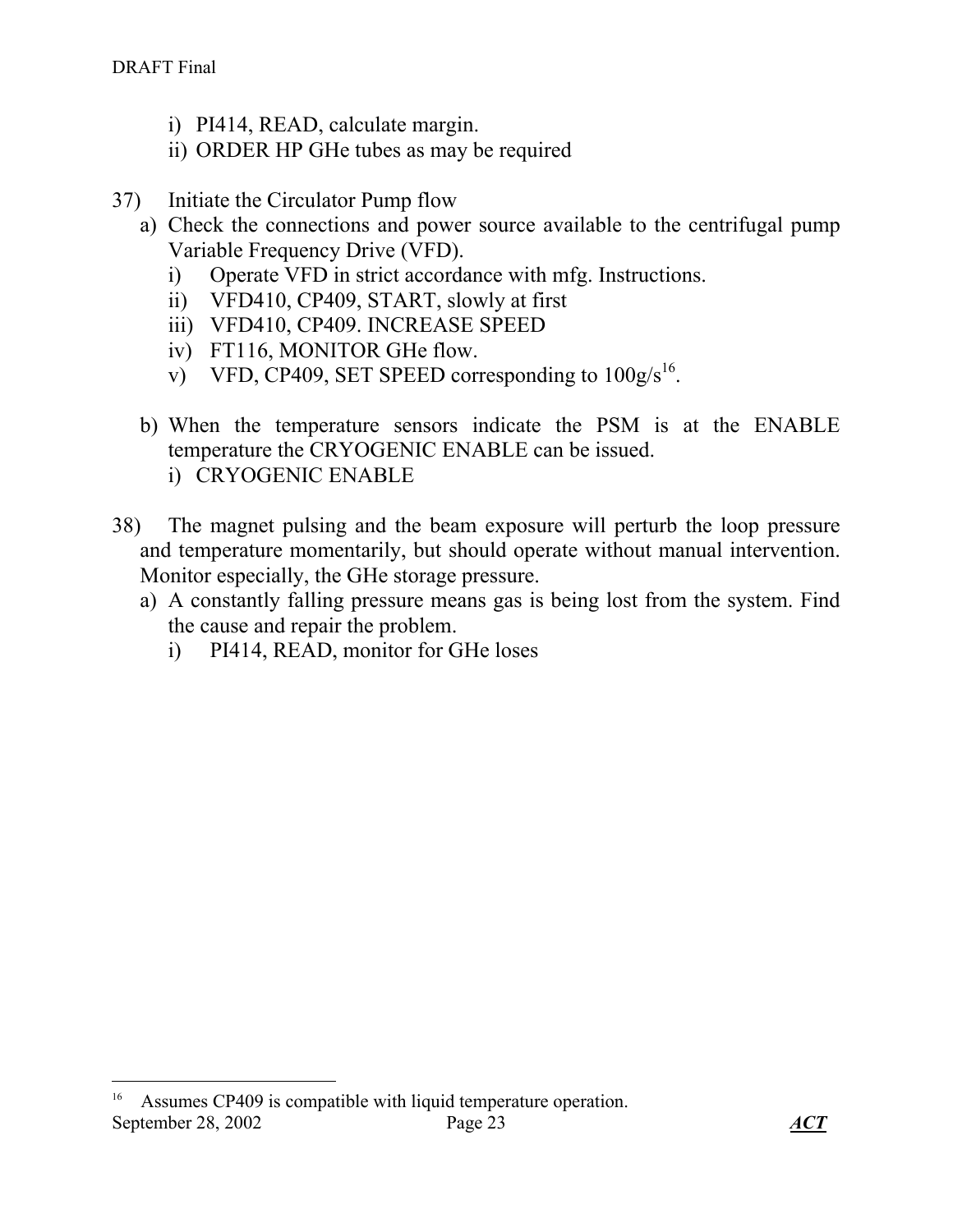Magnet Pulsing with Pumped Liquid Nitrogen Cooled GHe

- 39) Magnet pulsing with vacuum pumped Liquid Nitrogen Cooled GHe is very similar to the pumped Liquid Nitrogen Cooled GHe operation except for a few steps. In order to present an easily understood procedure the entire procedure will be presented with the modification in context.
- 40) All of the three (liquid nitrogen, pumped liquid nitrogen and liquid hydrogen) Cooled GHe Modes begin after the magnet has been cooled by liquid nitrogen as described in the section Cooldown: Pulsed Solenoid Magnet (PSM) Cooldown. This procedure will begin by assuming that the PSM is full of liquid nitrogen and operate from there. When ready to replace the liquid nitrogen direct cooling with GHe cooling, the liquid nitrogen will be removed and the cold PSM P&P to GHe.
- 41) To set up mode 4, the "A" jumper will be installed in the procedure below to connect the liquid nitrogen dewar to the Circulator/HE and must be secured properly in place. The "B" jumper will be in the procedure below to connect the Circulator/HE bath to the Process Vacuum Pump.
	- a) To install the "A" jumper check closed or CLOSE [FAILURE TO CHECK MV421 CLOSED and/or improperly removing the bayonet cap(s) can result in spilled  $LN_2$  and cryogenic burns.
		- i) MV421, CLOSED
		- ii) RV418, CLOSED
		- iii) TEST for pressure and then remove the "A" jumper bayonet caps numbers 2 and 3.
		- iv) JPA514, INSTALL and secure between the Nitrogen Dewar and the Circulator/HE inlet.
	- b) OPEN P&P isolation, and Pump and Purge the liquid nitrogen dewar-tocirculator bath inlet connecting line. This qualifies the connecting line tight.
		- i) MV810, OPEN to access the P&P lines.
		- ii) MV809, OPEN, evacuate to 100 microns, CLOSE
		- iii) MV808, OPEN, purge to GN2, CLOSE
	- c) To install the "B" jumper, check CLOSED or CLOSE the Circulator /HE bath shutoff valve and the PSM connecting valve.
		- i) MV420, CLOSED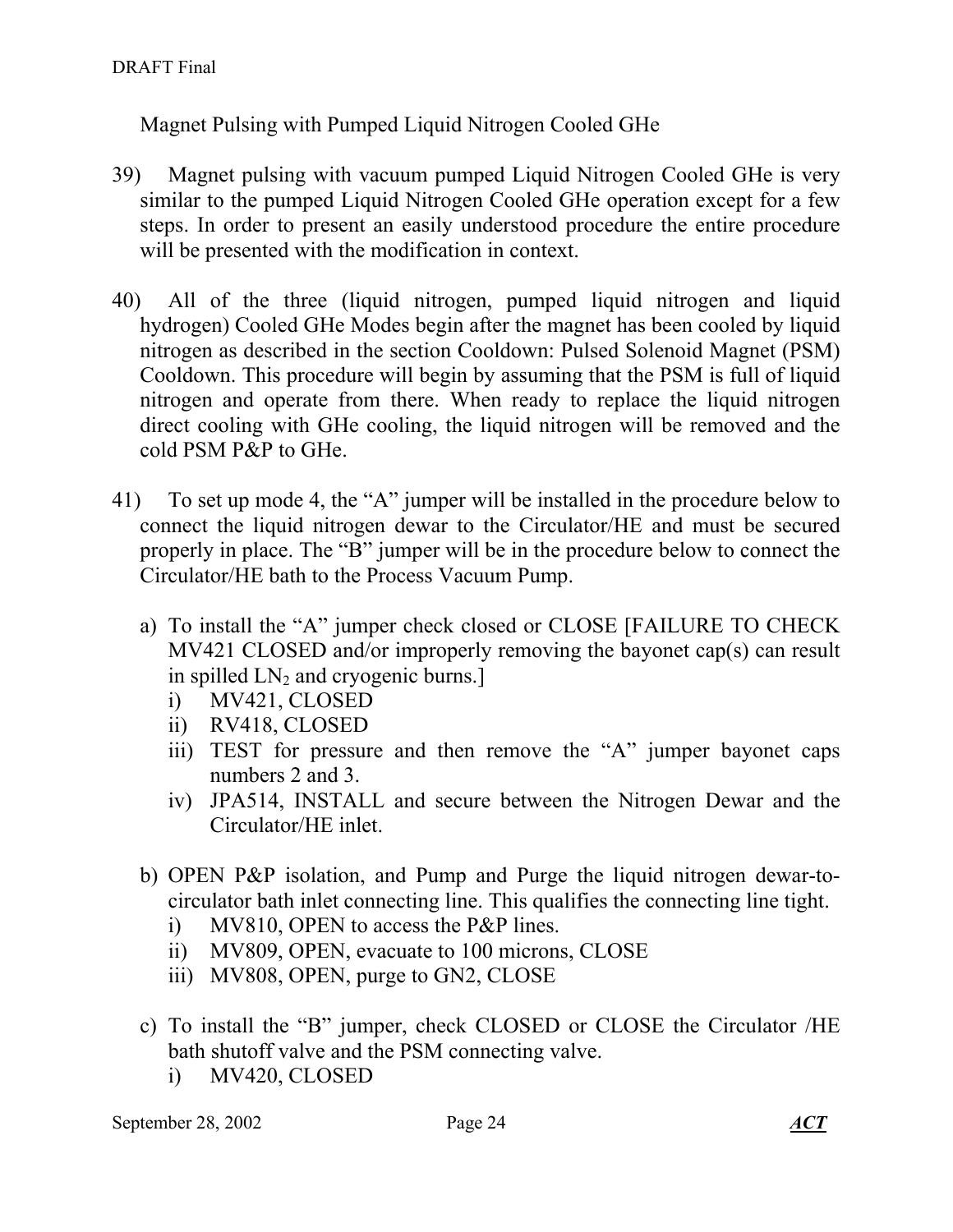- ii) RV101, CLOSED
- iii) RV701, CLOSED
- iv) TEST for pressure and then remove the "B" bayonet caps.
- v) JPB706, INSTALL and secure.
- d) To test the line tightness, pump on it with the Process Vacuum Pump.
	- i) VP700, OPERATE
	- ii) RV701, OPEN, pump to 10 microns at VG705
	- iii) RV701, CLOSED
	- iv) MV709, OPEN, to vent the volume to atmosphere.
- e) P&P the Circulator bath. Pump with the Process Vacuum Pump and purge with the P&P purge line. Then isolate P&P connection.
	- i) RV418, OPEN
	- ii) MV420, OPEN
	- iii) RV701, OPEN, evacuate to 100 microns, CLOSE
	- iv) MV808, OPEN, purge to a few psig GN2, CLOSE
	- v) MV810, CLOSE
- f) Use this opportunity to SET/CHECK the Circulator/HE bath pressure regulator setting. Pressurize from the P&P purge line as required.
	- i) MV810, MV808, RV418, OPEN, Pressurize Cir./HE bath to 12 psig, CLOSE MV808
	- ii) RG401, SET/CHECK to relieve at 10 psig.
	- iii) MV401. OPEN to vent the Cir./HE to 2 psig, CLOSE
	- iv) RV418, CLOSE
	- v) MV810, CLOSE, to isolate the P&P
- g) P&P the GHe cooling loops and connecting lines to GHe up to the closed RV104, RV105, as follows,
	- i) MV807, OPEN to access the P&P lines.
	- ii) MV805, OPEN pump to 100 microns, CLOSE
	- iii) RG422, SET to few psig
	- iv) MV423, OPEN to purge to GHe first time, CLOSE
	- v) MV805, OPEN pump to 100 microns, CLOSE
	- vi) MV423, OPEN to purge to GHe second time, CLOSE
	- vii) MV807, CLOSE, to isolate the P&P
- 42) Remove the liquid nitrogen from the PSM as follows,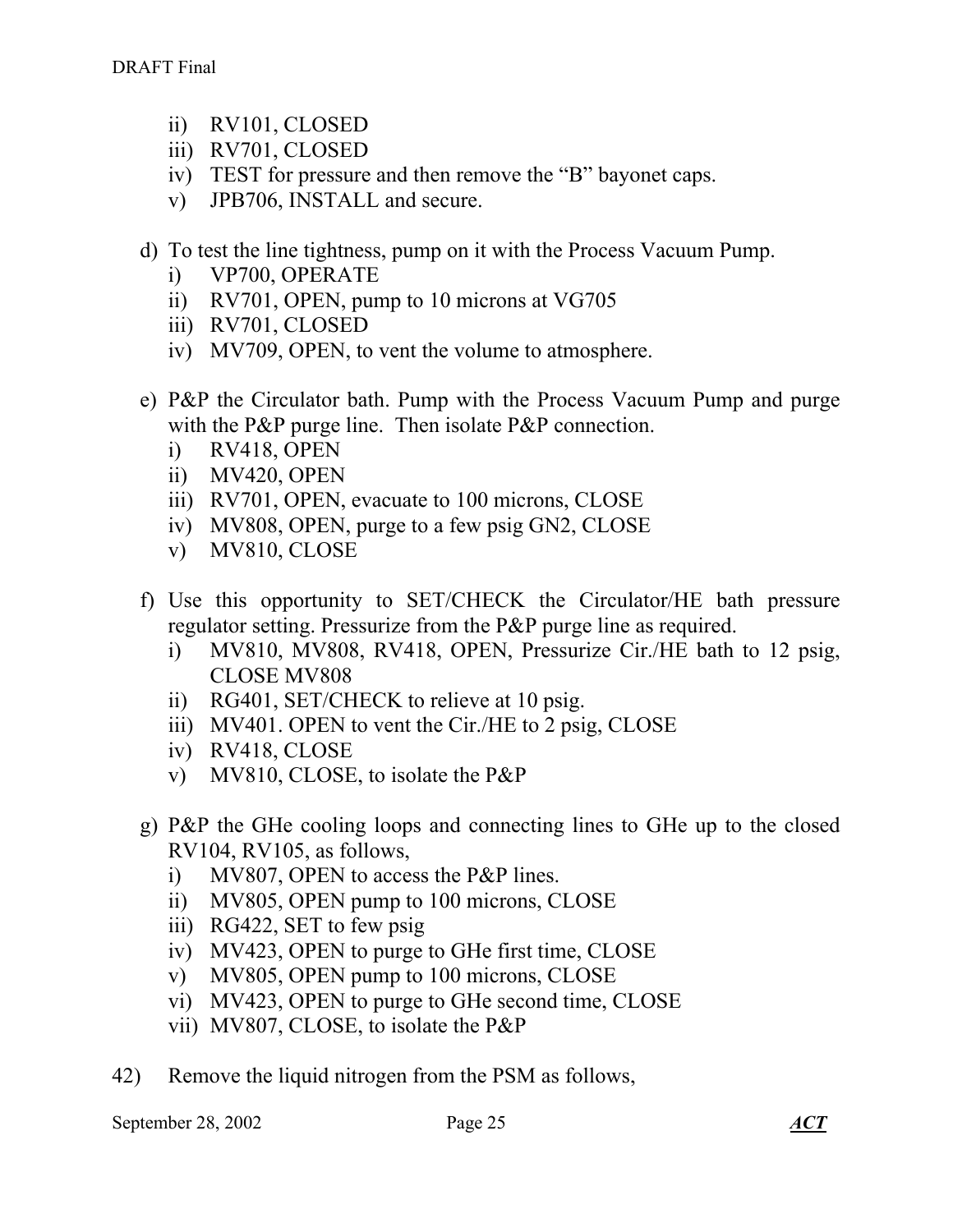- a) CLOSE or CHECK CLOSED all the PSM Cryostat Valves
	- i) RV100, CLOSED
	- ii) RV101, CLOSED
	- iii) RV102, CLOSED
	- iv) RV104, CLOSED
	- v) RV105 , CLOSED
	- vi) RV106, CLOSED
- b) Check RV300 , the Shuttle Tank Vent, OPEN
	- i) RV300, OPEN
- c) CLOSE or CHECK CLOSED Shuttle Tank Pressurization Valve i) RV301, CLOSED
- d) Read the PSM liquid level on LT109 and the PSM pressure on PTH111.
	- i) LT109, READ
	- ii) PTH111, READ
- e) OPEN the Shuttle valve and OPEN RV102 to pressurize the PSM to ca. 2 atm. to REMOVE the liquid from the PSM.
	- i) RV106, OPEN
	- ii) RV102, OPEN
- f) Close the pressurization valve, RV102, when the PSM liquid level falls to empty<sup>17</sup> AND its pressure falls to  $\leq$ 1.2 atm. i) RV102, CLOSED
- g) Read the Shuttle Tank level on LT302 and pressure on PT303.
	- i) LT302, READ
	- ii) PT303, READ
- h) CLOSE the Shuttle Valve, RV106.
	- i) RV106, CLOSED
- i) The liquid nitrogen is now boiling quietly away in the Shuttle Tank.

September 28, 2002 Page 26 *ACT* <sup>17</sup> Define empty.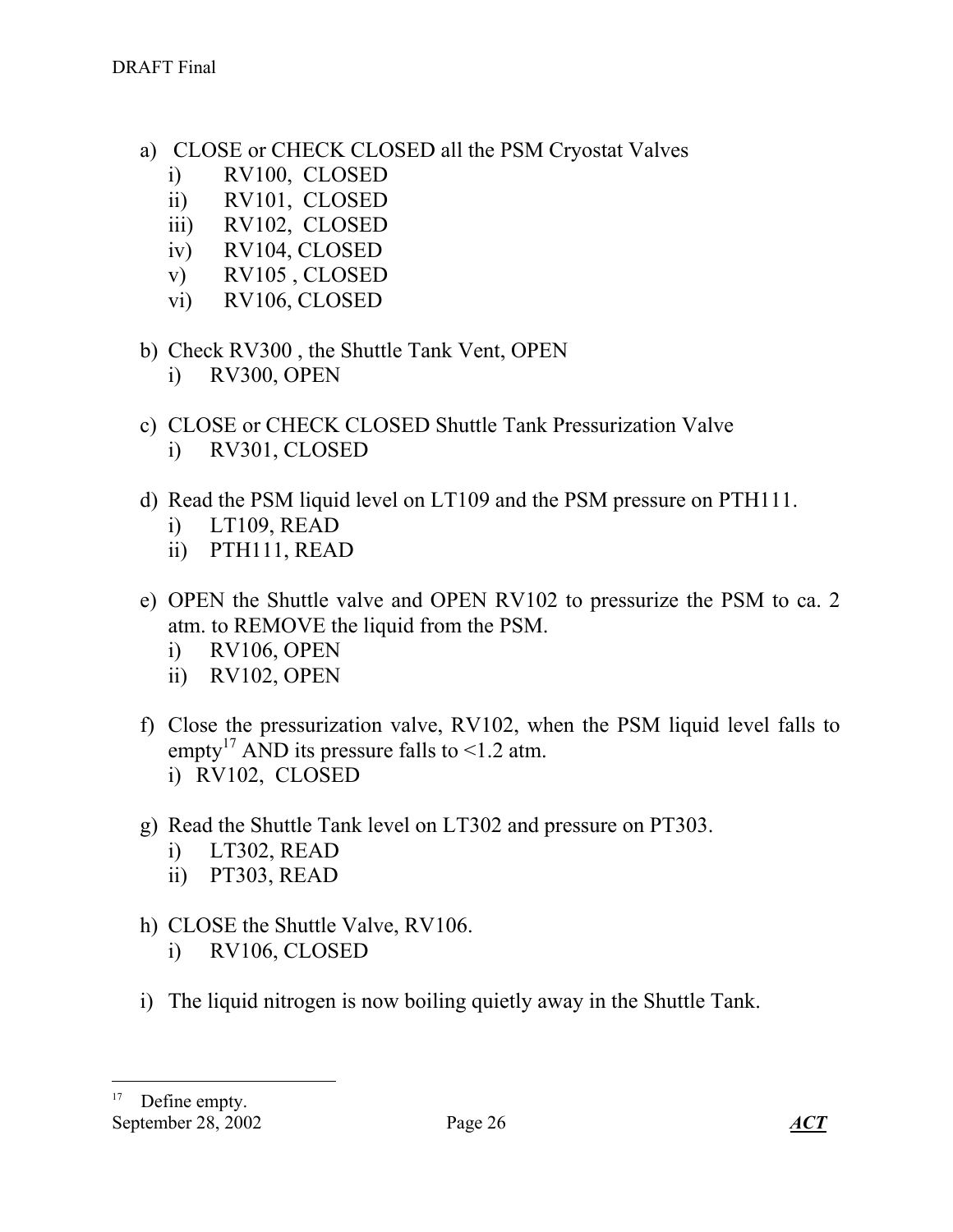- 43) The PSM needs to be pumped and purged to GHe in preparation for operating the GHe loop circuit. Note that the Power Lead  $LN_2$  cooling, once initiated by this procedure, must be continuously maintained to reduce the heat leak to the magnet.
	- a) To P&P the PSM CLOSE, check CLOSED,
		- i) RV100, CLOSED
		- ii) RV101, CLOSED
		- iii) RV102, CLOSED
		- iv) RV103, CLOSED
		- v) RV104, CLOSED
		- vi) RV105, CLOSED
	- b) Pump the PSM with the Process Pump and purge it with the P&P purge line, as follows,
		- i) RV101, Open to process pump, pump to 100 microns.
	- c) When the PSM has been pumped to 100 microns, P&P as follows,
		- i) RV101, CLOSE to isolate the PSM
		- ii) RV104, OPEN

- iii) MV423, OPEN to purge PSM to GHe first time, CLOSE
- iv) RV101, OPEN pump to 100 microns, CLOSE
- v) MV423, OPEN to purge PSM to GHe second time, CLOSE
- vi) RV101, OPEN pump to 100 microns, CLOSE
- vii) MV423, OPEN to purge PSM to GHe third time, CLOSE
- d) Now that all the communicating GHe volumes: loops, lines and PSM, are purged to GHe, the Circulator bath can be filled with liquid nitrogen. Set up to liquid nitrogen fill the Circulator Bath,
	- i) RV418, CLOSED, inlet valve
	- ii) RV401, OPEN to vent the bath
	- $iii)$  HTR424, ACTIVATE<sup>18</sup> flow interlocked water-cooling if required.
	- iv) JPA514, INSTALLED, previously installed.
	- v)  $MV421$ , OPEN, connects to  $LN<sub>2</sub>$  source.
- e) Crack the fill valve to cooldown the Cir./HE bath, then fill the bath.
	- i) RV418, CRACK, cooldown Circulator bath, check vent T.

September 28, 2002 **Page 27 Page 27 ACT** <sup>18</sup> HTR24 is sized for the ca. 10 kW average load of Mode 5. It might be useful to exercise that function before the full effect is required.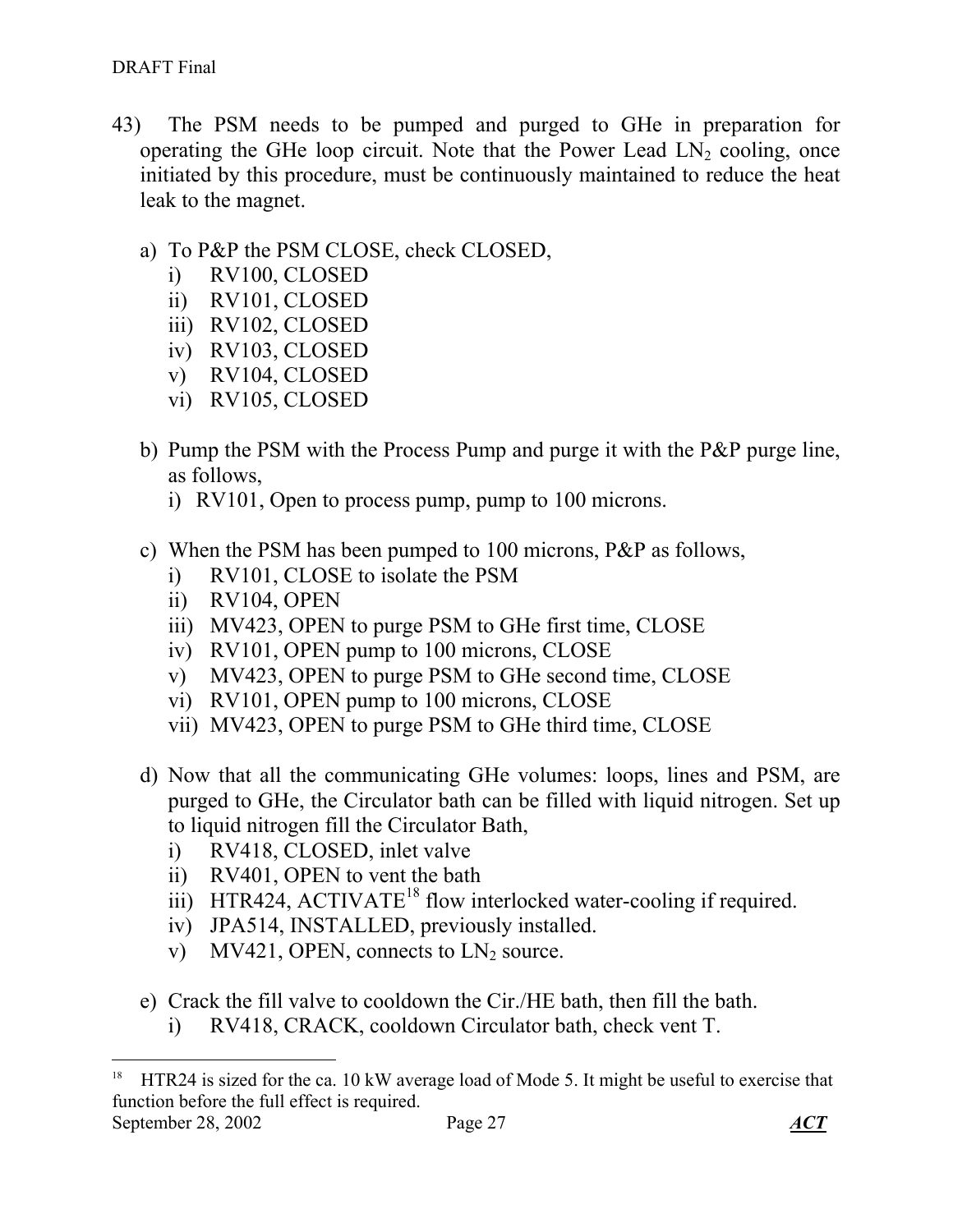- ii) RV418, MODULATE to fill slowly, see LI/LT402 rate.
- iii) RV418, AUTOMATIC fill control.
- f) When the Circulator HE is full and controlling in automatic at the set point, the Circulator loop and can be charged.
	- i) RG422, SET POINT to 10 psig, read PI413.
	- ii) RV104, OPEN
	- iii) RV105, OPEN
	- iv) MV423, OPEN, pressurize to 10 psig.
	- v) RG422, INCREASE SET POINT to 12 atm, read PI413.
	- vi) RG422, LOCK SET POINT
- g) Check Tube Bank Pressure, to assure sufficient supply.
	- i) PI414, READ, calculate margin.
	- ii) ORDER HP GHe tubes as may be required
- 44) Initiate the Circulator Pump flow
	- a) Check the connections and power source available to the centrifugal pump Variable Frequency Drive (VFD).
		- i) Operate VFD in strict accordance with mfg. Instructions.
		- ii) VFD410, CP409, START, slowly at first
		- iii) VFD410, CP409. INCREASE SPEED
		- iv) FT116, MONITOR GHe flow.
		- v) VFD, CP409, SET SPEED corresponding to  $100g/s^{19}$ .
- 45) Pump the Circulator bath 0.2 atm to lower the liquid nitrogen temperature with the Process Vacuum Pump. Note that each time the PSM returns to the pumped liquid nitrogen ENABLE temperature the magnet/beam can be pulsed.
	- a) To connect the PVP to the Circ. HE bath,
		- i) MV420, OPEN

- ii) MV709, CLOSE
- iii) RV701, OPEN pump to 0.2 atm on PT403.
- iv) RV701, AUTOMATIC to control bath pressure at 0.2 atm on PT403
- b) When the temperature sensors indicate the PSM is at the ENABLE temperature the CRYOGENIC ENABLE can be issued.

September 28, 2002 Page 28 *ACT* <sup>19</sup> Assumes CP409 is compatible with liquid temperature operation.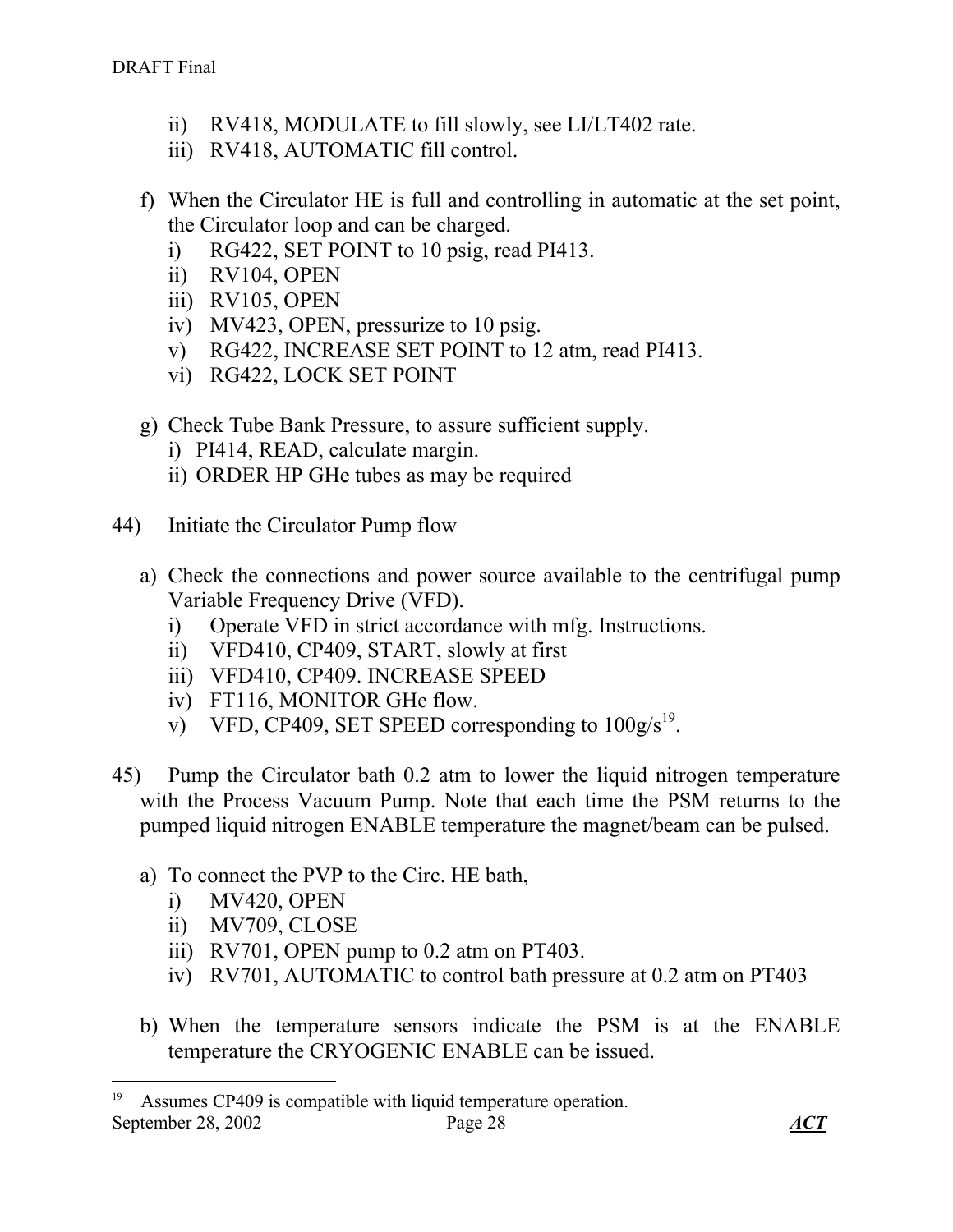- i) CRYOGENIC ENABLE
- 46) The magnet pulsing and the beam exposure will perturb the loop pressure and temperature momentarily, but the system should allow continuous operation to the maximum cycle time without manual intervention. Monitor especially, the GHe storage pressure and the cumulative icing condition of HTR704.
	- a) A constantly falling GHe loop pressure means gas is being lost from the system, e.g., through a relief valve weeping at peak pressure. Find the cause and repair the problem.
		- i) PI414, READ, monitor for GHe long term loses, repair as req'd.
	- b) In continuous duty and especially high humidity and/or cold weather the ambient vaporizer will ice up and lose some of its effectiveness over time, even if significantly oversized. Monitor the temperature indicator at vacuum pump inlet and assure that it stays above 0˚C. Reconfigure as a dual/selected ambient vaporizer or otherwise enhance the performance as may be necessary.
		- i) TI710, MONITOR, for abnormally cold suction temperature.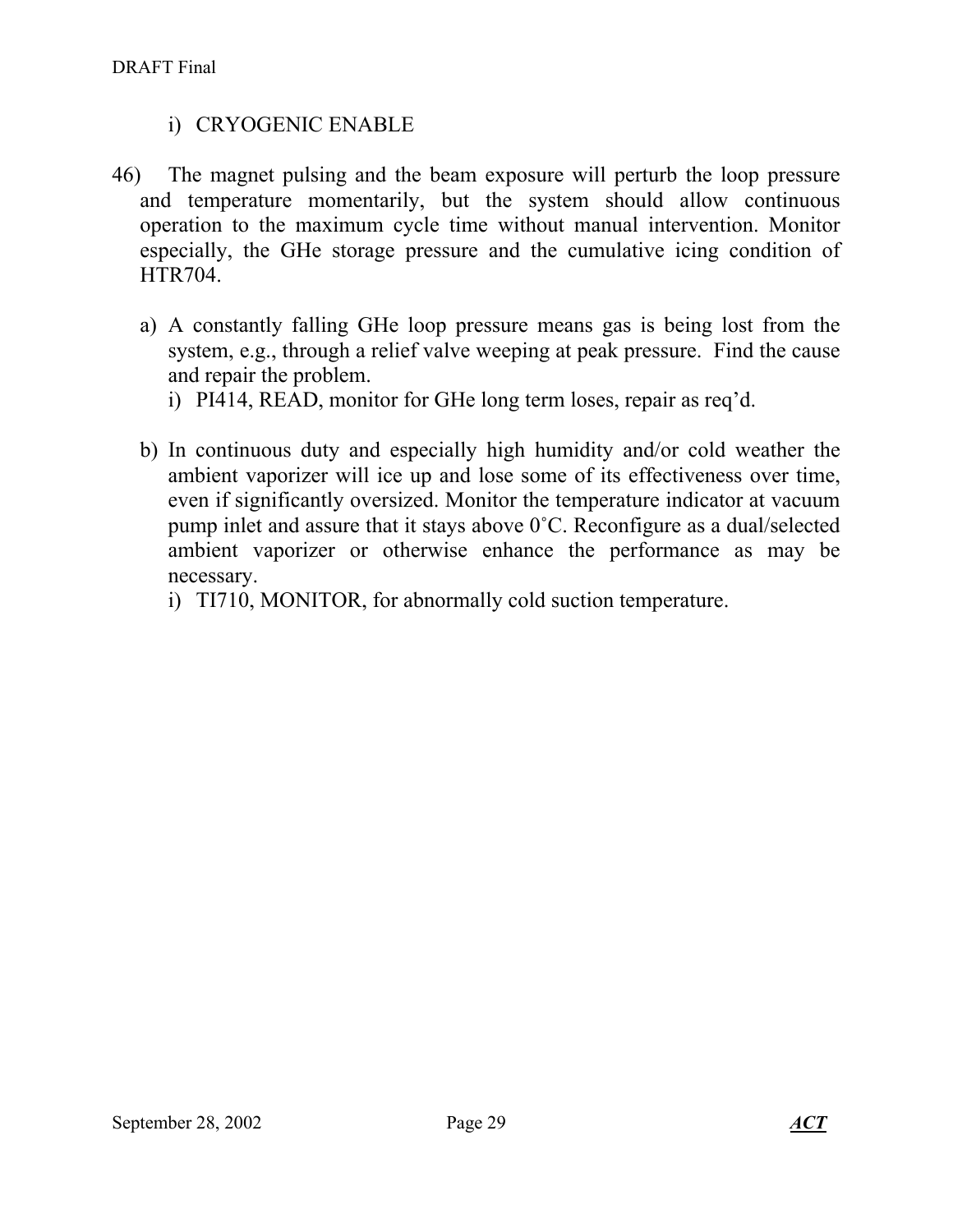Magnet Pulsing with Liquid Hydrogen Cooled GHe

- *47) Note that this procedure will use liquid hydrogen as a coolant and vent it to the Vent Stack. The area access must be controlled and posted LIQUID HYDROGEN AREA whenever liquid hydrogen is in the area. All signage required by NFPA 50 B and the BNL safety requirements must be met before proceeding. Make a logbook entry when the appropriate signage is in placed and have that entry endorsed by the appropriate safety department representative before introducing any liquid hydrogen into the area.*
- 48) The previously commissioned 14,000-gallon liquid hydrogen  $(LH<sub>2</sub>)$  dewar is assumed operationally full<sup>20</sup> and regulator controlled at a dewar pressure of 30 psig, read PT/PI507. The operating relief pressure should be set to 65 psig. All of the dewar equipment functions are assumed tested and fully available. Detailed  $LH<sub>2</sub>$  dewar operating instruction can be found in the manufacturer's literature or will be separately made available.
- 49) All of the three (liquid nitrogen, pumped liquid nitrogen and liquid hydrogen) Cooled GHe Modes begin after the magnet has been cooled by liquid nitrogen as described in the section Cooldown: Pulsed Solenoid Magnet (PSM) Cooldown. This procedure will begin by assuming that the PSM is full of liquid nitrogen and operate from there. When ready to replace the liquid nitrogen direct cooling with GHe cooling, the liquid nitrogen will be removed and the cold PSM P&P to GHe.
- 50) To set up mode 5, the "A" jumper will be installed in the procedure below to connect the liquid hydrogen dewar to the Circulator/HE and must be secured properly in place. The "B" jumper will be set aside – DO NOT INSTALL the "B" jumper.
	- a) To install the "A" jumper check CLOSED or CLOSE [FAILURE TO CHECK MV501, RV502 CLOSED and/or improperly removing the bayonet  $cap(s)$  can result in spilled LH<sub>2</sub> and cryogenic burns.]
		- i) MV501, CLOSED
		- ii) RV502, CLOSED
		- iii) RV418, CLOSED

September 28, 2002 Page 30 *ACT* <sup>20</sup> Definition: Sufficiently full to proceed and arrangements to refill-as-required are in place.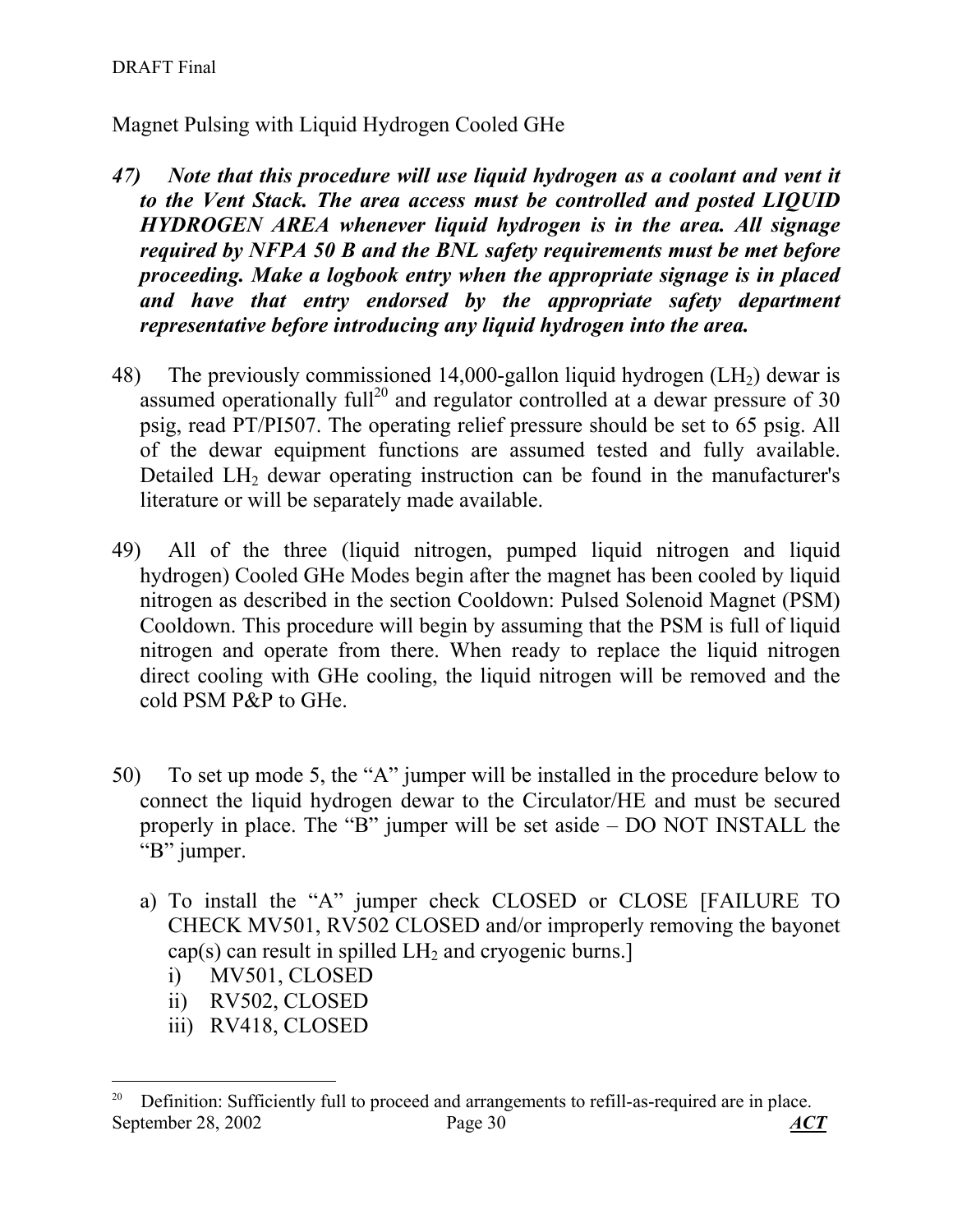- iv) TEST for pressure and then remove the "A" jumper bayonet caps numbers 1 and 2.
- v) JPA514, INSTALL and secure between the Hydrogen Dewar and the Circulator/HE inlet.
- 51) Pump and Purge the Hydrogen Dewar to Circulator bath inlet connection line to GN2.
	- a) OPEN P&P isolation, and Pump and Purge the liquid hydrogen dewar-tocirculator bath inlet connecting line to GN2. This qualifies the connecting line tight.
		- i) MV504, MV807, MV813, CLOSED and LOCKED, secure all other P&P operations system wide.
		- ii) MV810, OPEN to access the P&P lines.
		- iii) MV809, OPEN, evacuate to 100 microns, CLOSE
		- iv) MV808, OPEN, purge to GN2, CLOSE
	- b) P&P the Circulator bath to GN2, then isolate P&P connection.
		- i) RV418, OPEN
		- ii) MV809, OPEN, evacuate to 100 microns, CLOSE
		- iii) MV808, OPEN, purge to a few psig GN2, CLOSE
		- iv) MV810, CLOSE
	- c) Use this opportunity to SET/CHECK the Circulator/HE bath pressure regulator setting. Pressurize from the P&P GN2 purge line as required.
		- i) MV810, MV808, RV418, OPEN, Pressurize Cir./HE bath to 12 psig, CLOSE MV808
		- ii) RG401, SET/CHECK to relieve at 10 psig.
		- iii) MV401. OPEN to vent the Cir./HE to 2 psig, CLOSE
		- iv) RV418, CLOSED
		- v) MV810, CLOSE, to isolate the P&P
- 52) Pump and purge the Hydrogen Dewar to Circulator bath and inlet connection line to GH2.
	- a) P&P the Circulator bath to GH2, then isolate P&P connection.
		- i) RV418, OPEN to connect bath to the inlet line
		- ii) MV810, OPEN, access to the P&P manifolds
		- iii) MV809, OPEN, evacuate line/bath to 100 microns, CLOSE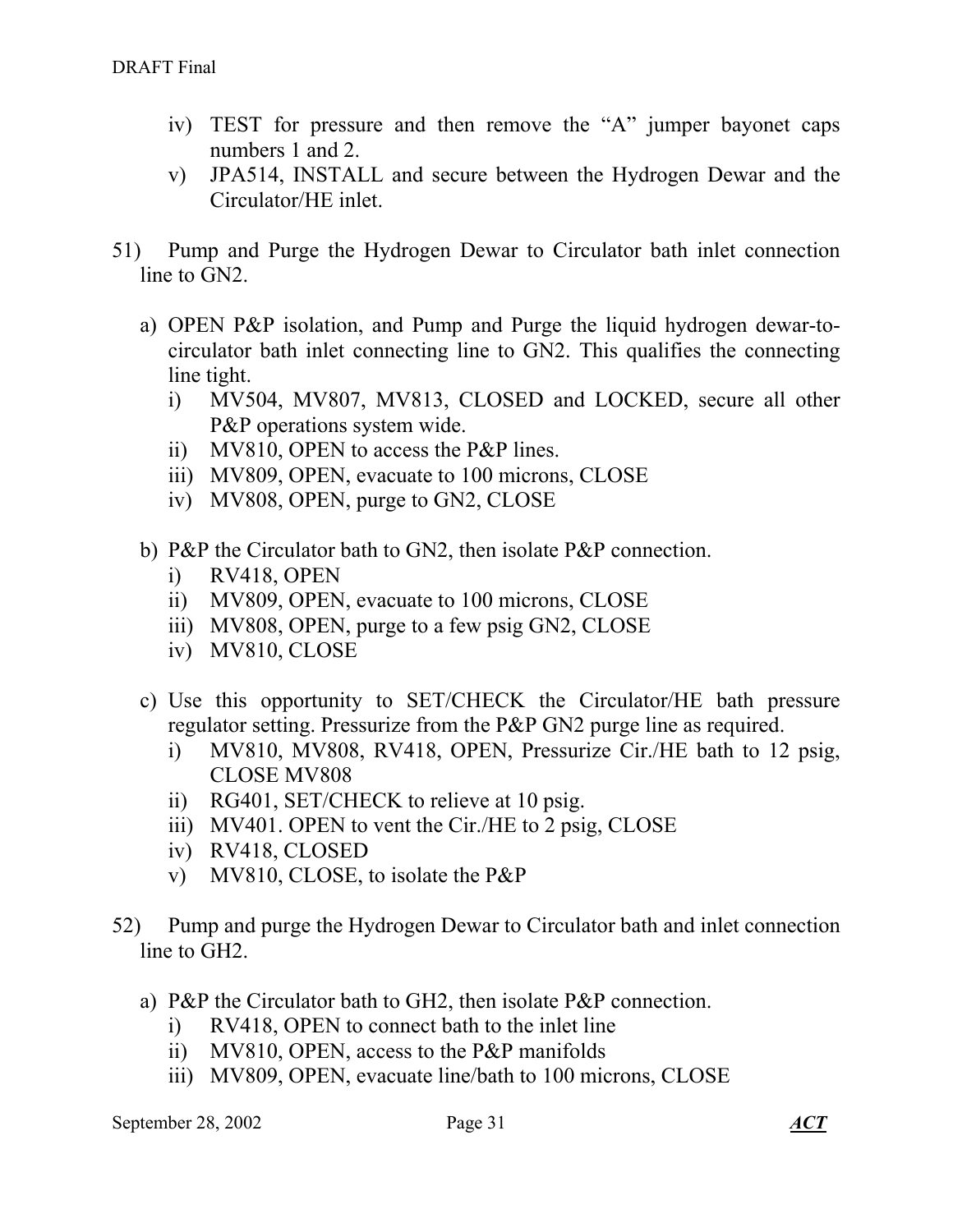- iv) MV501, CLOSED, check
- v) RV502, OPEN, access to the Hydrogen Dewar
- vi) MV501, CRACK, purge line/bath to a few psig GH2, CLOSE
- vii) MV810, CLOSE and LOCK to isolate the Hydrogen circuit from the P&P manifold.
- b) P&P the GHe cooling loops and connecting lines to GHe up to the closed RV104, RV105. Unlock, as required, the P&P manifold access valves except for MV810. Do not unlock MV810.
	- i) RV140, RV105, CLOSED, check
	- ii) MV807, OPEN to access the P&P lines.
	- iii) MV805, OPEN pump to 100 microns, CLOSE
	- iv) RG422, SET to few psig
	- v) MV423, OPEN to purge to GHe first time, CLOSE
	- vi) MV805, OPEN pump to 100 microns, CLOSE
	- vii) MV423, OPEN to purge to GHe second time, CLOSE
	- viii) MV807, CLOSE, to isolate the P&P
- 53) Remove the liquid nitrogen from the PSM as follows,
	- a) CLOSE or CHECK CLOSED all the PSM Cryostat Valves
		- i) RV100, CLOSED
		- ii) RV101, CLOSED
		- iii) RV102, CLOSED
		- iv) RV104, CLOSED
		- v) RV105 , CLOSED
		- vi) RV106, CLOSED
	- b) Check RV300 , the Shuttle Tank Vent, OPEN
		- i) RV300, OPEN
	- c) CLOSE or CHECK CLOSED Shuttle Tank Pressurization Valve i) RV301, CLOSED
	- d) Read the PSM liquid level on LT109 and the PSM pressure on PTH111.
		- i) LT109, READ
		- ii) PTH111, READ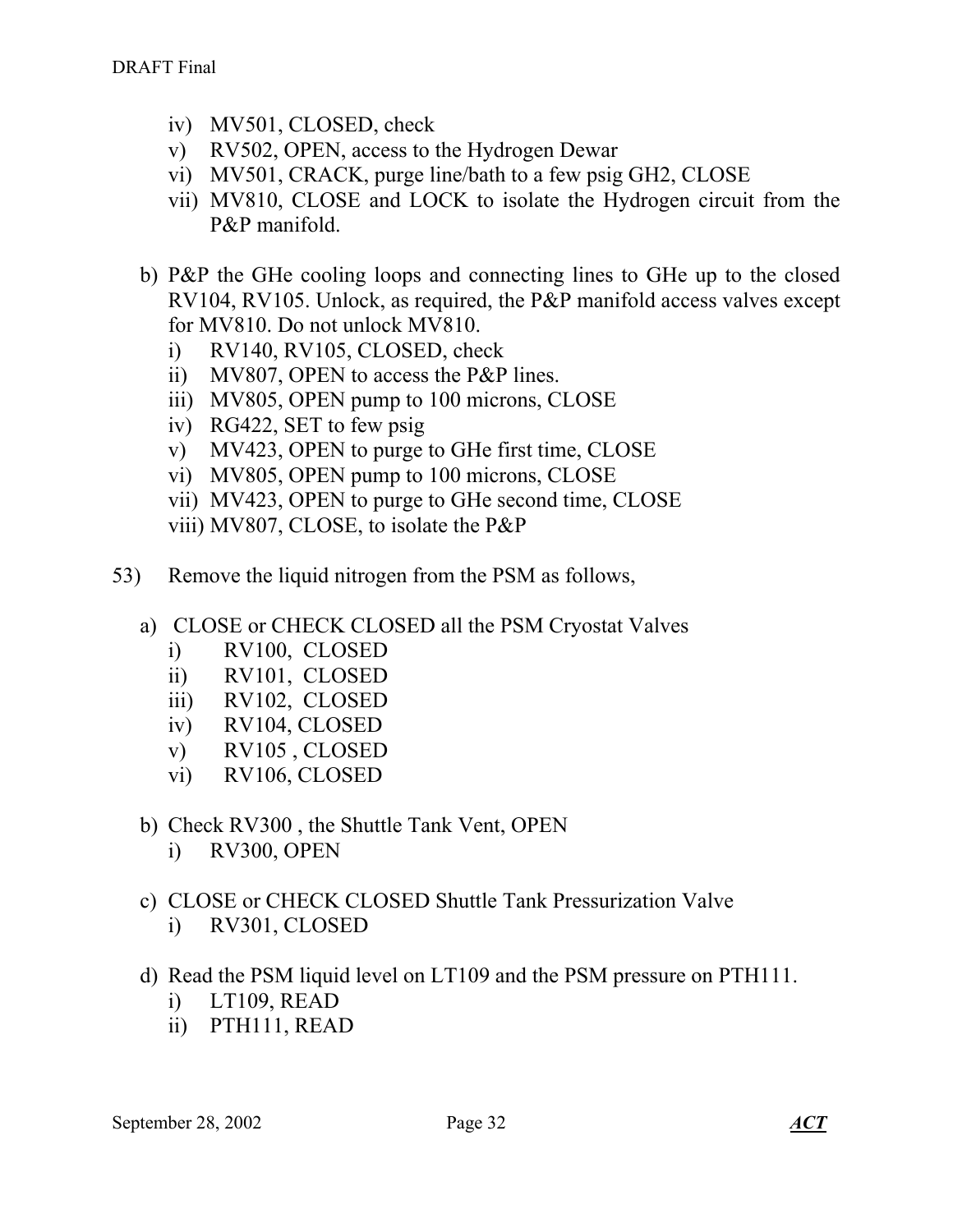- e) OPEN the Shuttle valve and OPEN RV102 to pressurize the PSM to ca. 2 atm. to REMOVE the liquid from the PSM.
	- i) RV106, OPEN
	- ii) RV102, OPEN
- f) Close the pressurization valve, RV102, when the PSM liquid level falls to empty<sup>21</sup> AND its pressure falls to  $\leq$  1.2 atm. i) RV102, CLOSED
- g) Read the Shuttle Tank level on LT302 and pressure on PT303.
	- i) LT302, READ
	- ii) PT303, READ
- h) CLOSE the Shuttle Valve, RV106.
	- i) RV106, CLOSED
- i) The liquid nitrogen is now boiling quietly away in the Shuttle Tank.
- 54) The PSM needs to be pumped and purged to GHe in preparation for operating the GHe loop circuit. Note that the Power Lead  $LN_2$  cooling, once initiated by this procedure, must be continuously maintained to reduce the heat leak to the magnet.
	- a) To P&P the PSM CLOSE, check CLOSED,
		- i) RV100, CLOSED
		- ii) RV101, CLOSED
		- iii) RV102, CLOSED
		- iv) RV103, CLOSED
		- v) RV104, CLOSED
		- vi) RV105, CLOSED
	- b) Pump the PSM with the Process Pump and purge it with the P&P purge line, as follows,
		- i) RV101, Open to process pump, pump to 100 microns.
	- c) When the PSM has been pumped to 100 microns, P&P as follows,
		- i) RV101, CLOSE to isolate the PSM
		- ii) RV104, OPEN

September 28, 2002 Page 33 *ACT*  $21$  Define empty.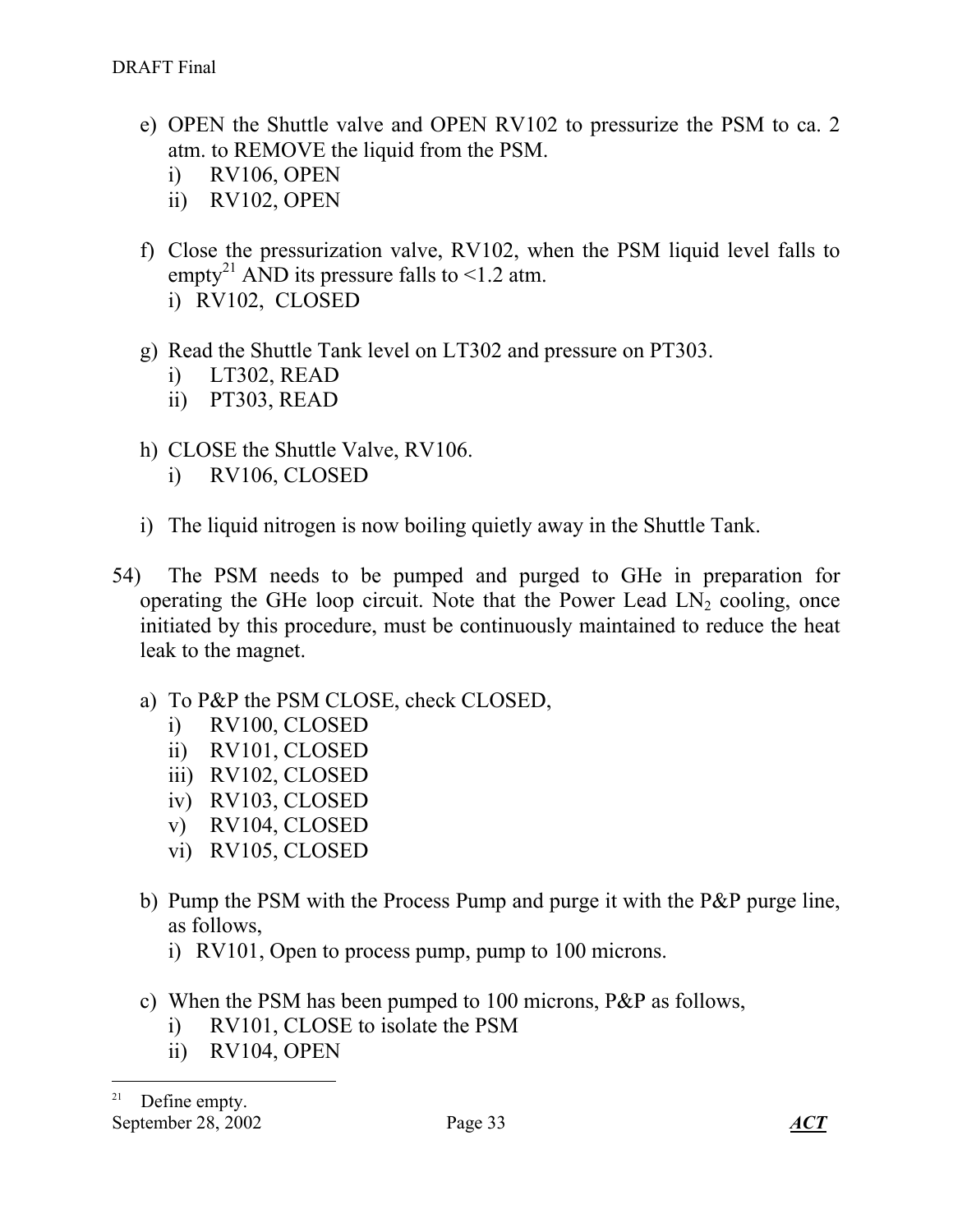- iii) MV423, OPEN to purge PSM to GHe first time, CLOSE
- iv) RV101, OPEN pump to 100 microns, CLOSE
- v) MV423, OPEN to purge PSM to GHe second time, CLOSE
- vi) RV101, OPEN pump to 100 microns, CLOSE
- vii) MV423, OPEN to purge PSM to GHe third time, CLOSE
- 55) Now that all the communicating GHe volumes: loops, lines and PSM, are purged to GHe, the Circulator bath can be filled with liquid hydrogen. Set up to liquid hydrogen fill the Circulator Bath,
	- i) RV418, CLOSED, inlet valve
	- ii) RV401, OPEN to vent the bath
	- iii) HTR424,  $ACTIVATE<sup>22</sup>$  flow interlocked water-cooling if required.
	- iv) JPA514, INSTALLED, previously installed, double check that it is secure.
	- v) MV501, CLOSED, check
	- vi) RV502, OPEN, provides access to  $LH<sub>2</sub>$  dewar
	- vii) MV501, CRACK, open in a restricted way
	- b) Crack the fill valve to cooldown the Cir./HE bath, then fill the bath. Slowly open MV501 until it is fully open as required.
		- i) NV501, CRACKED, will have to be opened slowly
		- ii) RV418, CRACK, cooldown Circulator bath, check vent T.
		- iii) RV418, MODULATE to fill slowly, see LI/LT402 rate.
		- iv) RV418, AUTOMATIC fill control at half full.
		- v) RV418, AUTOMATIC fill control at three quarters full.
		- vi) RV418, AUTOMATIC fill control at full.
	- c) When the Circulator HE bath is full of liquid hydrogen and controlling the bath level in automatic at the set point, the Circulator Loop and can be charged with GHe.
		- i) RG422, SET POINT to 10 psig, read PI413.
		- ii) RV104, OPEN
		- iii) RV105, OPEN

- iv) MV423, OPEN, pressurize to 10 psig.
- v) RG422, INCREASE SET POINT, slowly, to 12 atm, read PI413.
- vi) RG422, LOCK SET POINT at 12 atm.

September 28, 2002 **Page 34 Page 34 ACT** <sup>22</sup> HTR24 is sized for the ca. 10 kW average load of Mode 5. It might be useful to exercise that function before the full effect is required.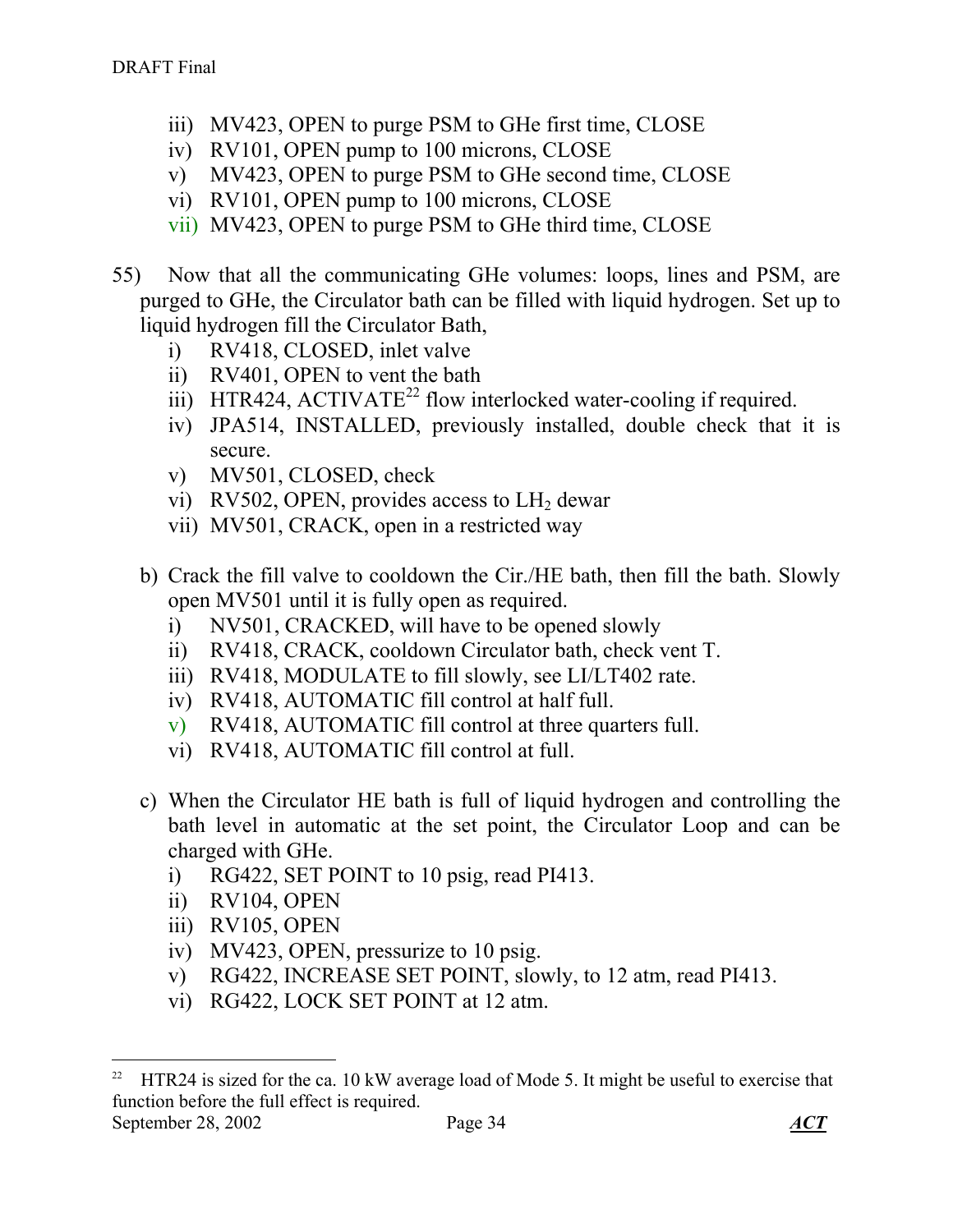- d) Check Tube Bank Pressures and capacity, to assure sufficient supply.
	- i) PI414, READ, calculate margin.
	- ii) ORDER HP GHe tubes as may be required
- 56) Initiate the Circulator Pump flow
	- a) Check the connections and power source available to the centrifugal pump Variable Frequency Drive (VFD).
		- i) Operate VFD in strict accordance with mfg. Instructions.
		- ii) VFD410, CP409, START, slowly at first
		- iii) VFD410, CP409. INCREASE SPEED, slowly
		- iv) FT116, MONITOR GHe flow.
		- v) VFD, CP409, SET SPEED corresponding to  $100g/s<sup>23</sup>$ .
	- b) When the temperature sensors indicate the PSM is at the ENABLE temperature the CRYOGENIC ENABLE can be issued.
		- i) CRYOGENIC ENABLE
- 57) The magnet pulsing and the beam exposure will perturb the loop pressure and temperature momentarily, but should operate without manual intervention. Monitor especially, the GHe storage pressure.
	- a) A constantly falling pressure means gas is being lost from the system. Find the cause and repair the problem.
		- i) PI414, READ, monitor for GHe loses
- 58) The magnet peak currents should be approached slowly so that the system operation can be monitored and fine-tuned as may be required.
	- a) Monitor the following items/parameters.
		- i) RV418, Valve position, operation, i.e., sufficient capacity.
		- ii) Liquid hydrogen dewar pressure.
		- iii) Liquid hydrogen standby consumption rate
		- iv) Liquid hydrogen operating consumption rate
		- v) TI411, value.
		- vi) TI411, LT402 relationship
		- vii) HTR424 inlet/outlet temperatures as a  $F\{$ magnet energy $\}$ .
		- viii) Others?

September 28, 2002 Page 35 *ACT*  $\overline{a}$ <sup>23</sup> Assumes CP409 is compatible with liquid temperature operation.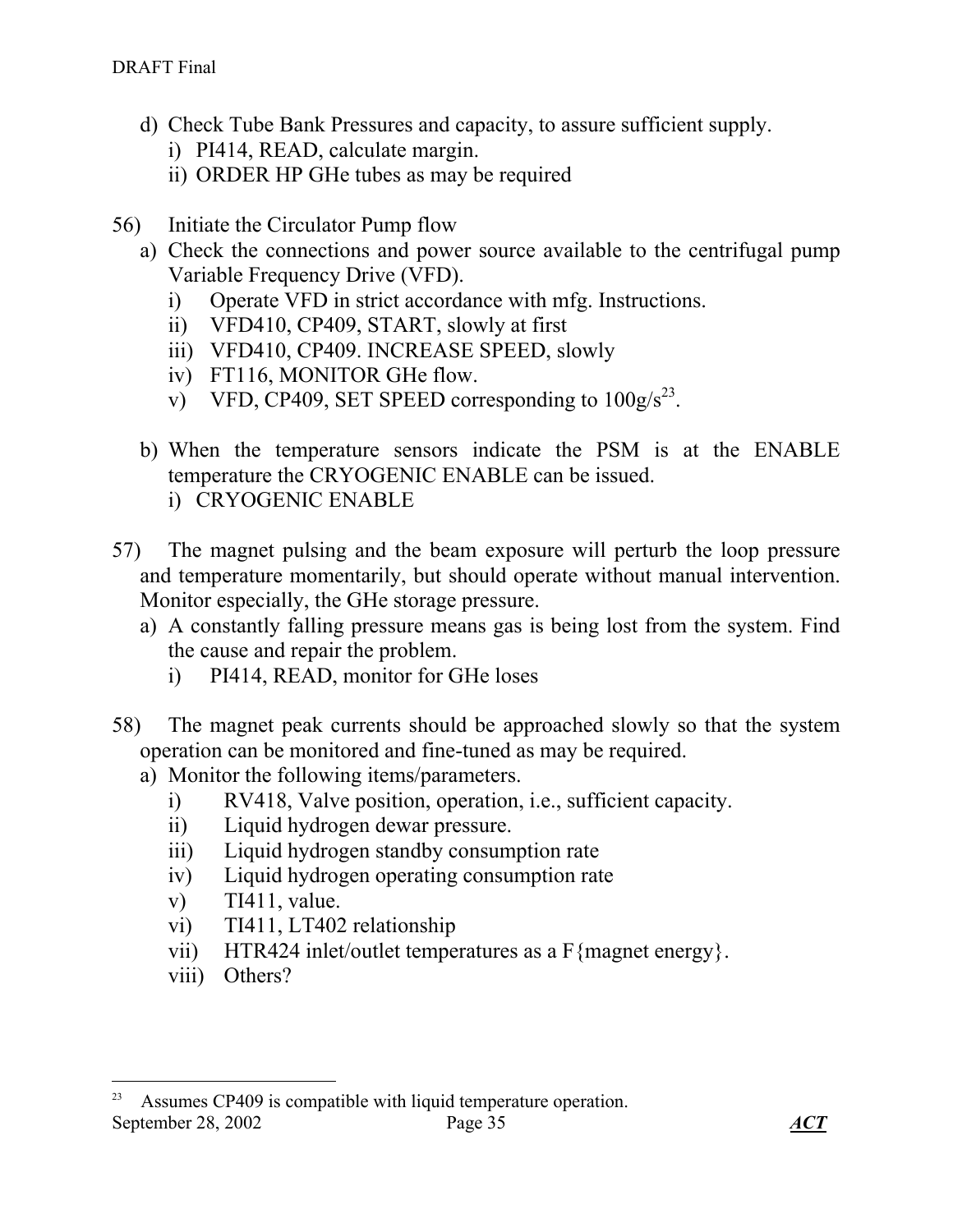Shutdown and Securing the System

- 59) The previous sections presented operating procedures for operation the cryogenic system. When the magnet work has been completed for the day, the system must be put in a STANDBY mode for overnight or weekend periods. When the magnet work is done for moment and the off period will be more than a few days the system should be SHUTDOWN and secured, i.e., the system safety exposure reduced to a minimum.
- 60) The STANDBY mode will keep the coolant, liquid nitrogen or liquid hydrogen, in the operating vessel. In the case of direct cooling the operating vessel is the PSM, and in the case of GHe cooling is the Circulator/HE bath.
	- a) Standby Maintained
		- i) When the experiment's operation takes a brief pause the operating vessel levels can be maintained by automatic equipment. Interlocks provided on especially the liquid hydrogen system will close RV502, the liquid hydrogen dewar source valve, in such a way that it will stay closed and must be physically reset to resume cooling. After some experience with the system, brief pause may come to mean standby-maintained overnight.
	- b) Standby Attrition
		- i) When the experiment's operation takes a longer pause the operating vessel levels can be allowed to boil away to vents and the automatic equipment, except for the safety interlocks shutdown. The Cir./HE filled with liquid hydrogen will take ca. 3 days  $(a)$  a 100 W standby load to go dry and the PSM cryostat filled with liquid nitrogen will take ca. one day (24 hours)  $\omega$  a 500 W heat load to go dry heat load.
- 61) The SHUTDOWN mode will secure the coolant, liquid nitrogen or liquid hydrogen, feed lines to the operating vessels, dry up all the lines and leave the liquid nitrogen and liquid hydrogen dewars secured. There are no means to return the liquid inventory of the operating vessel to the source dewar in any of the operating modes. The operating vessels will be allowed to boil-off at their natural evaporation rates.
	- a) Once the source is isolated the liquid nitrogen will dry up in the PSM cryostat in about a day without intervention.
		- i) If required heat can be safely added to cryostat by eliminating the power lead intercepts and by partially spoiling the insulating vacuum to hurry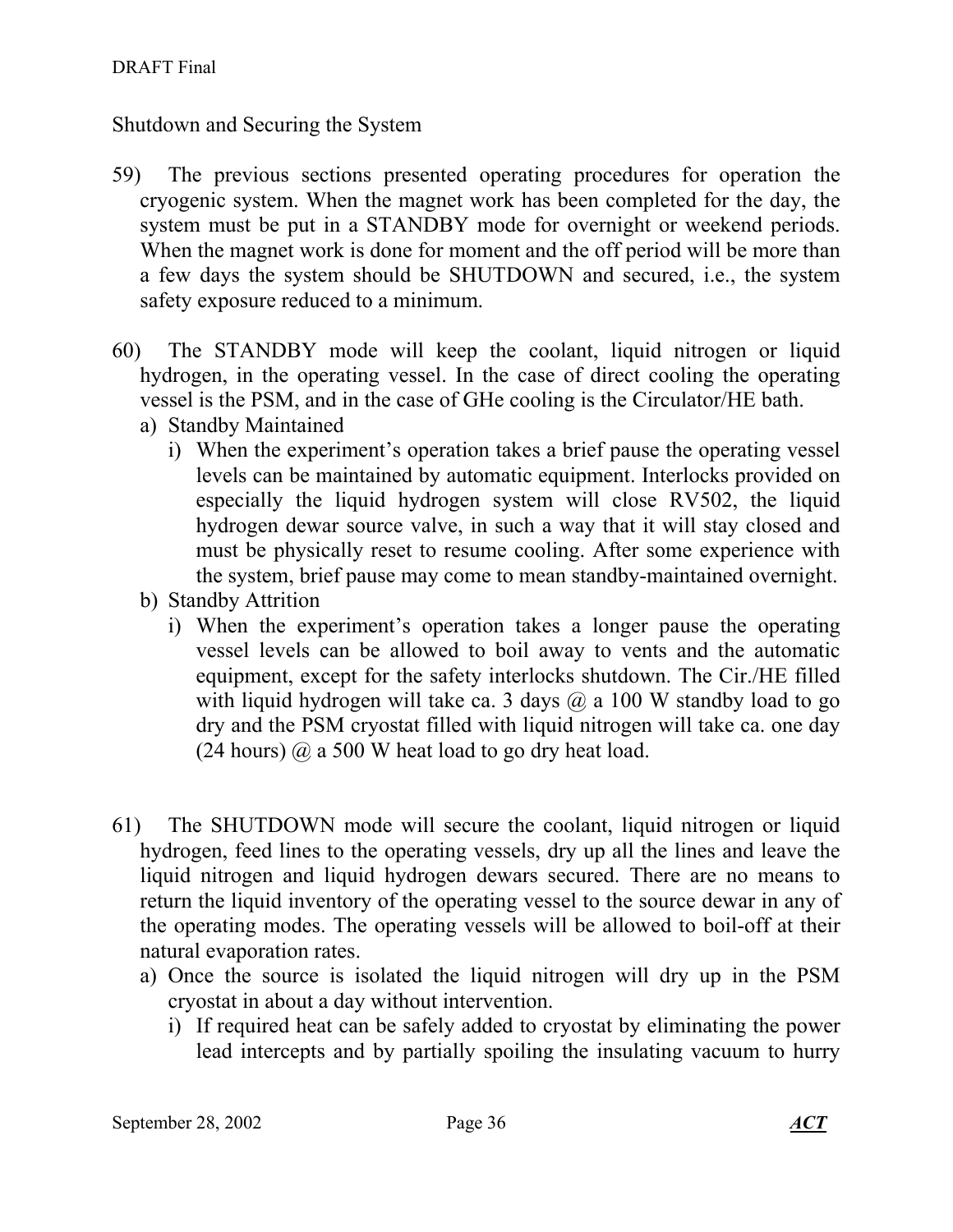the dry up process significantly. Additionally some heat can be introduced by a current flow through the magnet itself.

- b) Once the source is isolated the liquid hydrogen will dry up in the Cir./HE in about three days without intervention.
	- i) If required heat can be safely added to Cir./HE by circulating GHe and the associated pump loses to GHe HE and/or by partially spoiling the insulating vacuum to hurry the dry up process significantly.
- c) The liquid hydrogen dewar cant be emptied of liquid at a rate greater of 10's of kW, i.e., 48 hours to dry if full at 14,000 gallons and a 10 kW load, by operating its already present pressure building coil. There is no convenient means to significantly increase that shutdown rate.

Last page of the Operating procedure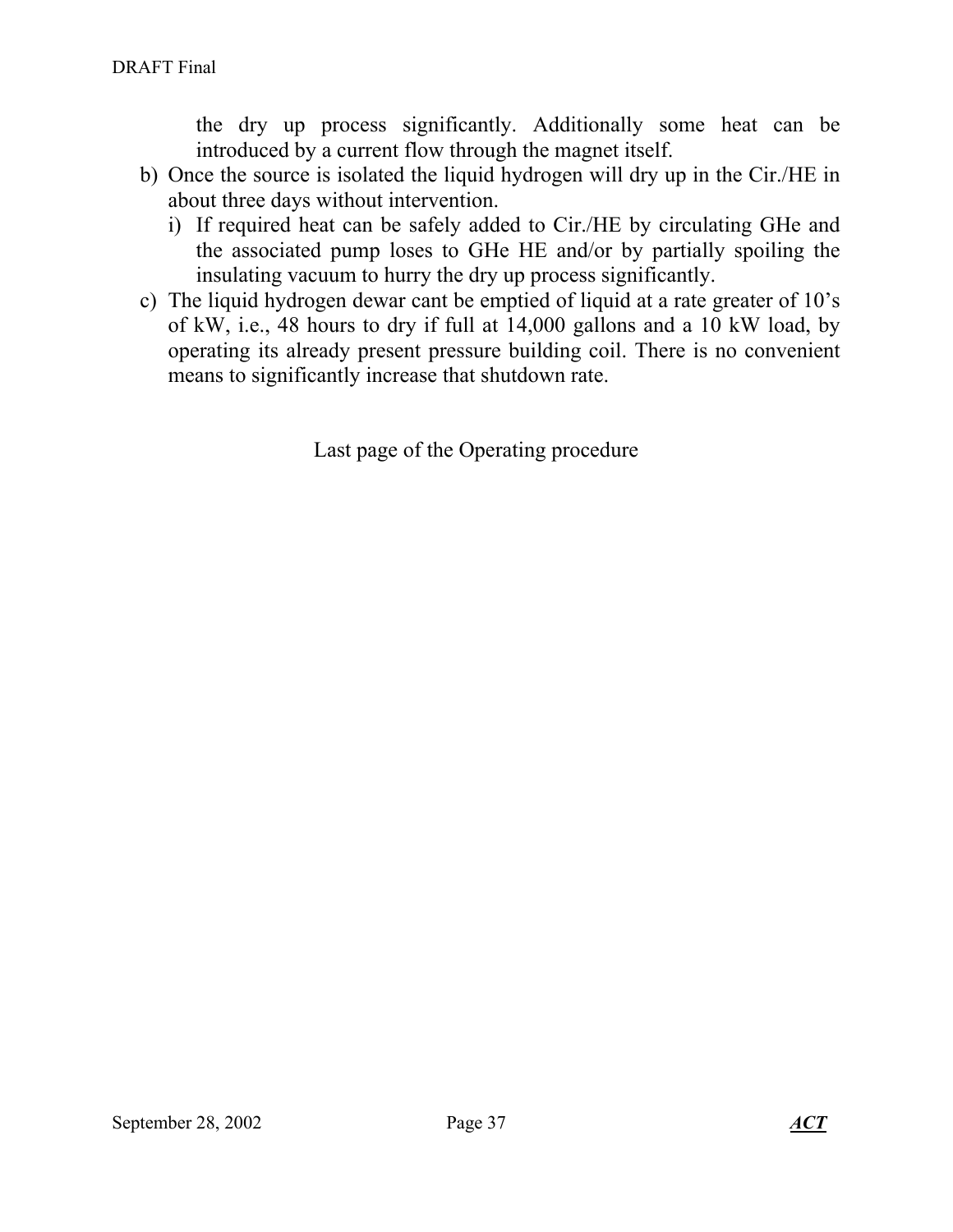Use-certification of Equipment

- 1) Liquid Nitrogen Dewar
	- a) Current Parameters
		- i) Condition: Excellent, of recent manufacture (19<sup>-1</sup>).
		- ii)  $MAWP = 250 \text{ psig}, ASME coded? (couldn't find a stamp)$
		- iii) Current relief setting: 70 psig
		- iv) Current operating set pressure: 40 psig
	- b) Use-certification Procedure
		- i) Inspect carefully, pressure test/pump as may be required, to assure that the equipment is serviceable.
		- ii) Remove rusted equipment, upgrade for outdoor operation. Scrape, sand and prime vacuum vessel scratches/abrasions, accessories and paint as maybe required.
		- iii) Vacuum pump the insulating vacuum to <100 microns and until the vacuum tank will hold 100 microns warm for a week or more. Consult the manufacturer's instructions in this regard and follow the most stringent of these requirements.
		- iv) Vacuum pump the inner vessel to <100 microns and until the inner vessel will hold 100 microns warm for a week or more. Dismount or plug leaking valves and accessories to qualify the vessel and then properly repair the leaks. Back fill with dry  $GN_2$ .
		- v) Qualify the LN2 dewar at the storage site by pneumatic pressurization to 125% of the relief pressure:  $1.25*(70+14.7) -14.7 = 91.175$  psig. (Relief pressure could be set lower.)
		- vi) Install and test the installed dewar to the relief pressure: 70 psig to qualify the installation and demonstrate the relief function in situ.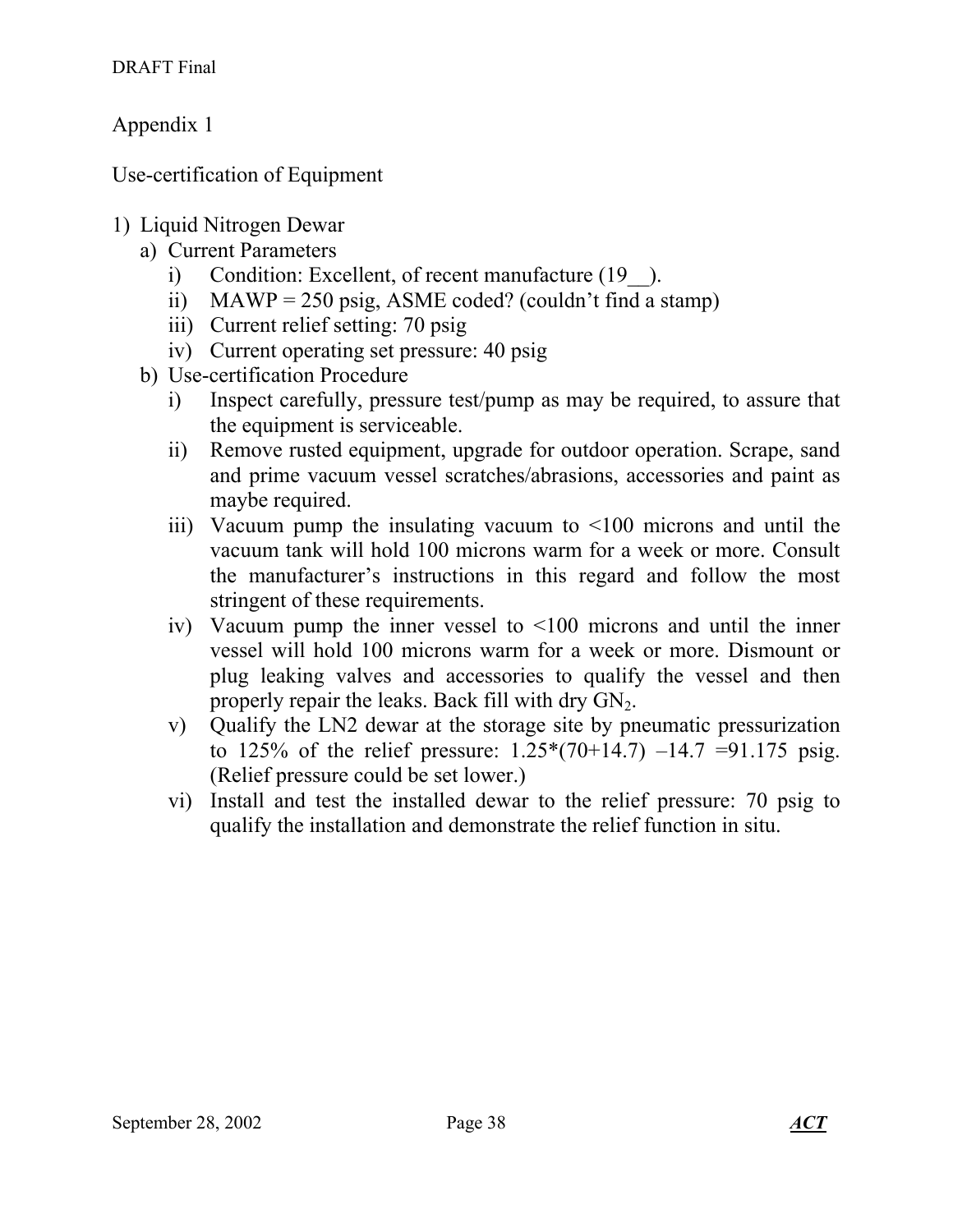- 2) Liquid Hydrogen Dewar
	- a) Current Parameters
		- i) Condition: Neglected, the vacuum tank badly needs a sandblasting, primer and final paint job. Insulating vacuum 400 microns after n years of non-use.
		- ii) MAWP = 140 psig, ASME coded (Fab. 1963)
		- iii) Current relief setting: 140 psig
		- iv) Current operating set pressure: unknown psig
	- b) Use-certification Procedure
		- i) Inspect carefully, pressure test/pump as may be required, to assure that the tank is serviceable.
		- ii) Disassemble all the valves, replace the trim and valve packings (with original parts if possible), repair to as new condition, test seating and leakage and reinstall.
		- iii) Sandblast, prime and paint the vacuum tank.
		- iv) Vacuum pump the insulating vacuum to <100 microns and until the vacuum tank will hold 100 microns warm for a week or more. Consult the manufacturer's instructions in this regard and follow the most stringent of these requirements.
		- v) Purge the inner vessel to dry  $GN_2$  and then vacuum pump the inner vessel to <100 microns and until the inner vessel will hold 100 microns warm for a week or more. Dismount or plug leaking valves and accessories to qualify the vessel and then properly repair the leaks. Back fill with dry  $GN_2$ .
		- vi) Qualify the  $LH<sub>2</sub>$  dewar at the storage site by pneumatic pressurization to 125% of the required relief pressure: 1.25\*(70+14.7) –14.7 =91.175 psig. (Note that the new relief set pressure is lower than the MAWP.)
		- vii) Install and test the installed  $LH_2$  dewar to the new relief pressure: 70 psig to qualify the installation and demonstrate the relief function in situ.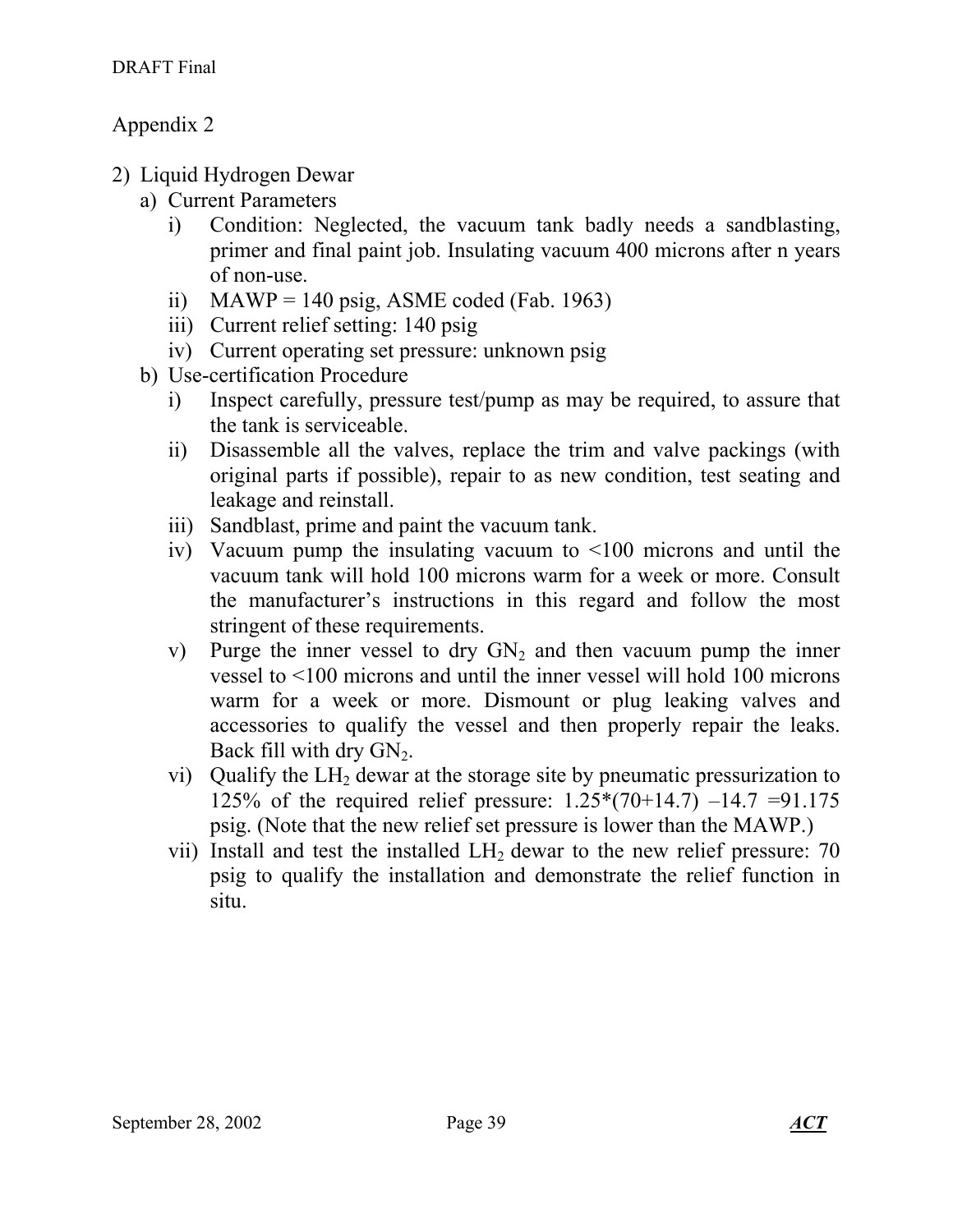- 3) Circulator/Heat Exchanger
	- a) Current Parameters
		- i) Condition: Good, of recent manufacture (1992), vacuum tank stored outside and the accessories are rusted
		- ii) MAWP = 150 psig, ASME coded (Drawings say yes, couldn't find the ASME stamp on the equipment (?))
		- iii) Current relief setting: 135 psig
		- iv) Current operating set pressure: unknown psig
	- b) Use-certification Procedure
		- i) Inspect carefully, pressure test/pump as may be required, to assure that the equipment is serviceable.
		- ii) Make the necessary internal piping modification and leak and pressure test. See addendum; Circulator/HE modifications.
		- iii) Remove rusted equipment, upgrade for outdoor operation. Prime vacuum vessel, accessories and paint as maybe required.
		- iv) Vacuum pump the insulating vacuum to <100 microns and until the vacuum tank will hold 100 microns warm for a week or more. Consult the manufacturer's instructions in this regard and follow the most stringent of these requirements.
		- v) Purge the inner vessel to dry  $GN_2$  and then vacuum pump the inner vessel to <100 microns and until the inner vessel will hold 100 microns warm for a week or more. Dismount or plug leaking valves and accessories to qualify the vessel and then properly repair the leaks. Back fill with dry  $GN_2$ .
		- vi) Qualify the Circulator/HE vessel at the storage site by pneumatic pressurization to 125% of the required relief pressure:  $1.25*(70+14.7)$  – 14.7 =91.175 psig. (Note that the new relief set pressure is lower than the MAWP.)
		- vii) Install and test the installed  $LH<sub>2</sub>$  dewar to the new relief pressure: 70 psig to qualify the installation and demonstrate the relief function in situ.
		- viii) Qualify the HE piping at the storage site by pneumatic pressurization to 125% of the required MAWP:  $1.25*(200) -14.7 = 250$  psig. (Note that the new relief set pressure equal to the HE piping MAWP.)
		- ix) Install and test the installed  $LH<sub>2</sub>$  dewar to the new relief pressure: 200 psig to qualify the installation and demonstrate the relief function in situ.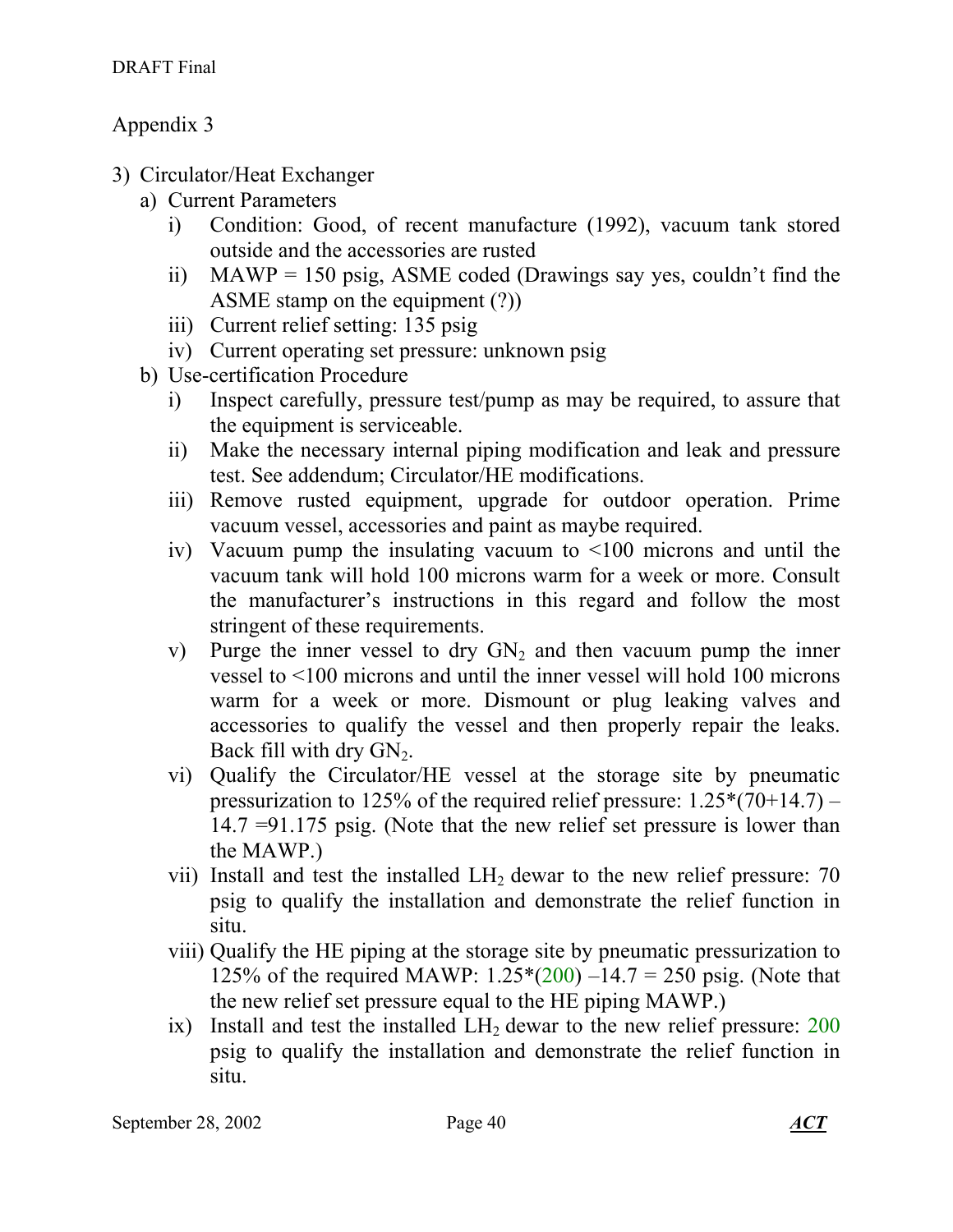DRAFT Final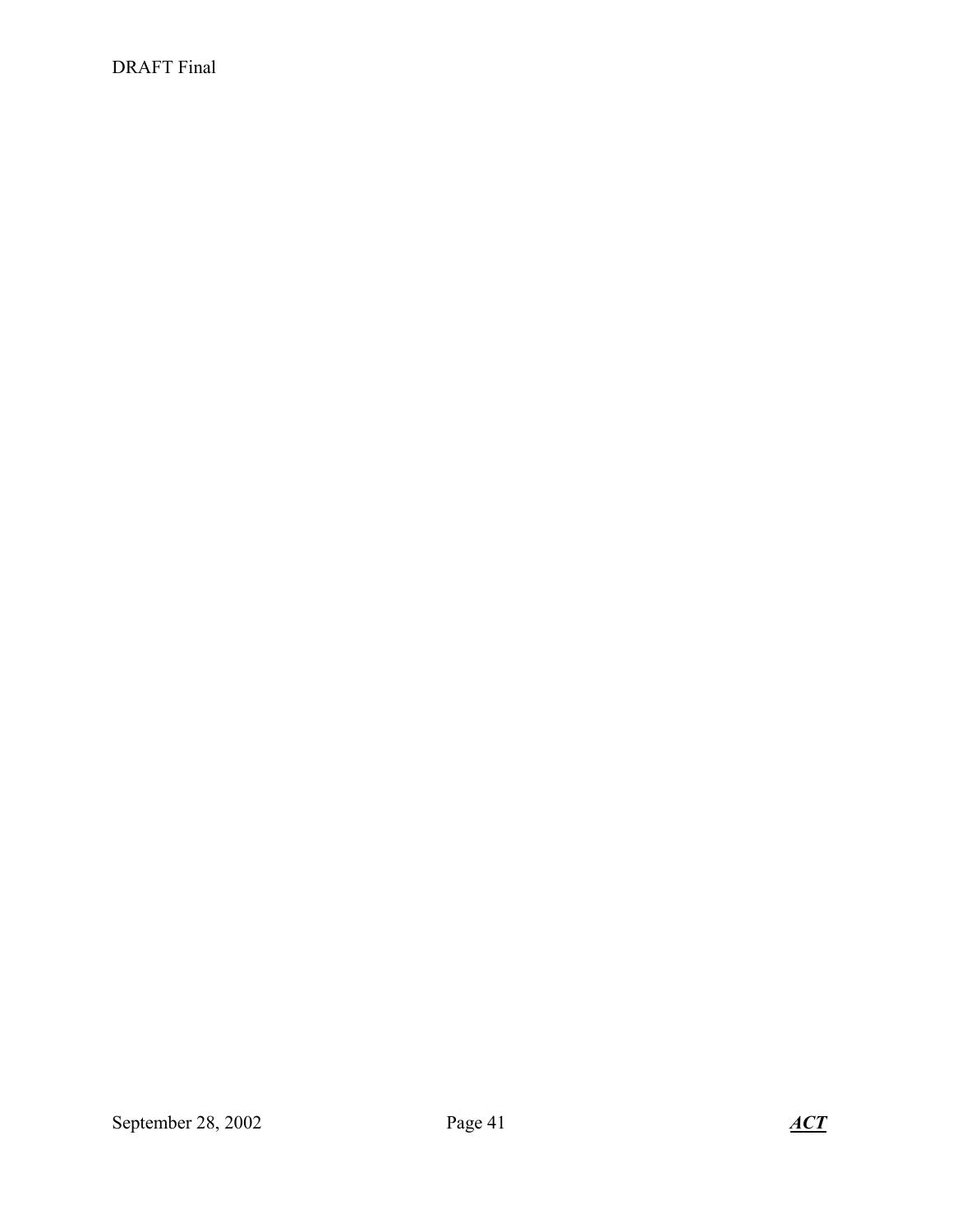- 4) Pulsed Solenoid Magnet Cryostat
	- a) Current Parameters
		- i) Newly fabricated. Factory tested.
		- ii) MAWP =  $250$  psig, not ASME coded.
		- iii) Current relief setting: 250 psig
		- iv) Current operating set pressure: 200 psig
	- b) Use-certification Procedure
		- i) Inspect carefully, pressure test/pump up to the fabrication blanks as required assuring that the equipment is fully serviceable.
		- ii) Make the necessary piping connections and leak and pressure test.
		- iii) Vacuum pump the insulating vacuum to <10 microns and until the vacuum tank will hold 20 microns warm for a week or more. Consult the manufacturer's instructions in this regard and follow the most stringent of these requirements.
		- iv) Purge the inner vessel to dry  $GN_2$  and then vacuum pump the inner vessel to <100 microns and until the inner vessel will hold 100 microns warm for a week or more. Dismount or plug leaking valves and accessories to qualify the vessel and then properly repair the leaks. Back fill with dry  $GN<sub>2</sub>$ .
		- v) Qualify the PSM Cryostat vessel at installation by pneumatic pressurization to 125% of the required relief pressure: 1.25\*(250+14.7)  $-14.7 = 316$  psig. (Note that the relief set pressure is equal to the MAWP.)
		- vi) Install and test the installed  $LH_2$  dewar to the relief pressure: 250 psig to qualify the installation and demonstrate the relief function in situ. (Be careful not to include the HE in this test, i.e., provide positive isolation.)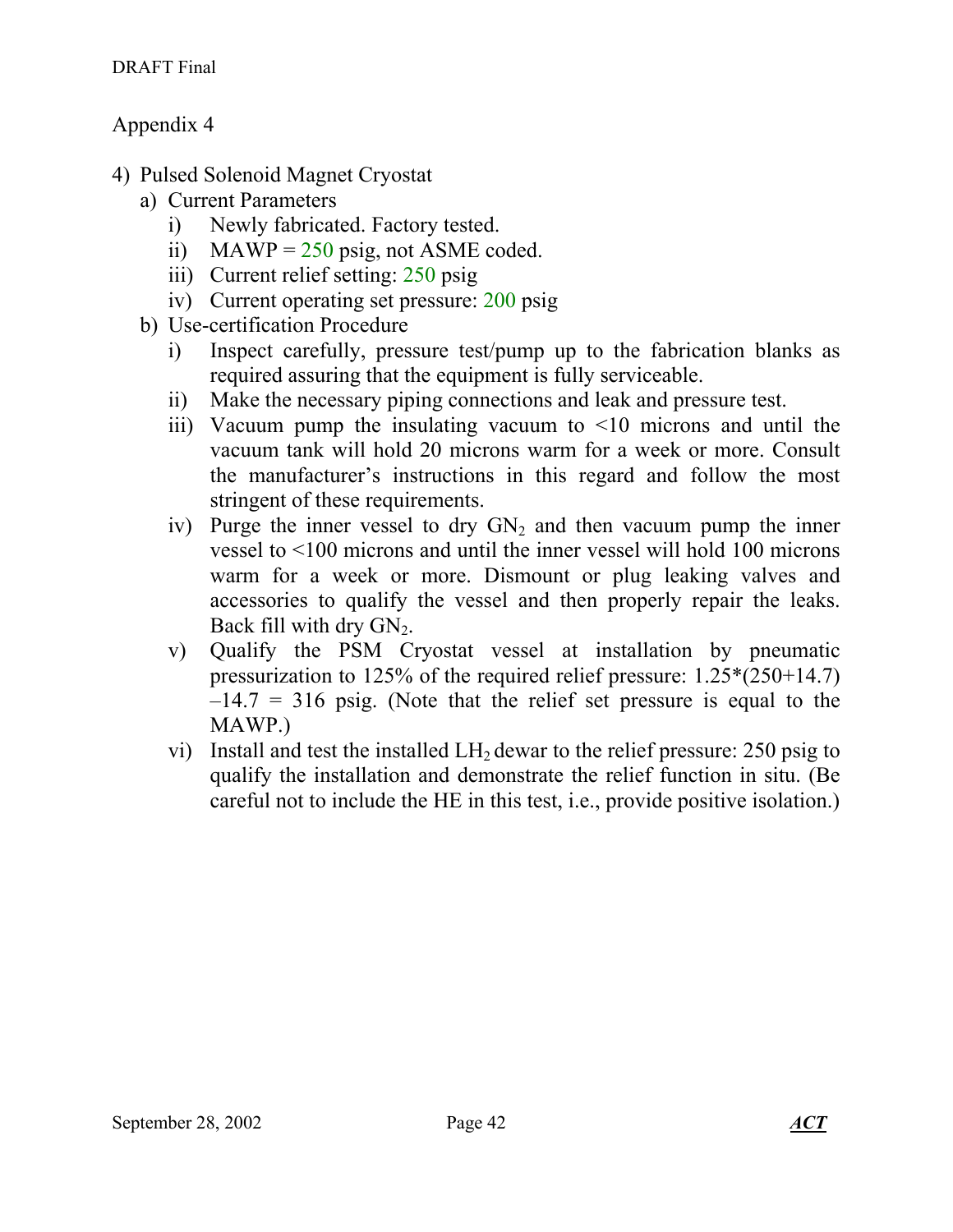### 5) Circulator/HE modifications

- a) The Circulator/HE was meant to subcool a liquid He stream and consequently has connections between the cooling coils (heat exchanger, HE) and the cooling bath vessel. The new application requires a bath coolant (LN2, LH2) different from the circulated GHe and a set of piping modification are required to positively separate the bath and cooling loop functions.
- b) The three modifications and two important considerations are shown on a following page of the sketch Required Cir./HE Modifications, Simplified and listed below:
	- i) Provide a new, pump loop independent, bath fill line.
		- (1) See the Sketch items A, B, C, D and E. The indicated actions separate the inlet cooling loop and bath lines and secure the deadheaded line.
	- ii) Provide separation of the outlet pump loop and the bath.
		- (1) See the Sketch items F, G and H. The indicated actions separate the bath and cooling loop outlet and secure the deadheaded line.
	- iii) Modify 150 psig bayonets as required to 200 psig service.
		- (1) See the Sketch items I and J. The indicated actions (change to field connections) will upgrade the connection service pressure to 200 psig.
	- iv) The bath vessel was designed to contain LHe. LN2 is ca. 6.5 times heavier than LHe. If the bath vessel is to contain LN2 it must inspected to determine that has sufficient support strength.

(1) See the Sketch reminder box in the upper right.

- v) The Cir./HE was designed to operate with LHe and as such does not have the hydrogen, Class 1, Division II, Group B electrical equipment required. In particular the Diffusion pump temperature switches are identified as a likely non- compliant.
	- (1) Upgrade all the electrical controls for hydrogen operation and, in particular, upgrade the Diffusion pump controls or it will have to be removed. See the sketch reminder box in the lower left corner.

 $***$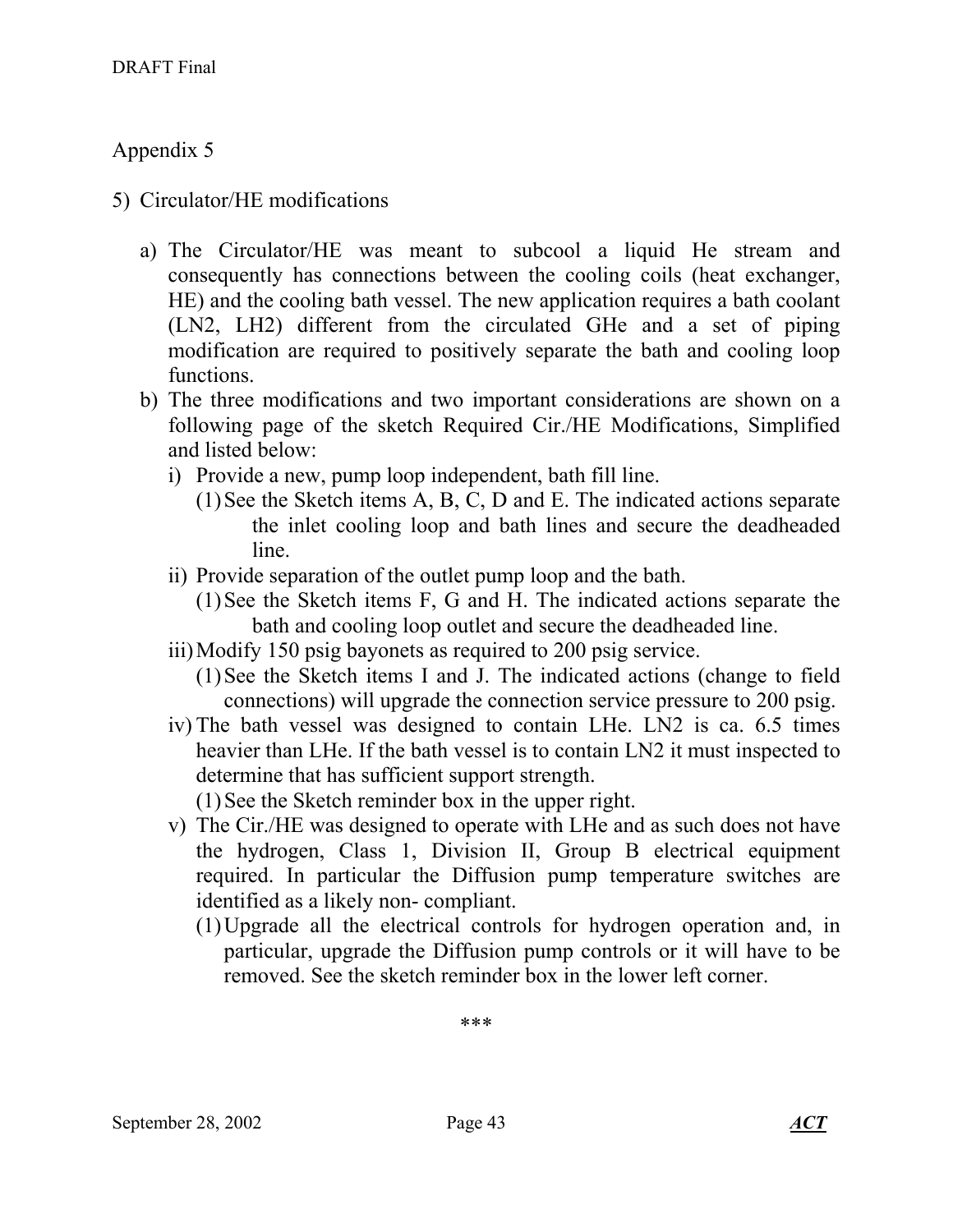DRAFT Final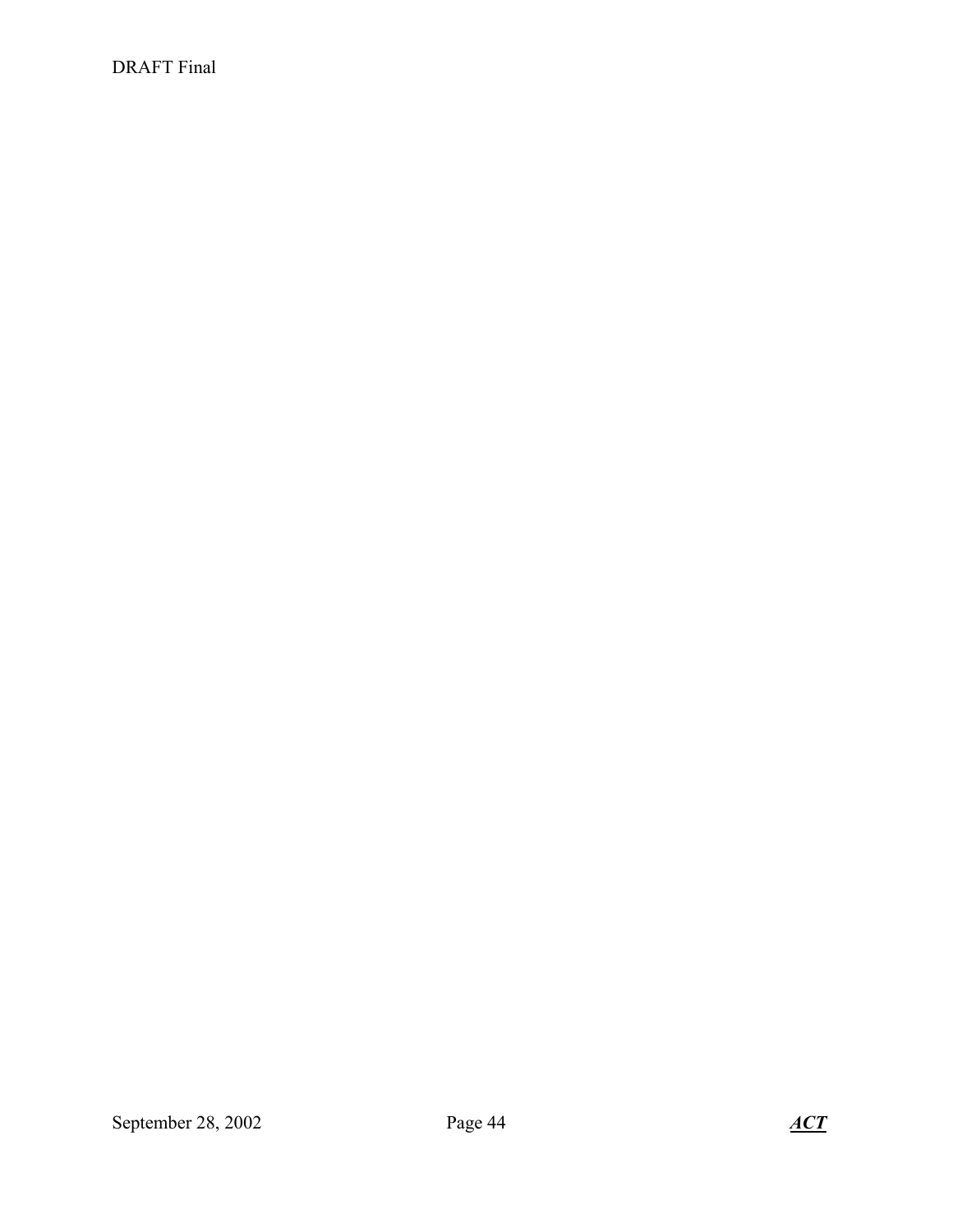Required Cir./HE Modofications, Simplified Required Cir./HE Modofications, Simplified

(Only the modification affected areas are shown/described.) (Only the modification affected areas are shown/described.)

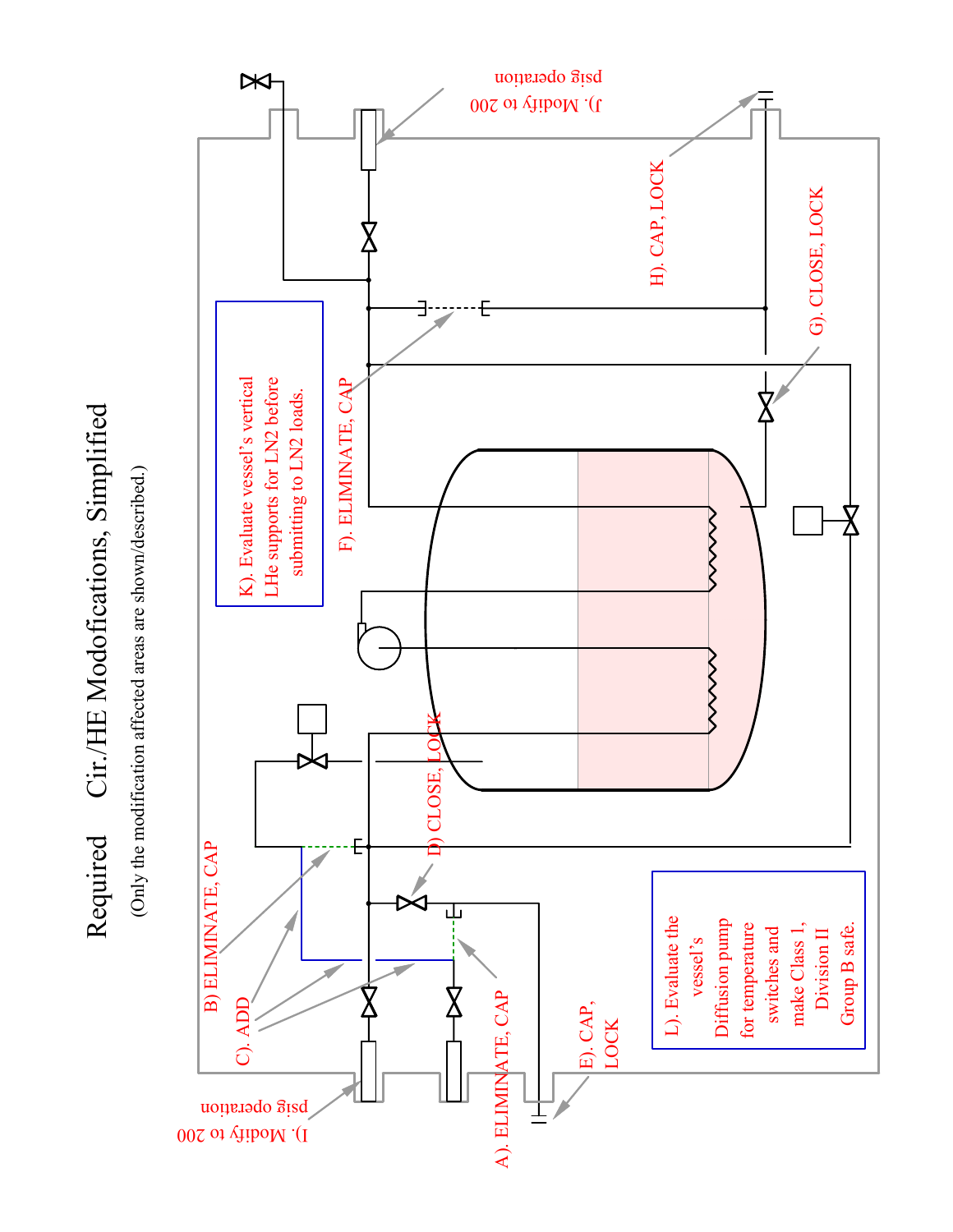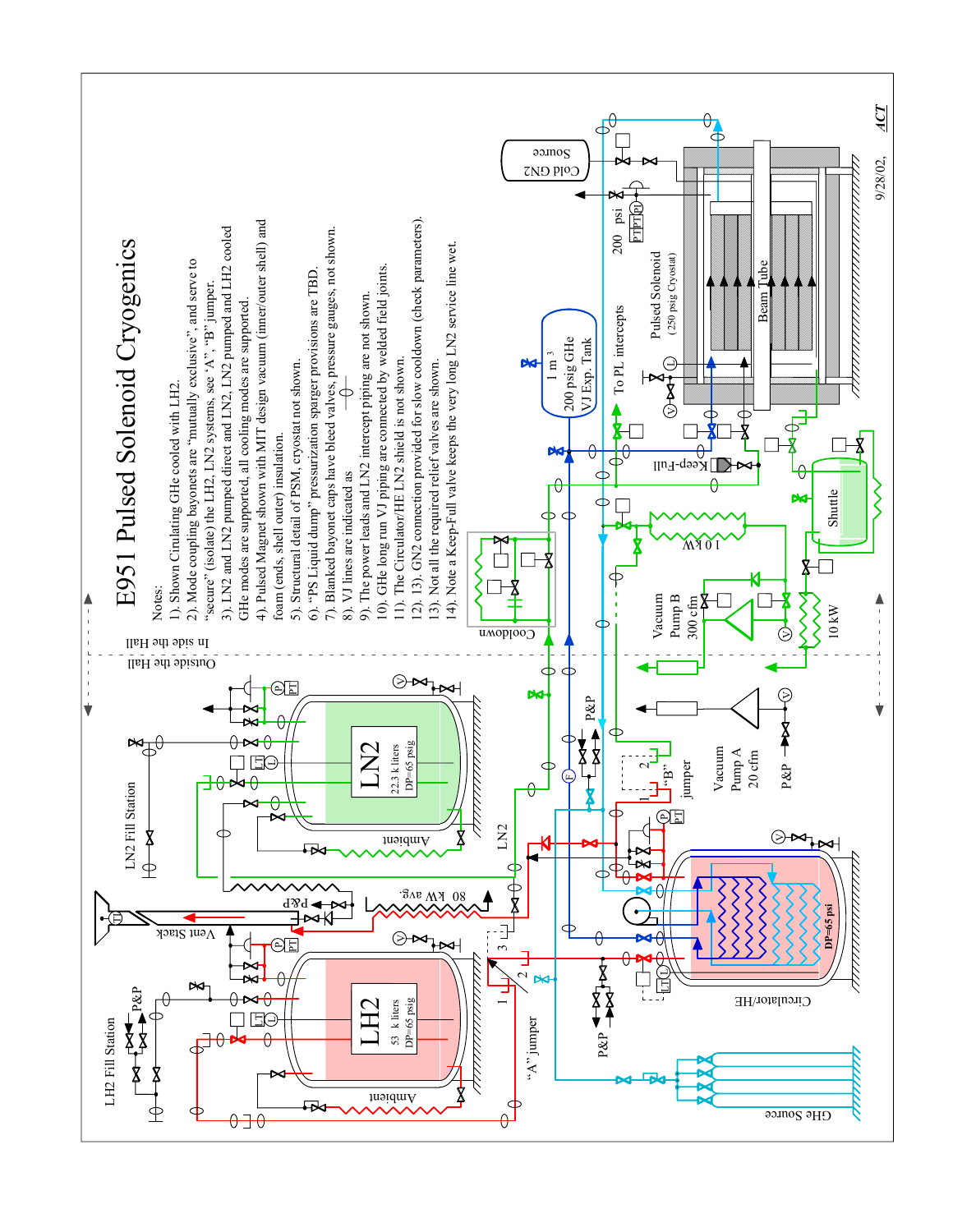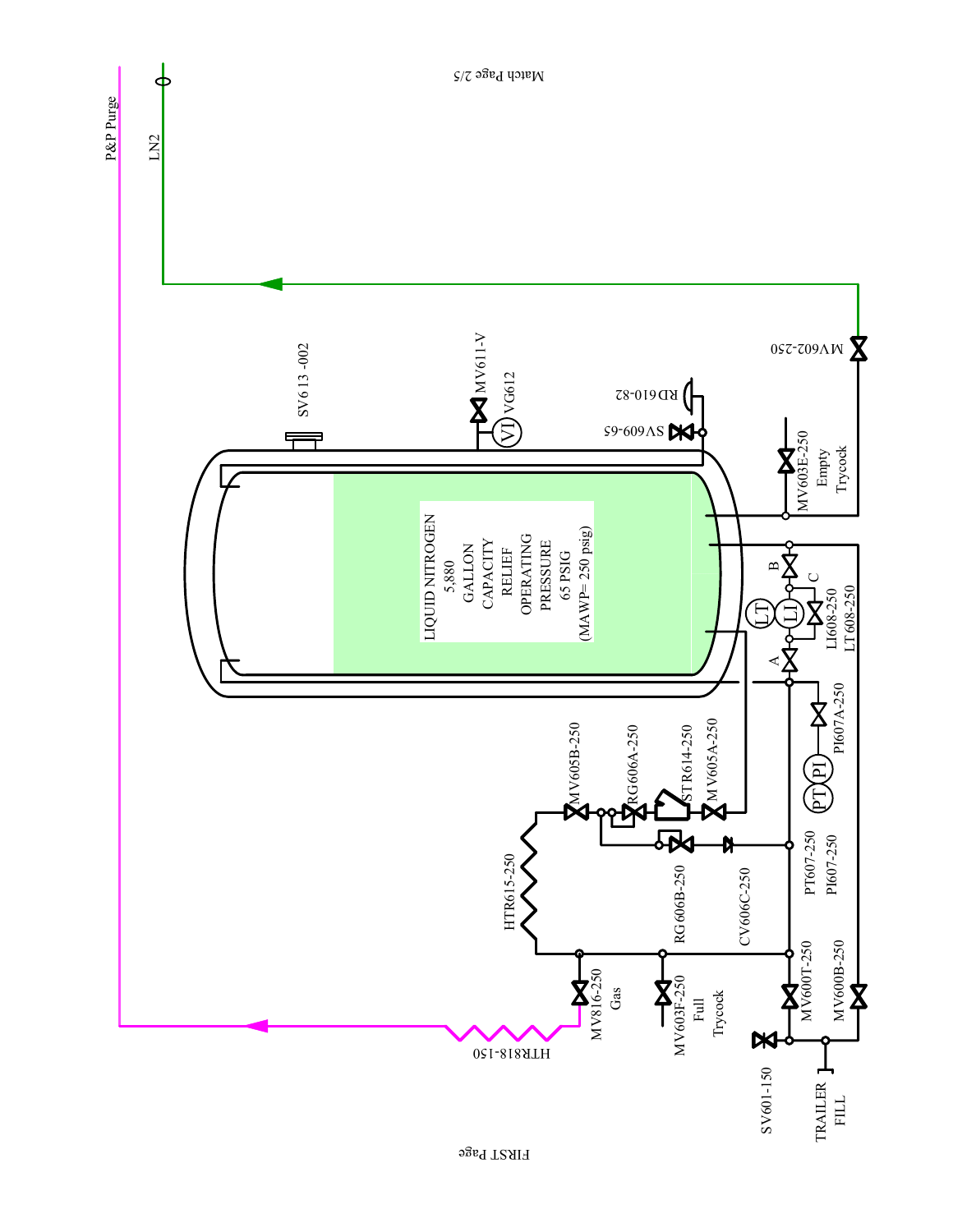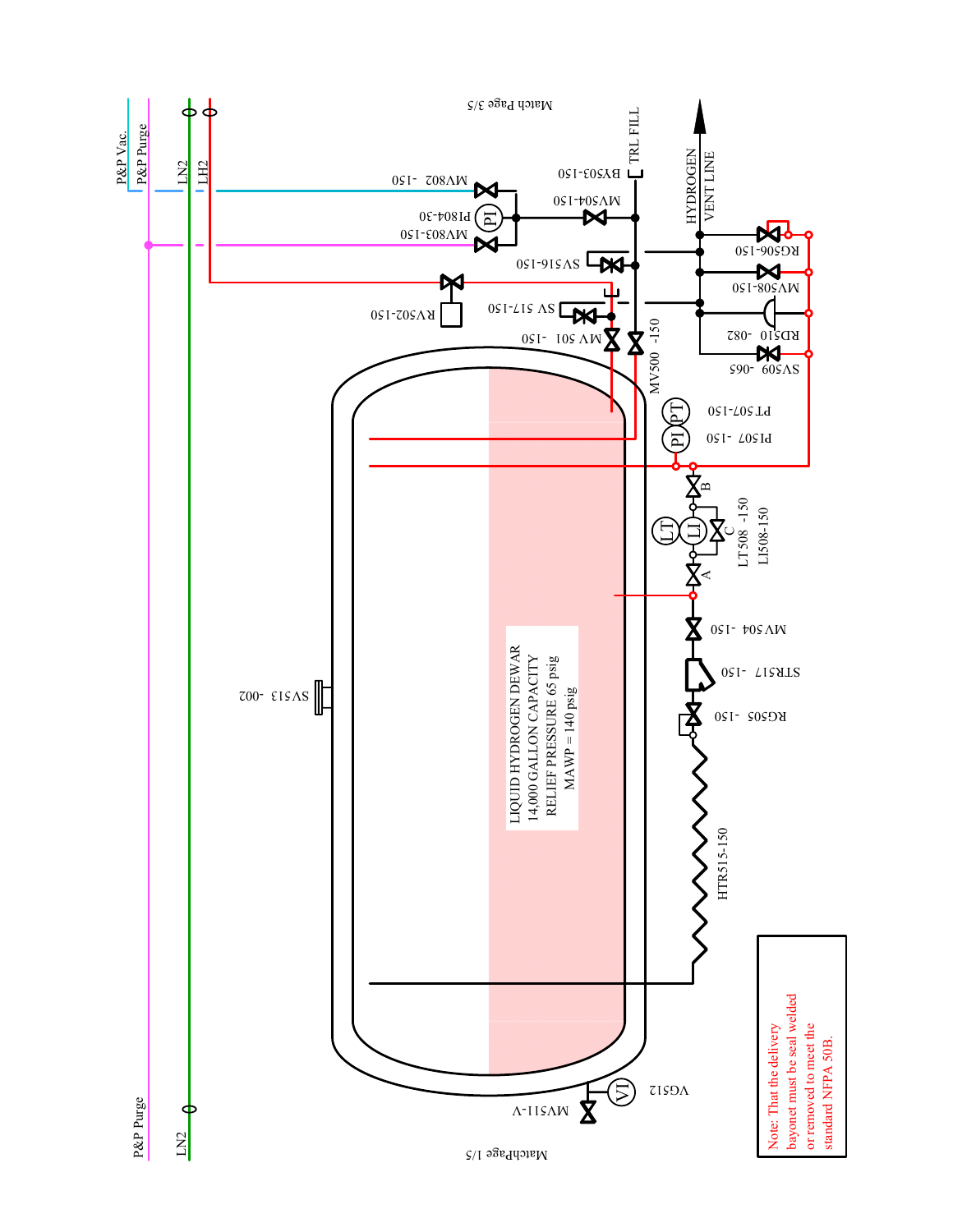

CIRCULATOR PUMP/HEAT EXCHANGER CIRCULATOR PUMP/HEAT EXCHANGER

VENT STACK VENT STACK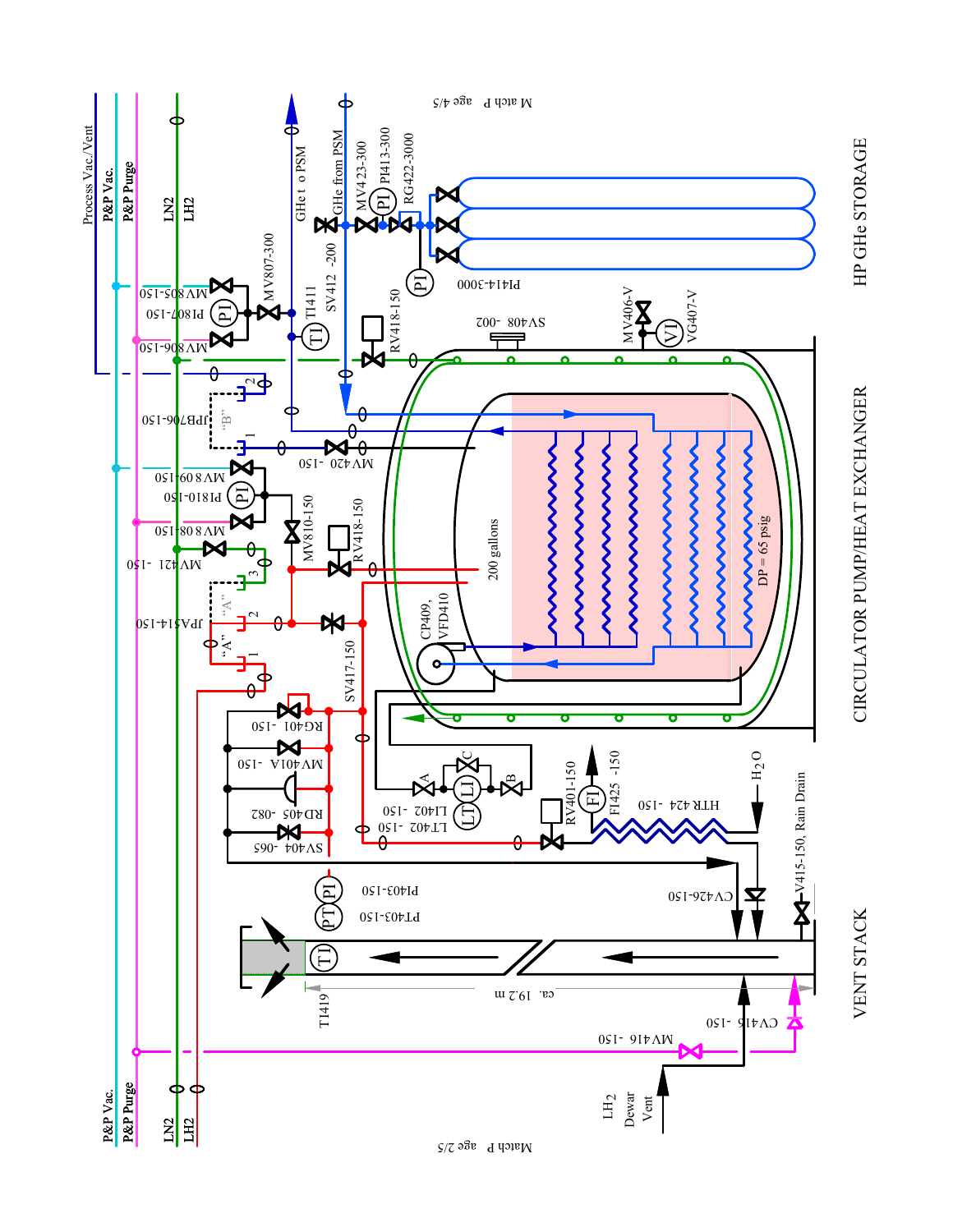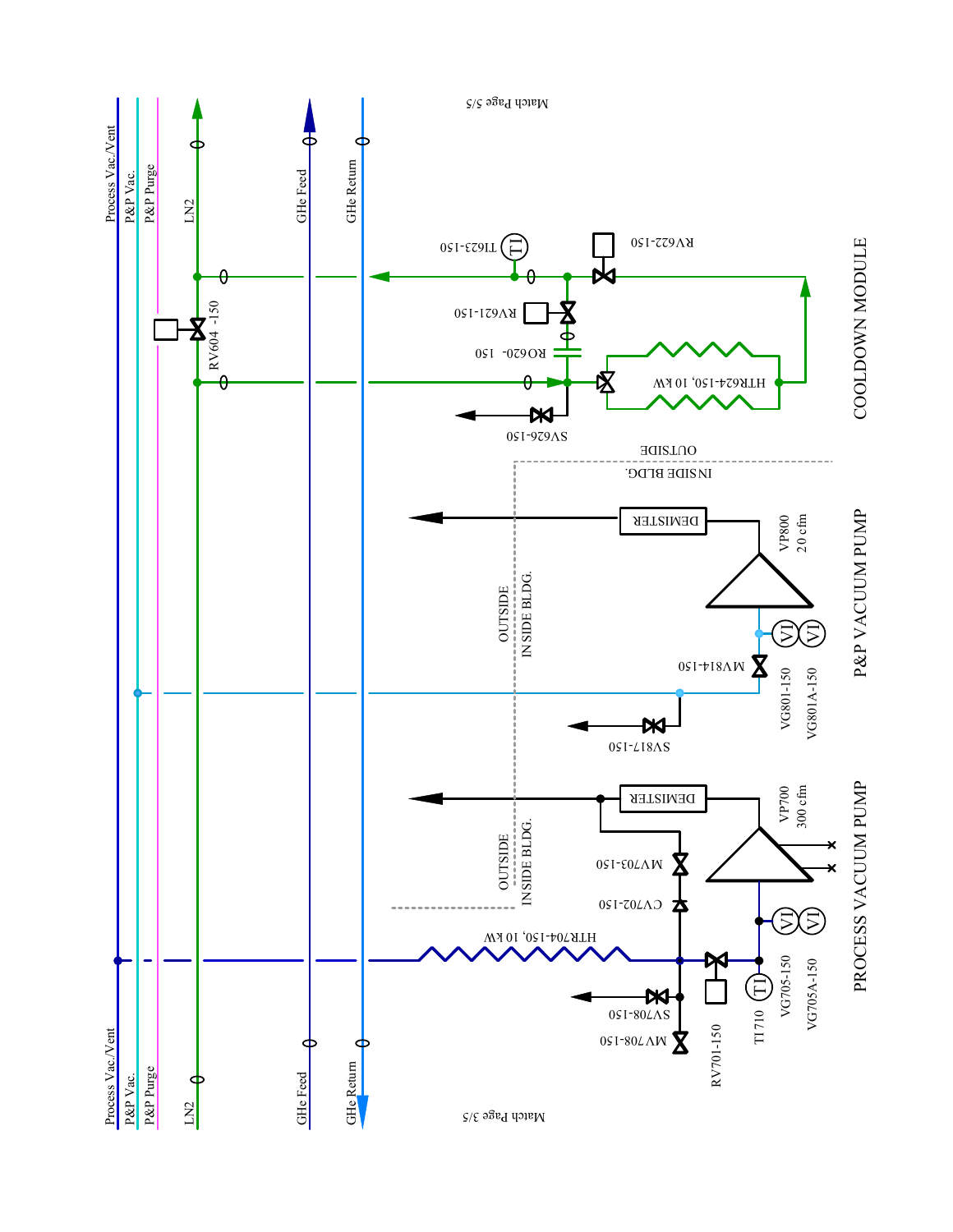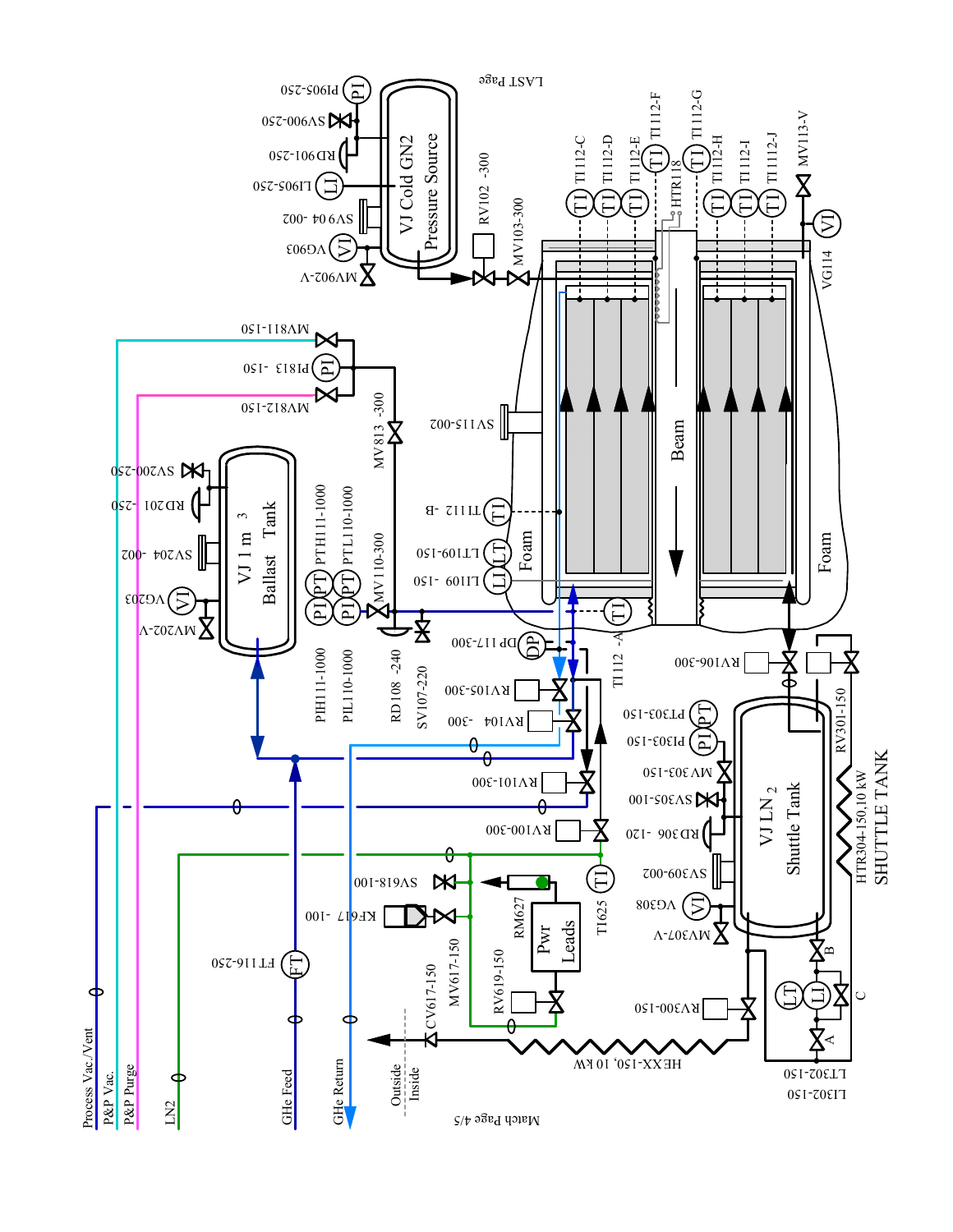

E951 Line Summary Diagram E951 Line Summary Diagram